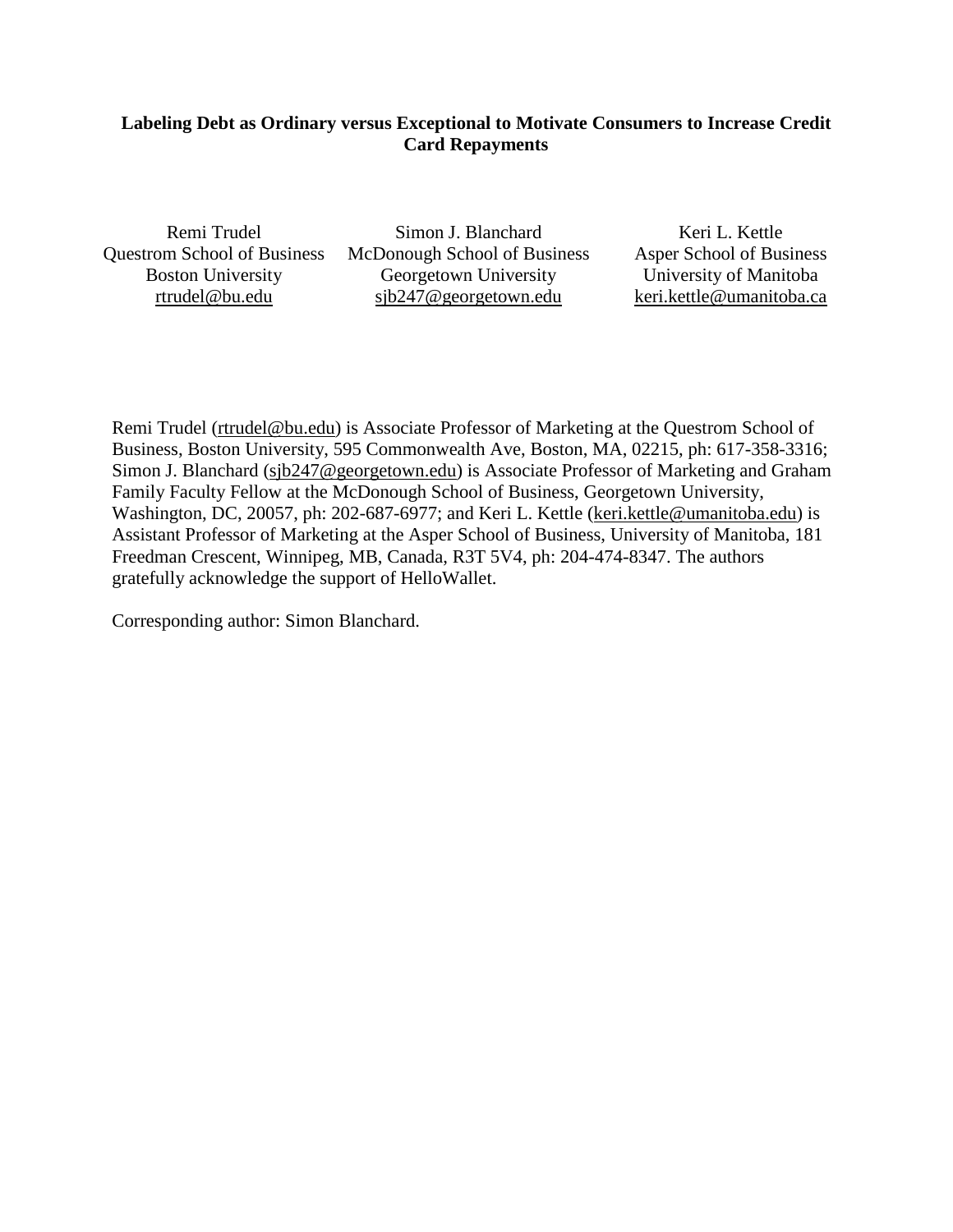#### CONTRIBUTION STATEMENT

Our research makes four important contributions. First, we demonstrate implications of the mental accounting process for how people repay their credit card debt and that the mental accounting process can affect not only budgeting and spending but also debt repayment decisions. While prior research indicates that labeling expenses as ordinary or exceptional has consequences for how people spend funds (Sussman and Alter 2012; Sussman, Sharma and Alter 2015), we show that labeling debt in this manner can also affect consumers' debt repayment decisions. Given constant borrowing rates, \$1000 in debt should be treated the same regardless of how it is categorized. It shouldn't matter debt is debt, but we show that labeling debt influences consumers decisions of which debt to repay and how much to repay.

Second, we add important insights to the psychological process underlying the effect of labeling debt as ordinary or exceptional. We show that because exceptional expenditures are infrequent and uncommon, consumers consider debt acquired through exceptional spending to be more acceptable than debt acquired from ordinary spending. When debt is sorted into ordinary and exceptional debt, consumers prioritize ordinary debt and make larger repayments to ordinary debt (vs exceptional debt). Until now, research had yet to examine preference to repay certain types of debt. This builds on work that has focused on how consumers make use of borrowing and credit to justify different types of expenses (e.g., Tully and Sharma 2018).

Third, we demonstrate the fungibility of debt accounts, as consumers prioritize some debts over others, and we show that consumer debt repayment behavior can be predictably affected by debt categories that are provided to them. Because consumers' spending in a category decreases future spending in that category as it reaches its budgeted amount (e.g. Heath and Soll 1996;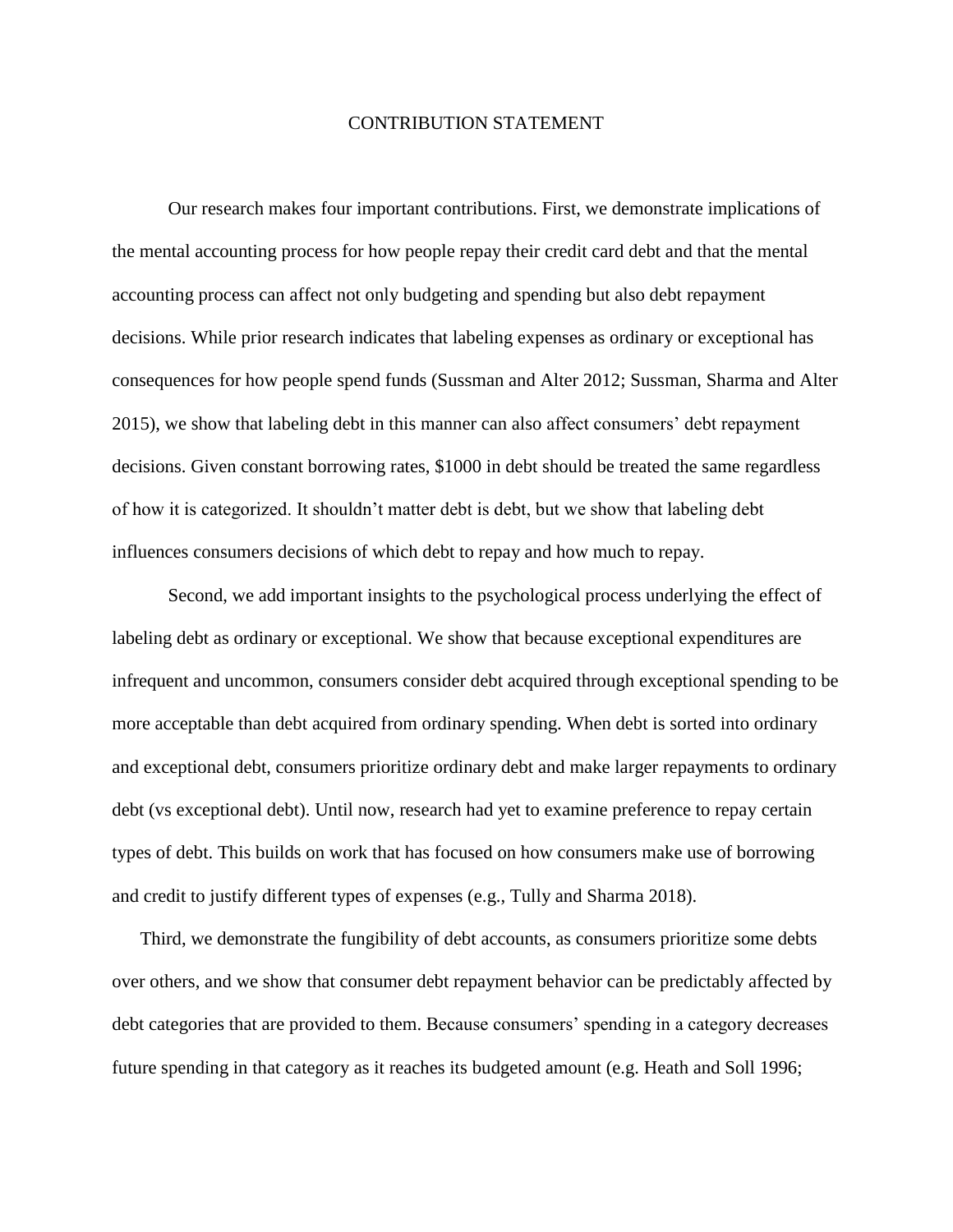Soman 2001) understanding how consumers manage and clear entire debt accounts to guide future spending becomes an important endeavor.

Lastly, our debt type labeling interventions are readily implementable and can be easily used to help consumers make better debt repayment decisions. We show and test three ways to encourage greater repayments: 1) Consumers can use different credit cards for different types of spending, one is used for ordinary expenses and the other is used for exceptional expense, 2) Credit card companies can organize credit card statements by sorting exceptional and ordinary expenses, and 3) Credit card companies and financial planning applications (e.g., Mint.com, HelloWallet.com) can make consumers aware of exceptional sepending amounts and notify users of unusual expense spending to increase repayments.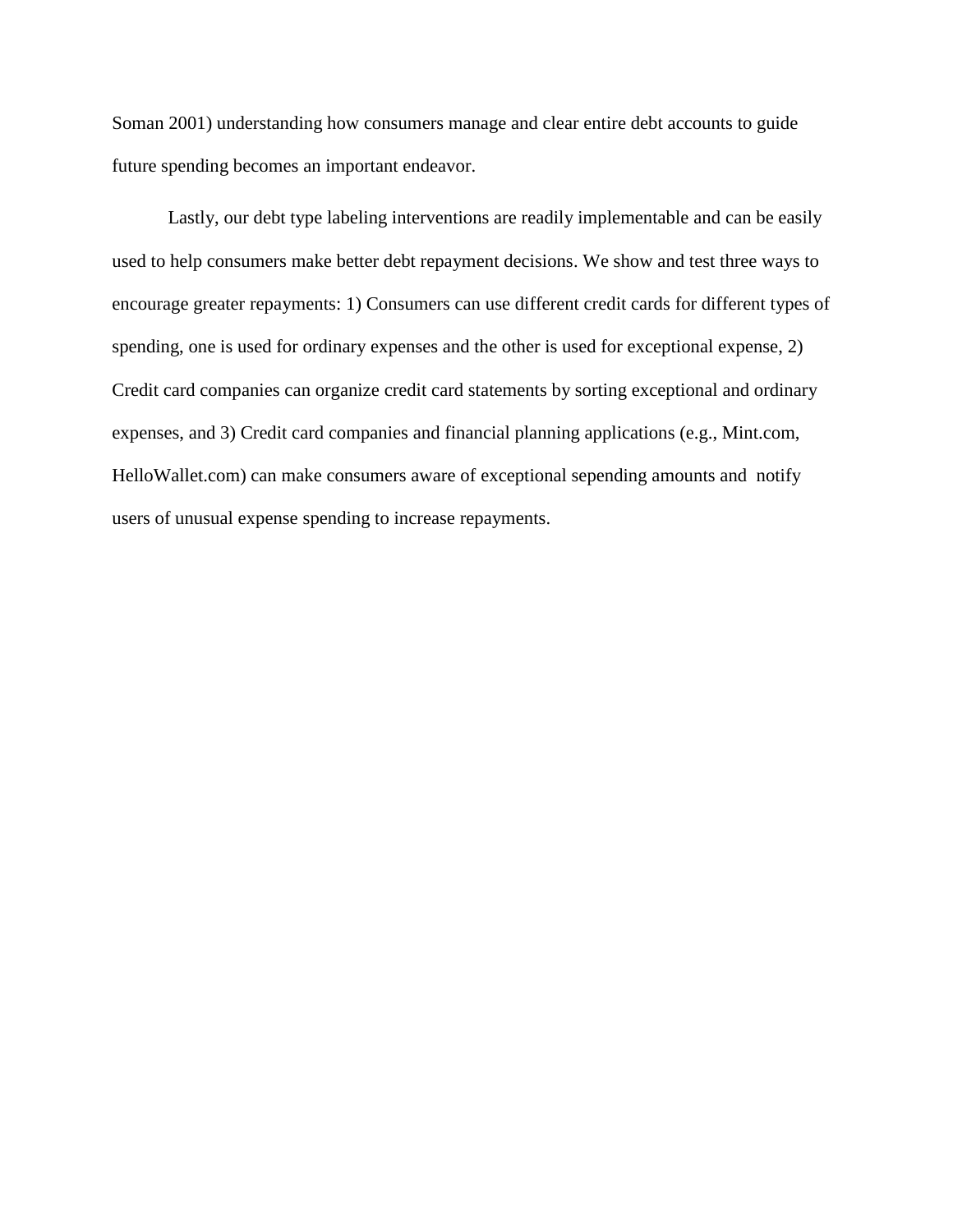#### ABSTRACT

As the amount of revolving consumer credit card debt continues to rise, it is important to find ways to encourage consumers to allocate discretional funds to repaying credit card balances. In the present paper, we study a series of interventions that encourage consumers to increase the size of their repayments. Across three experiments and a field study of more than 3'000 indebted consumers, we show that labeling consumers debt as either ordinary or exceptional can increase consumer repayments on their credit card accounts – but only when the expenses were predominantly ordinary. We show that debt labeling increases repayments when the debt is predominantly ordinary because consumers are more motivated to repay debt they consider unacceptable to have, and that consumers view debt as less acceptable if it results from ordinary spending than exceptional spending.

#### **Word count: 191**

**Keywords:** Consumer Debt, Mental Accounting, Financial Decision Making, Personal Finance.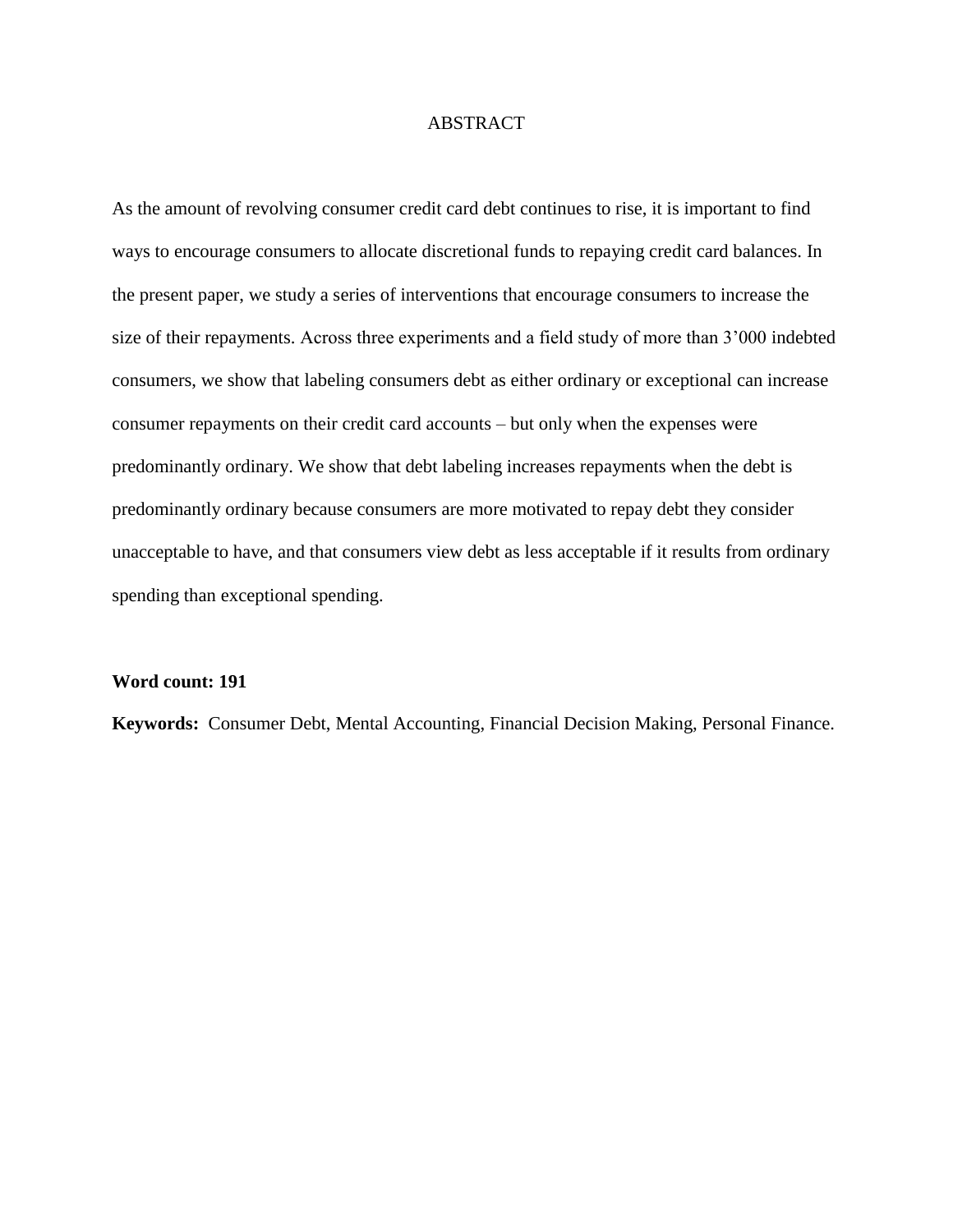America's household debt-to-income ratio, fueled by the diffusion of credit cards, has steadily risen over the past half-century (Calem and Mester 1995). Originally designed as a convenient method of payment for wealthy individuals making exceptional purchases (Kaynak, Kucukemiroglu, and Ozmen 1999), credit cards are now used by consumers of all income levels as a convenient payment method and source of unsecured debt (Draut and Silva 2004; Bird, Hagstrom, and Wild 1999). Consequently, Americans now carry outstanding credit card balances of over \$800 Billion (growing at 7%), an average of roughly \$16,000 per indebted US household (Federal Reserve Bank of New York 2018). Given the societal importance of the problem, it is no surprise that researchers have looked at strategies that can help reduce consumer debt. For example, researchers have focused on understanding how to reduce the amount of spending, hoping that by reducing spending we can reduce debt. Such strategies have included a host of self-control strategies including pre-commitment (e.g., Cheema and Soman 2006; Thaler and Shrin 1981), framing spending as less experiential (Tully and Sharma 2018) and providing participants with their FICO scores (Homonoff, O'Brien and Sussman 2018).

Beyond reducing spending, research has also considered debt repayment strategies of consumer debt once it exists. Some researchers have focused on helping consumers by improving the way that the debt is organized (i.e., reduce interest rates) through debt consolidation (Gal and McShane 2012) and debt refinancing (e.g., through crowdfunding; Morse 2015). Given that debt is often accumulated across multiple debt accounts, researchers have also looked at strategies to help consumers choose (well) how to allocate between their different debt accounts (Amar et al. 2011; Brown and Lahey 2015), and also how to motivate them to allocate more funds toward their debt (i.e., increase repayment amounts; Kettle et al. 2016).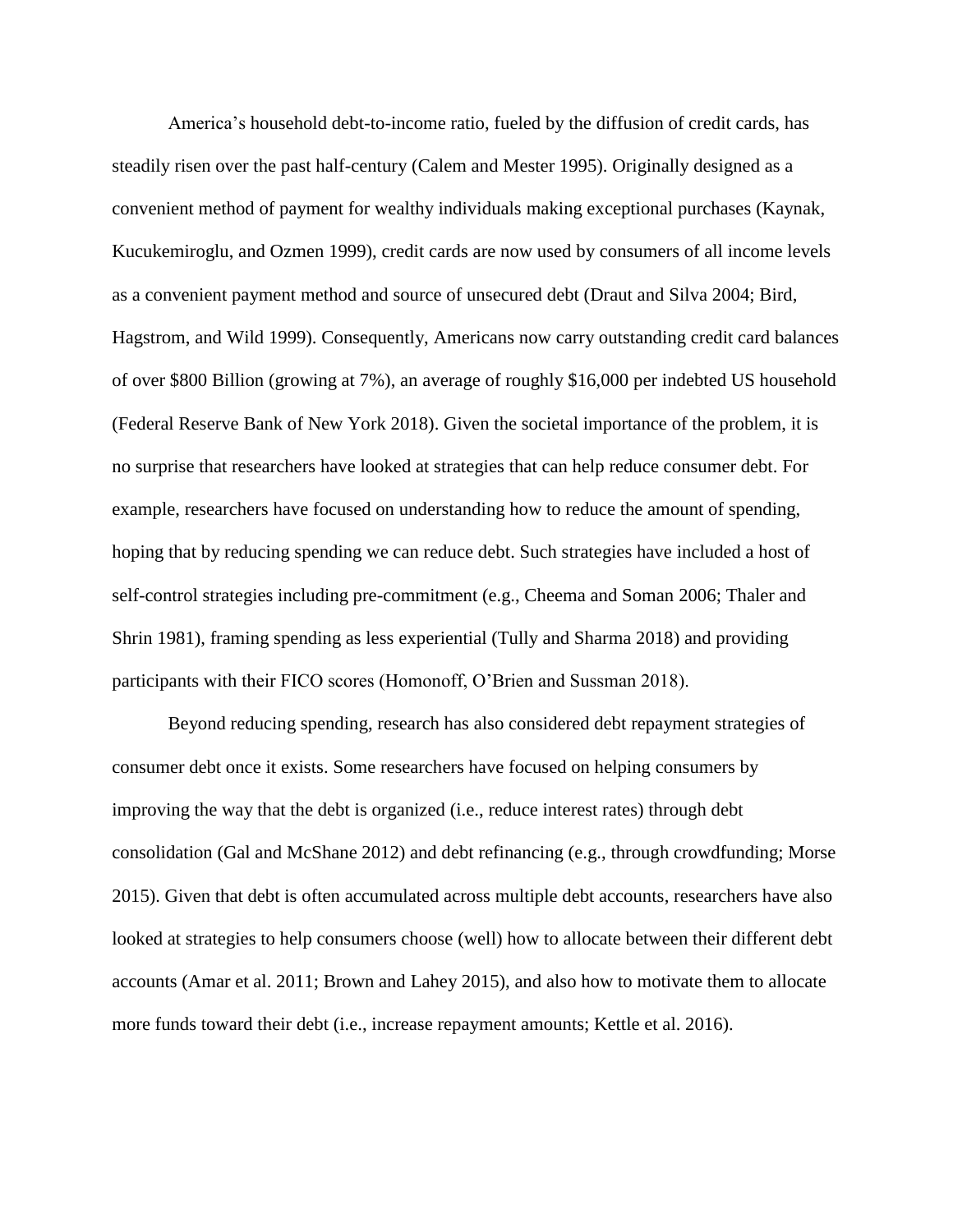In line with prior research which has focused on helping consumers apply more of their funds toward debt (e.g., Lynch 2011; Mazar, Mochon and Ariely 2018; Salisbury 2014), we propose a series of interventions designed to increase consumers' debt repayment amounts. Building on prior literature in mental accounting which suggests that consumers tend to view spending as falling on a continuum from ordinary to exceptional (Sussman and Alter 2012; Sussman, Sharma and Alter  $2015$ <sup>1</sup>, we show that interventions which label consumer debts as coming from ordinary or exceptional spending motivate consumers to make larger credit card repayments – but only to the extent that their debts came predominantly from ordinary expenditures.

Specifically, we show that although consumers do not think to categorize credit card statements in terms of debt accounts arising from ordinary (versus exceptional) spending, debt labeling interventions (e.g., encouraging individual credit cards to be used for only ordinary (exceptional) expenses, explicit sorting of expenses on credit card statements by credit card companies, and sending consumers unusual spending notifications) can lead consumers to consider the underlying nature of their debt and increase repayment amounts. Using evidence from three experiments and field data from more than 3,000 indebted consumers, we show that debt labeling interventions will lead consumers to make to greater repayments when debt is mostly ordinary. This increase in repayment behavior occurs because consumers view debt as less acceptable if it results from ordinary spending versus exceptional spending, and consumers are more motivated to repay debts they consider unacceptable.

 $\overline{a}$ 

<sup>&</sup>lt;sup>1</sup> Exceptional expenses are unusual or infrequent, and ordinary are common and purchased frequently (Sussman and Alter 2002).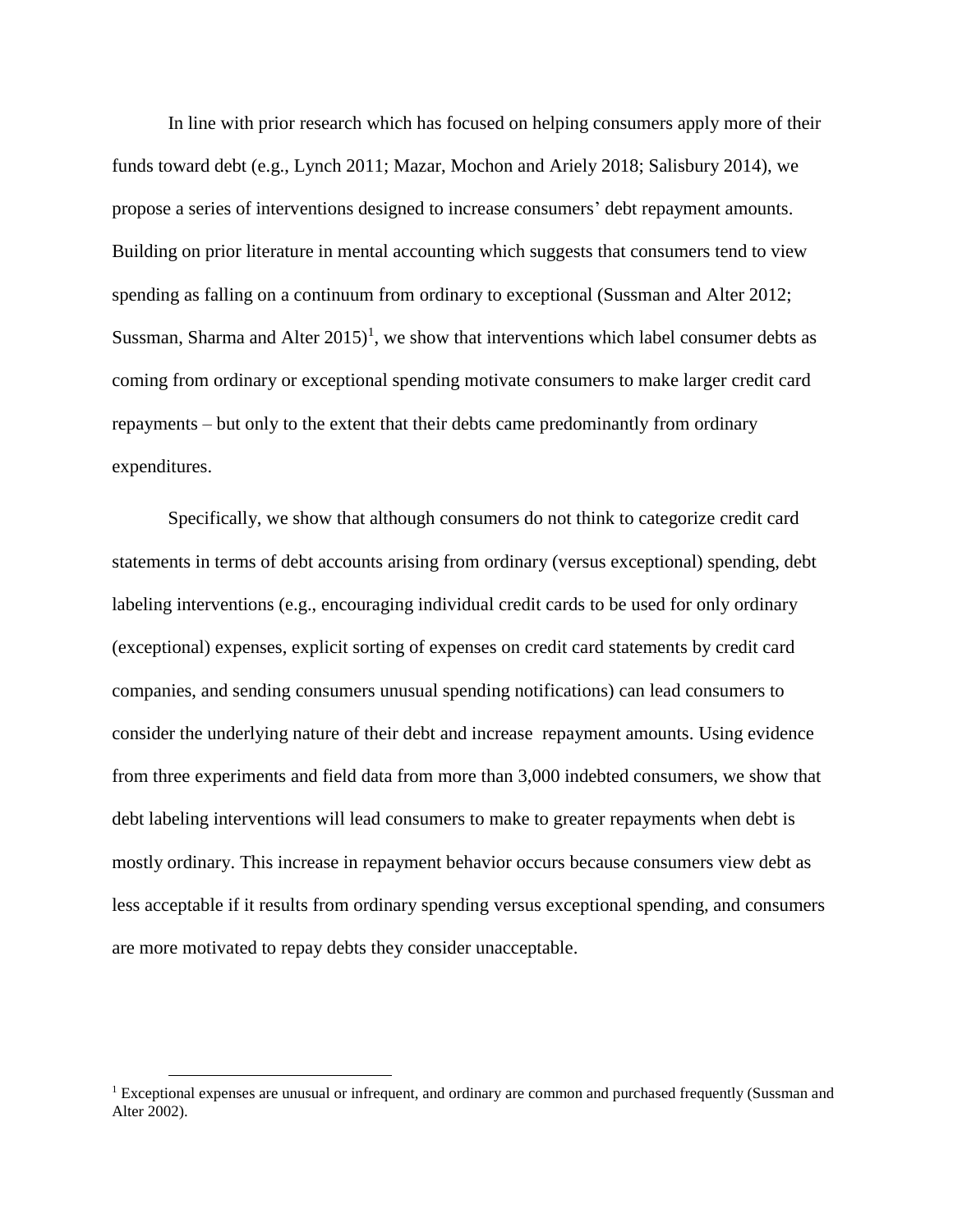Our research makes three important contributions. First, we demonstrate that the mental accounting process can affect not only spending but also debt repayment decisions. In particular, we extend prior research that shows how the nature of expenses (as exceptional versus ordinary) affects the amount that consumers spend (Sussman and Alter 2012) or donate (Sussman, Sharma and Alter 2015) and show how ordinary vs exceptional expenses are differently perceived and repaid once they become credit card debt. We also show that consumers do not naturally think to sort their debt in terms of ordinary and exceptional expenses despite the potential benefit of doing so. As a consequence, interventions are necessary to get consumers to consider the nature of their spending once it has become debt.

Second, we add important insight to the psychological process underlying these effects by showing consumers consider revolving debt acquired through exceptional spending to be more acceptable than debt accumulated with ordinary spending. When emphasis is placed on the exceptional versus ordinary nature of the spending that created the debt, consumers prioritize ordinary debt over exceptional debt and make larger repayments to ordinary than to exceptional debt. We thus contribute to a growing literature that considers how consumers make use of borrowing and credit to justify expenses (e.g., Tully and Sharma 2018).

Third, we demonstrate the fungibility of debt accounts, as consumers prioritize some debts over others, and we show that consumer debt repayment behavior can be predictably affected by debt categories that are provided to them. Because consumer spending in a category decreases future spending in that category as it reaches its budgeted amount (e.g., Heath and Soll 1996; Soman 2001), understanding how consumers manage and clear entire debt accounts (categories) to guide future spending becomes an important endeavor.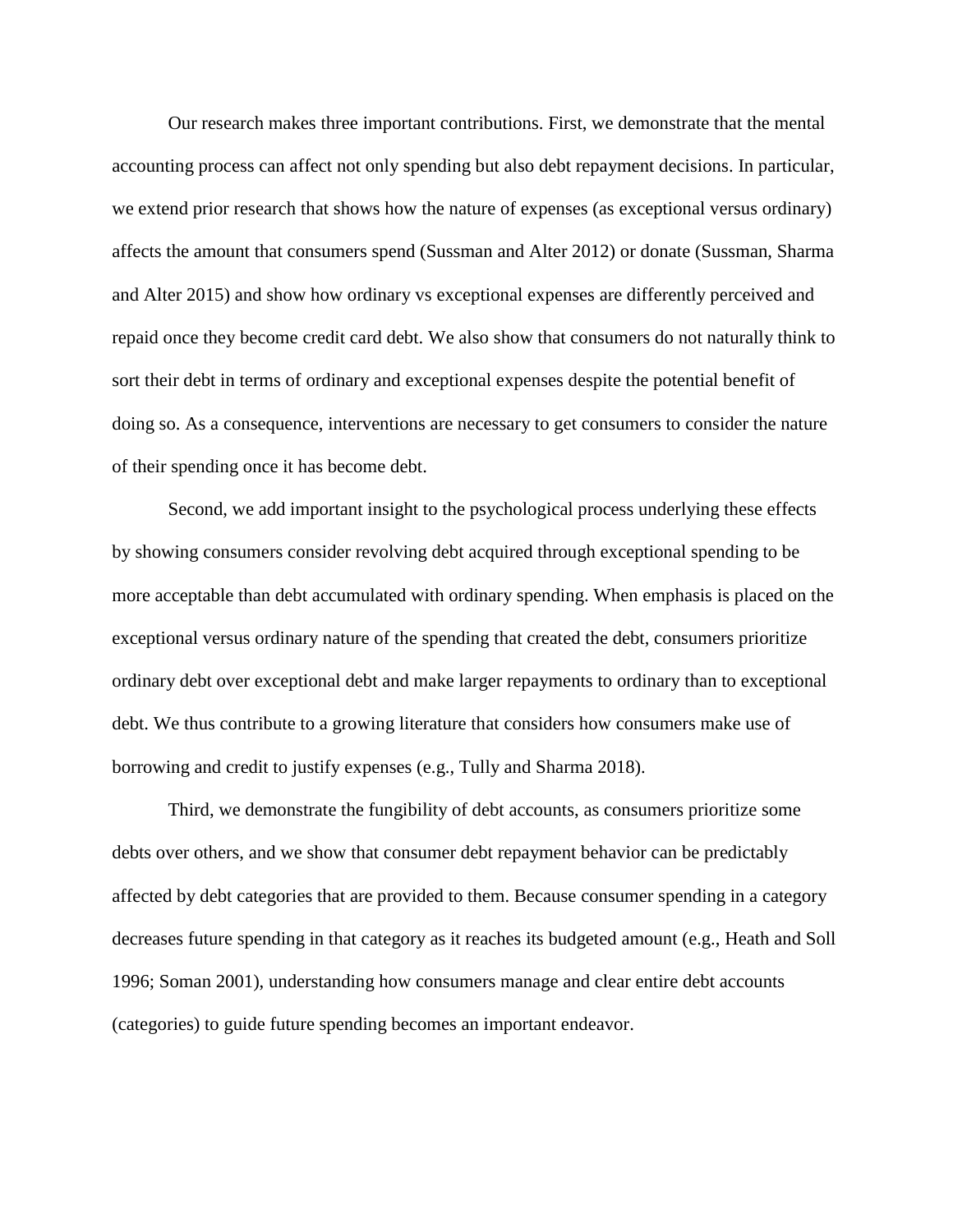Substantively, our debt type labeling interventions are readily implementable. The banking industry is indeed capable of helping consumers manage their credit card debt (Mazar, Mochon and Ariely 2018). Credit card companies and financial planning applications (e.g., Mint.com, HelloWallet.com) can use algorithms to characterize the nature of each transaction, so they can establish consumption patterns and thus detect unusual purchases (Duman and Ozcelik 2011). We propose and test three ways to encourage greater repayments by having consumers categorize their debt in terms of their ordinary or exceptional nature: 1) labeling consumer credit cards as either ordinary or exceptional such that consumers use the different cards for different types of spending 2) organizing credit card statements to separate exceptional from ordinary expenses, and 3) notifying consumers of exceptional spending events by sending unusual expensenotifications by email.

The remainder of the paper is organized as follows. In the next section, we draw from prior literature on mental accounting and consumer debt to argue why (and when) we expect that debt labeling interventions encouraging consumers to categorize their debt (as varying from ordinary to exceptional) increase consumers' motivation to repay their debt. Then, we turn to three experimental studies. In Study 1, we show that if consumers use different credit cards for different expenses, that is, if one credit card is labeled and used for only ordinary expenses and the other as used only for exceptional expenses, consumers treat these types of expenses differently once they become credit card debt and make greater repayments to the ordinary debt. In Study 2, we focus on labeling line items on credit card statements. We show that organizing statements such that debt types are labeled (in terms of ordinary versus exceptional) increases repayments, but only when the debt is predominantly ordinary. In Study 3, we provide evidence of the proposed process which relies on the consumers' perceived unacceptability of carrying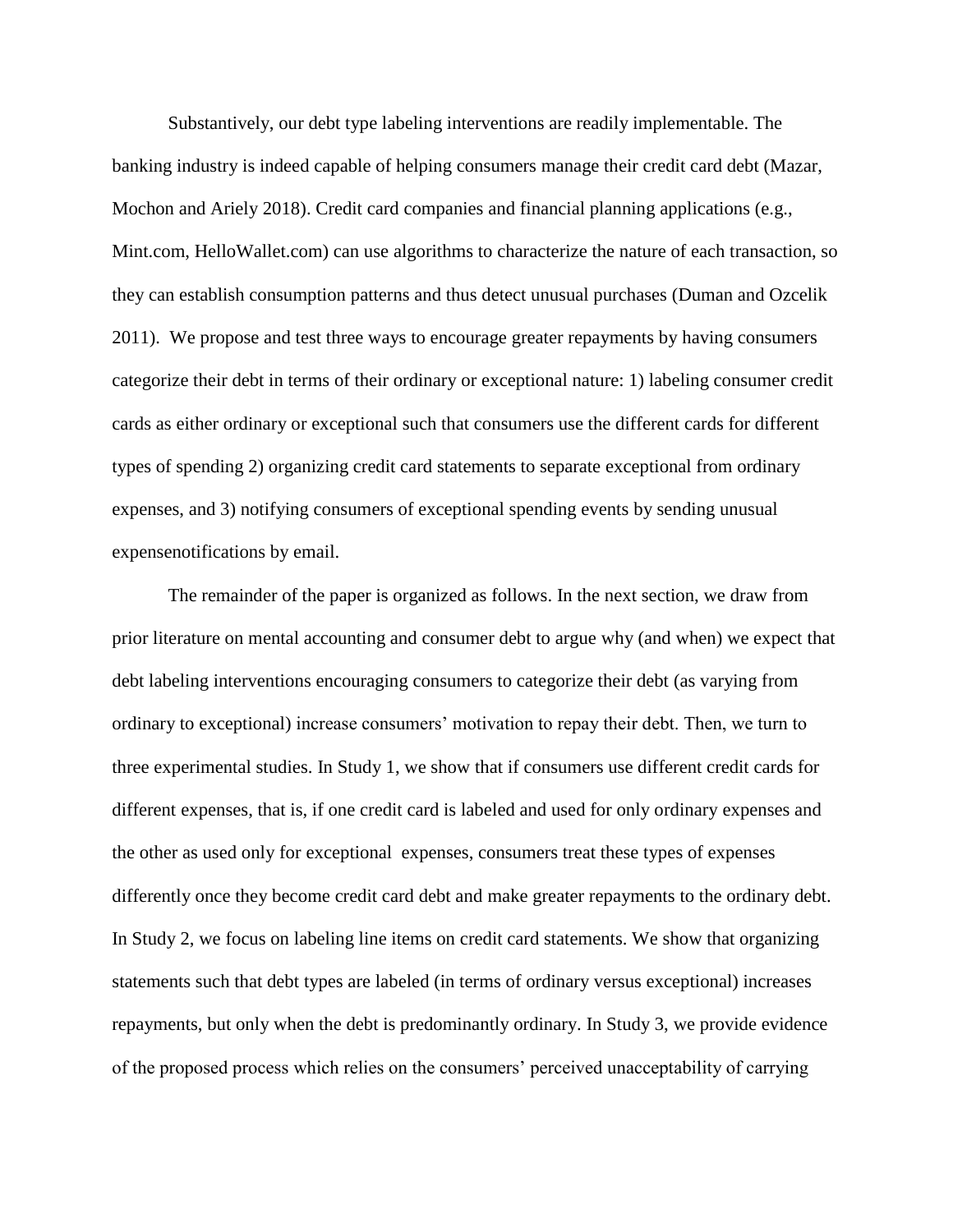debt that comes from revolving on ordinary expenses. Finally, in Study 4, we use data from a budget monitoring service designed to help consumers get out of debt (HelloWallet). After developing a measure to quantify the proportion of debt that is ordinary versus exceptional at the individual-category-period level, we show that when consumers' debt is predominantly ordinary, an unusual spending notification leads to increased subsequent debt repayment amounts.

#### *CONCEPTUAL BACKGROUND*

### *Budgeting and Mental Accounting*

Budgeting refers to the process by which consumers estimate expenses for a given period relative to the income they generate. Consumers rely on budgets to manage their income, expenses, and debts in the short-term so that they may achieve their long-term financial goals. As part of the budgeting process, people segregate and categorize expenses into accounts, which they use to guide their spending behavior (Thaler 1999). As one example, a consumer may budget \$150 per month for clothing, and establish a spending rule for that category to help govern how and when to spend on clothing. Once the accounts are set, the consumer tracks category expenses in a two-stage process in which expenses are "booked" (noticed and recorded) and "posted" (assigned to the corresponding expense category) (Health and Soll 1996). If either of these stages is not completed, budgeting becomes inaccurate because expenses are not properly recorded. Successful budgeting requires consumers to accurately track spending across categories, and effectively segregate their funds into accounts derived from these categories (Heath and Soll 1996; Sussman and Alter 2012; Thaler 1999).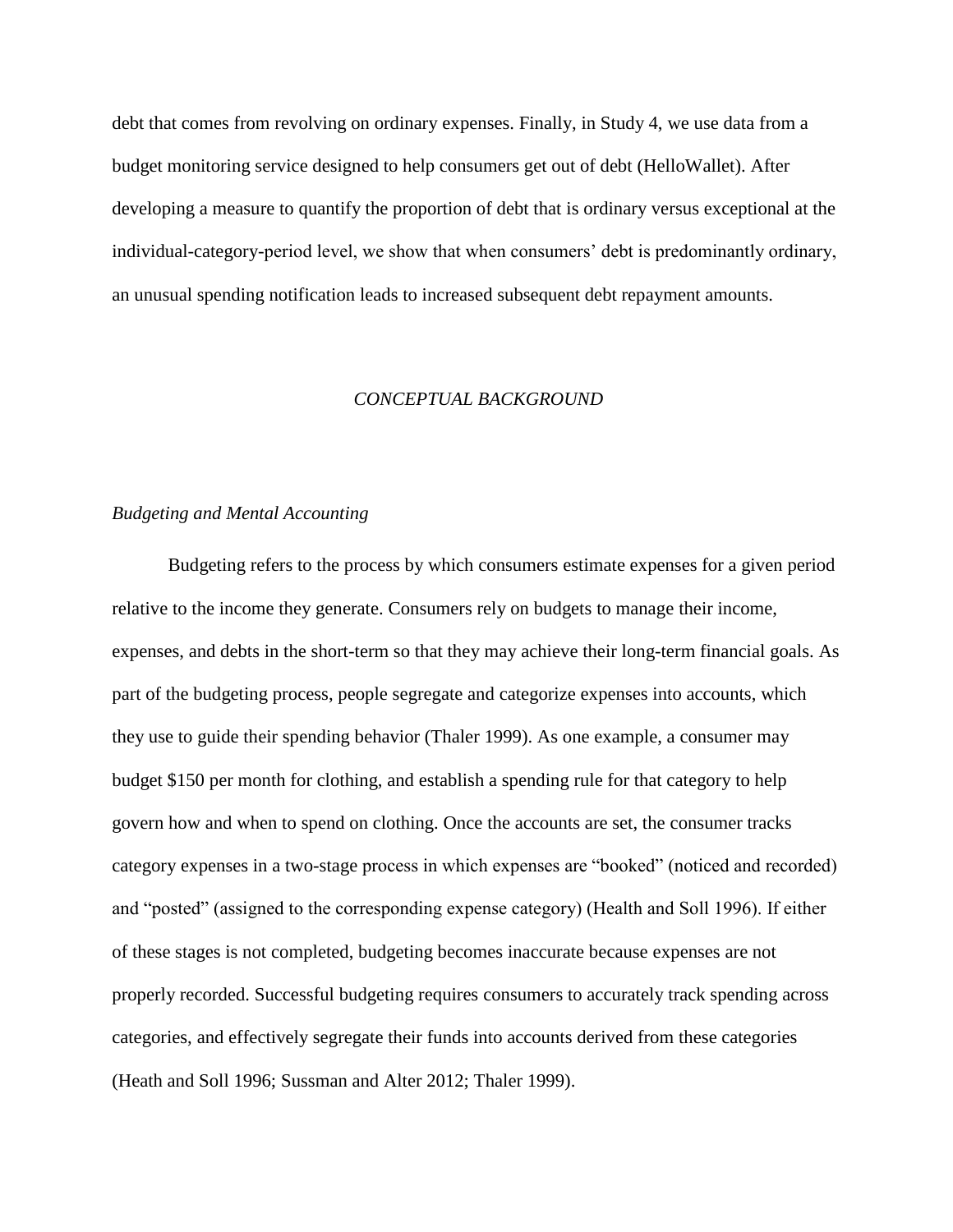Recently, Sussman and Alter (2012; see also Sussman, Sharma and Alter 2015) showed that consumers perceive expenditures as falling along a continuum from ordinary to exceptional. Ordinary expenses are things like monthly bills, lunch and coffee at work, and gas for your car. These expenses occur within the *normal course of everyday events* while exceptional expenses are those that are infrequent, often one-time expenses and those that occur outside the *normal course of everyday events* (Sussman and Alter 2012). Examples of exceptional expenses would be concert tickets, going to a nice restaurant for a special occasion, or an emergency car expense. Sussman and Alter (2012) find that consumers accurately estimate spending across ordinary expenses, but underestimate spending for exceptional expenses. Consumers are also more likely to overspend on purchases they deem to be exceptional rather than ordinary (Sussman and Alter 2012), and make larger donations when prompted to consider the donation to be exceptional rather than ordinary (Sussman, Sharma and Alter 2015). Such categorization of expenses is consistent with that of prior research which finds that consumers categorize expenses in their determination of whether to incur additional debt. Thaler and Shefrin (1981) identified the debtethic whereby consumers set rules to govern the types of goods they consider permissible to incur debt to acquire. For example, Hirst, Joyse, and Schadewald (1994) found that people borrowed in line with a product's longevity, and felt greater discomfort borrowing for purchases they expected would last for a short (versus long) period.

Less is known of the mental accounting of expenses once they become debt. Moreover, how consumers use credit cards has evolved, and the increased use of credit cards to buy everyday items has blurred the lines of borrowing and debt. By offering convenience at the point of purchase and aggregating all expenditures, the ability to track expenses and category spending becomes increasingly difficult from a budgeting perspective. Once expenditures become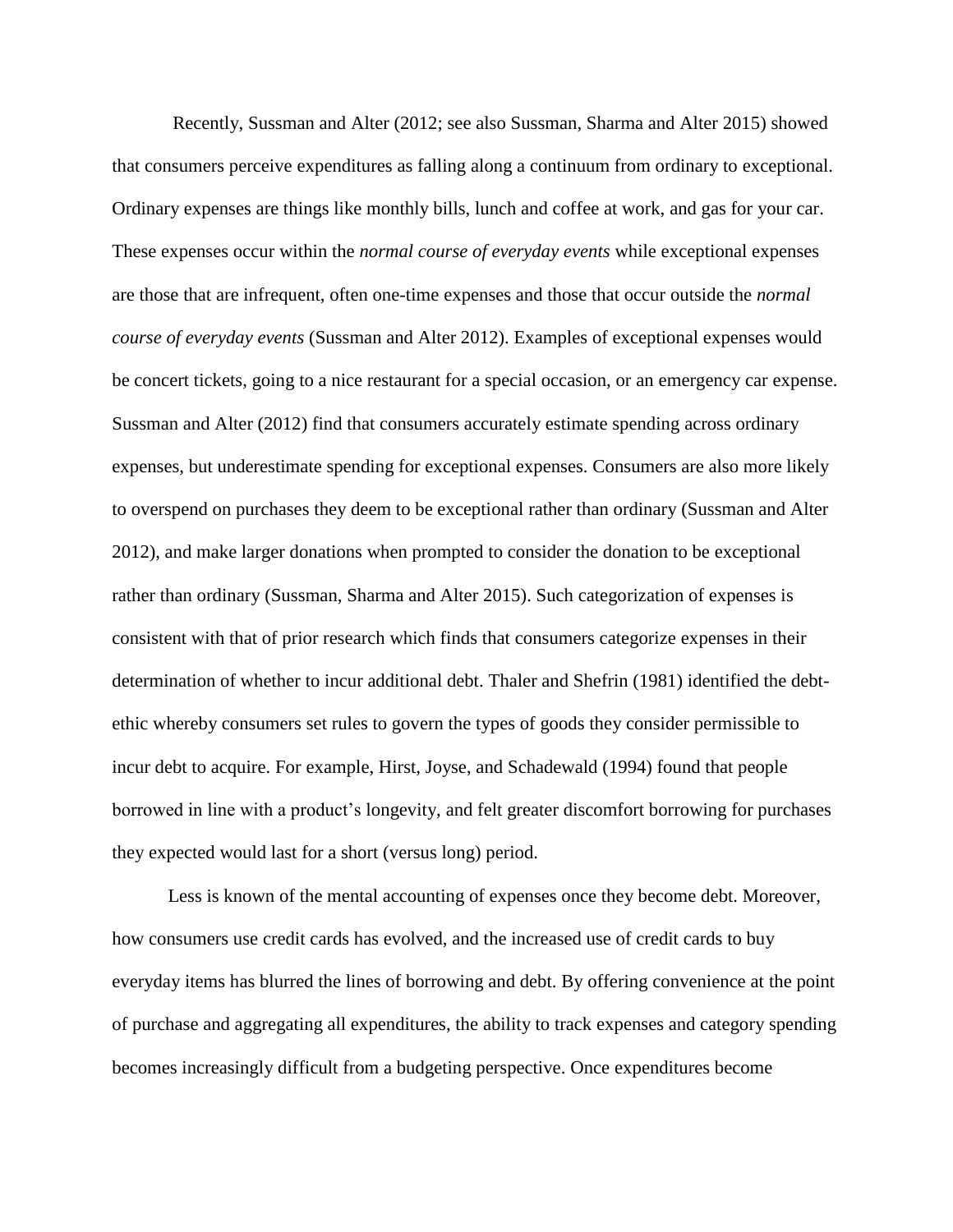aggregated into a single balance for that credit card account, any mental accounts consumers established during their budgeting thus become obscured or lost. That is, the way that consumers categorize individual expenses into multiple mental accounts may not naturally extend beyond spending even though how consumers categorize debt could influence how they prioritize repayments and how much the choose to repay.

#### *Prioritization of Credit Card Debt*

Once credit card spending accumulates and turns into (revolving debt) debt, consumers must manage and try to get out of debt while minimizing the total amount of interest paid. Credit card debt is a type of revolving debt defined by an open-ended term. Without a definite repayment end date, it is a continual source of credit as long as the appropriate minimum monthly payments are made. Consumers can thus carry debt on credit cards from one month to the next.

Given that the accumulated debts are aggregated at the account level, prior research aiming at increasing repayment amounts has largely focused on characteristics which differentiate the debt accounts at an aggregate level: the number of open accounts, the balance of the accounts, and the interest rate (e.g. Amar et al. 2011; Brown and Lahey 2015; Kettle et al. 2016). Indeed, allocating funds to revolving debt is challenging task for indebted consumers, and a host of practitioner research has debated the merit of different allocation strategies which focus on the repayment of smaller accounts first (i.e., snowball method) as opposed to accounts with the highest interest rates (i.e., avalanche method; Ramsey 1998). Likewise, research has shown that consumers prefer to concentrate their repayments across a smaller set of accounts where they feel greater progress will be felt (Amar et al. 2011; Brown and Lahey 2015) and that doing so can motivate consumers to work harder (and faster) which can accelerate repayments and enable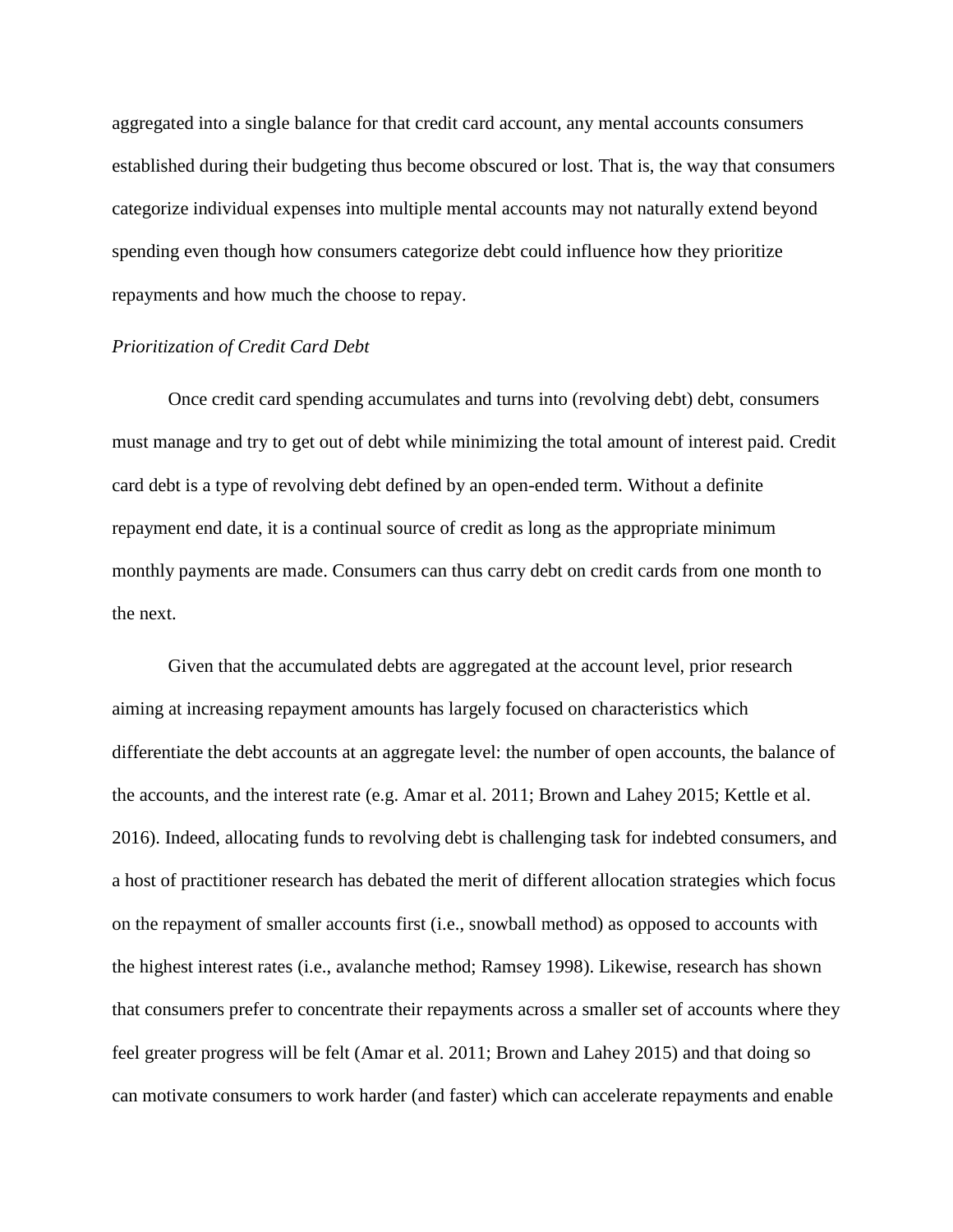consumers to get out of debt faster (Kettle et al. 2016). What we have learned from this research is that we need to consider consumer decisions of how to allocate a fixed amount of funds between accounts in addition to the tradeoff of how much consumers choose to allocate to their debts as opposed to spend on themselves.

In addition to how credit card account information is currently provided (e.g., amount of debt, interest rate), we believe that having consumers think about the nature of the expenses that resulted in the debt might have important consequences on how much they choose to repay. Specifically, we believe that consumers perceive some debts to be more acceptable than others and that some accounts are more important to keep open or clear before the next expense period. Indeed, in a Harris poll of over 2000 adults in 2016, Nerdwallet (El Issa, 2017) found 86% of Americans believe that there are acceptable reasons for going into debt – particularly emergency purchases, medical expenses, and other expenses that occur when exceptional circumstances dictate (e.g., unemployment) but that it is unacceptable to incur debt due to spending on ordinary, everyday expenditures – a finding that the authors attribute to a consumer perception that there is stigma associated with being unable to manage their finances properly.

To see why, recall that ordinary debt is debt resulting from charging ordinary or common expenses on a credit card. For example, using credit to pay a monthly cable and internet bill, gas or groceries. Given the frequency of spending in this category, ordinary expenses are often necessary and automatic. In contrast, exceptional debt is the result of charging unusual or rare expenses on a credit card. Examples of exceptional debt include vacations, expensive dinners out, car repairs, and concert tickets. These expenses are typically not necessary or sometimes expected. Given different debt accounts, we believe that people may choose to pay down certain debts first because consumers may feel uncomfortable revolving on certain classes of goods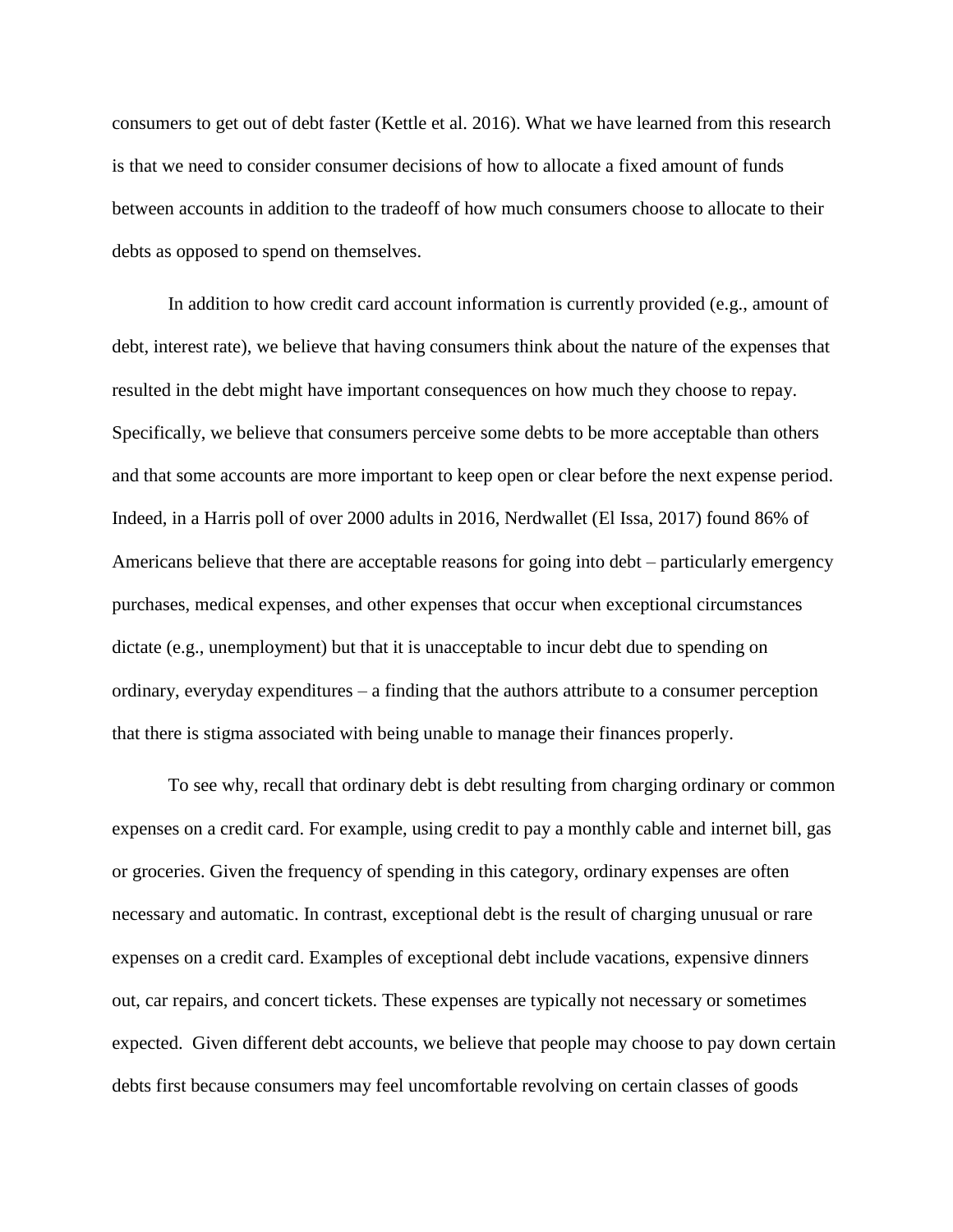when trying to manage or get out of debt – those that occur frequently and regularly. Specifically, failing to clear ordinary debt accounts is problematic for consumers because the predictable, recurring nature of ordinary expenses means the consumer has limited ability to change their future spending, and overspending in ordinary accounts means they will likely have to borrow again in future periods. By contrast, being uncommon or infrequent, exceptional expenditures are not expected to recur, and thus not as problematic for consumers when their spending exceeds their budget. For this reason, we hypothesize that consumers will be motivated to repay ordinary debt before exceptional debt.

#### *Summary & Hypotheses*

 $\overline{a}$ 

Insofar, we have argued that when *credit card debt* is composed of mostly ordinary versus mostly exceptional expenses, consumers will prioritize the debt that is composed primarily of ordinary expenses. We have also argued that we believe that consumers are unlikely to intuitively categorize debt based on the underlying expenses that caused the debt unless the nature of the debt is brought to their attention. As such, we believe it may be necessary to create interventions that make debt type salient and explicitly label debt as varying from ordinary to exceptional to increase the amount that consumers repay.<sup>2</sup> That is, we expect that consumers, without help, may not categorize debt along the same lines (i.e., ordinary vs. exceptional) when it comes to evaluating debt that is the result from aggregated credit card expenses. Specifically, we hypothesize that:

**H1a:** When labeled, ordinary debt is prioritized over exceptional debt, and

**H1b:** Labeling debt (ordinary vs. exceptional) increases repayments if the debt is mostly ordinary.

<sup>&</sup>lt;sup>2</sup> Such labeling has been shown to be effective. For instance, Tully and Sharma (2017) showed that labeling an experience as planned (versus unplanned) increases consumers' willingness to borrow to pay for it.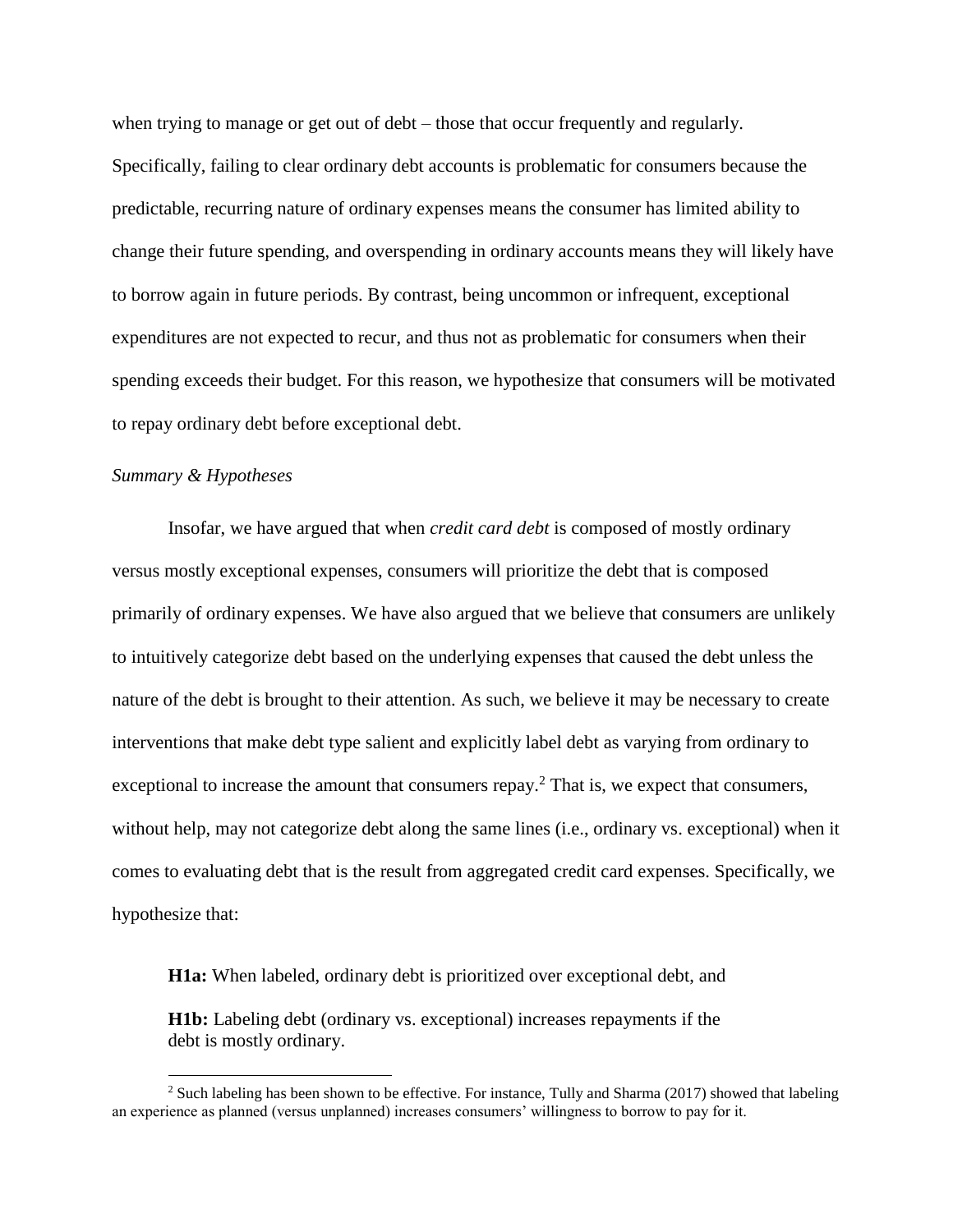Moreover, a key premise underlying our theorizing is that the predictability of future expenses underlies the difference in perceptions of ordinary versus exceptional debt. Consumers feel greater financial control when their spending is ordinary rather than exceptional (Sussman and Alter 2012). Because ordinary debt results from predictably recurring expenses, holding this type of debt suggests that the consumer is failing in their budgeting. We hypothesize, therefore, that consumers deem ordinary debt to be less acceptable than exceptional debt precisely because ordinary debt stems from predictable, recurring expenses directly under their control.

**H2:** Ordinary debt repayment is prioritized over exceptional debt repayment because consumers believe that that revolving on ordinary debt is less acceptable than revolving on exceptional debt.

### *STUDY 1*

We designed study 1 to examine whether, when labeled, ordinary debt is prioritized over exceptional debt. To do so, we created a hypothetical context in which an individual has two credit card accounts – one used for ordinary purchases, the other used for exceptional purchases<sup>3</sup>. We measured debt repayment allocations to those cards. We expected, in line with H1a, that consumers would allocate more money to repay the credit card used for ordinary expenses than the credit card used for exceptional expenses.

 $\overline{a}$ 

<sup>&</sup>lt;sup>3</sup> This kind of labeling strategy (i.e., making some cards to be used only for emergency or exceptional expenses) is common, and frequently recommended (e.g., Johnson 2010). [https://www.creditcards.com/credit-card](https://www.creditcards.com/credit-card-news/emergency-credit-cards-1267.php)[news/emergency-credit-cards-1267.php](https://www.creditcards.com/credit-card-news/emergency-credit-cards-1267.php)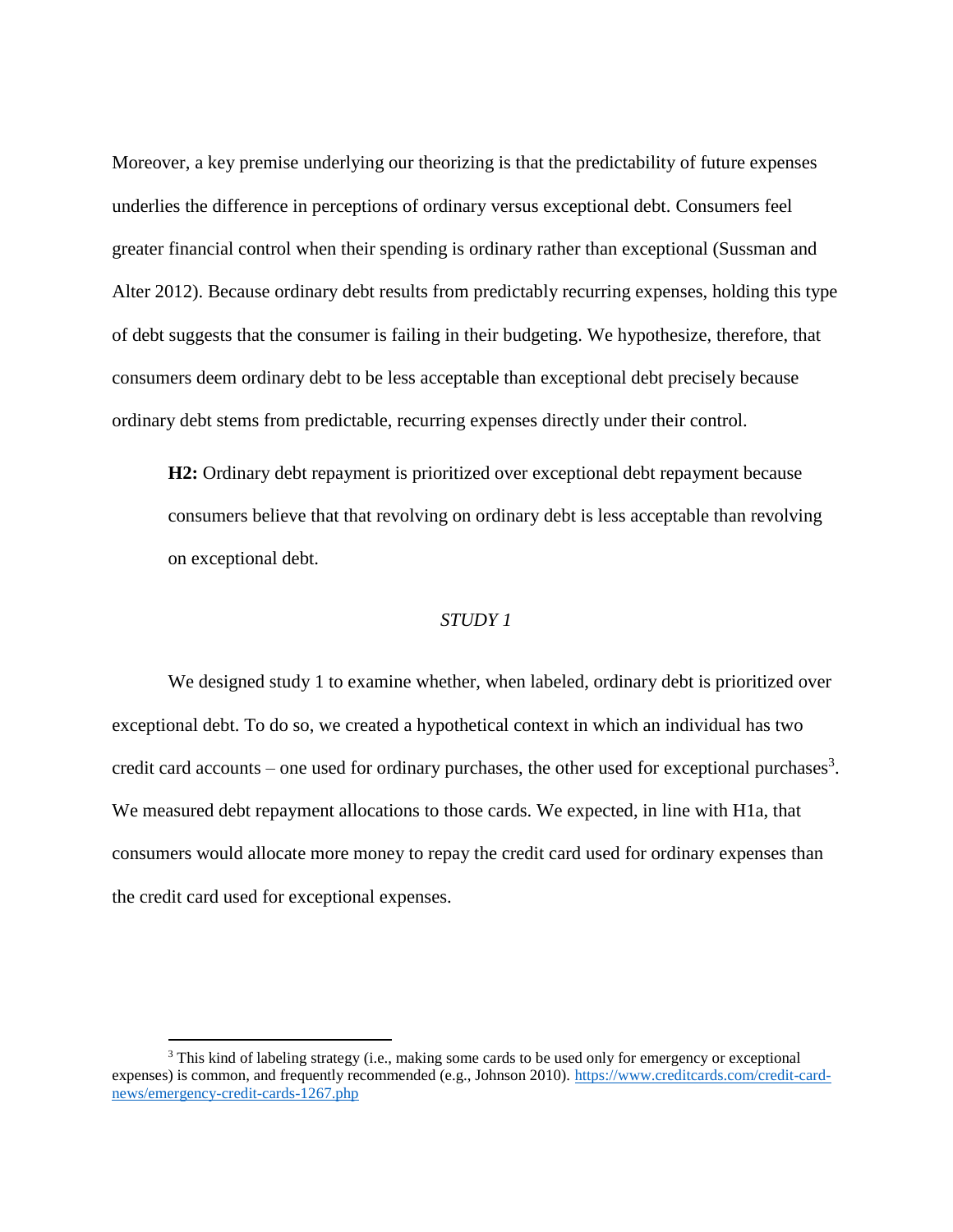### *Methods*

*Participants.* We recruited a total of 179 participants (95 female) from Amazon

Mechanical Turk to participate in exchange for financial compensation. Participants ranged in

age from 20 to 74 years ( $M = 38.7$  years). All participants owned at least one credit card

(Maximum 10 credit cards) and had an average total credit card debt of \$2,418.37

### (Minimum=\$0; Maximum \$34,118.00).

*Procedure.* First, we gave participants a description of exceptional and ordinary expenses

(adapted from Sussman and Alter 2012) that read:

Sometimes we purchase items within the normal course of everyday events. These are usual expenses that are common and expected. For example, buying groceries and filling your car with gas. We also sometimes purchase items outside the normal course of everyday events. These are unusual expenses that are not common or expected. For example -- buying gifts and going to a nice restaurant to celebrate a special occasion. People often categorize and separate these kinds of expenditures. Imagine that you have two credit cards, one of which you use for regular expenditures (gas, cable, groceries) and the second you use for unusual or unexpected expenses (e.g., gifts, vacations).

We then showed participants two credit card statements, and we asked them to look at

each entry and at each item purchased closely (see appendix 1). One of the cards contained only

ordinary expenses (e.g., groceries, gas) and the other contained only exceptional expenses (e.g.,

jewelry, flowers). We counterbalanced the credit card brand (Citi vs. Bank of America), the

amount of credit card debt (\$527.15; \$567.28), and the order of presentation (Citi first vs. Bank

of America. As a manipulation check, we asked participants to rate the "types of purchases" on

each card (1 = very common;  $5$  = very unusual). Participants then read the following:

Imagine that you are unable to completely repay both credit cards this month, and that you only have a total of \$600 to put towards your credit cards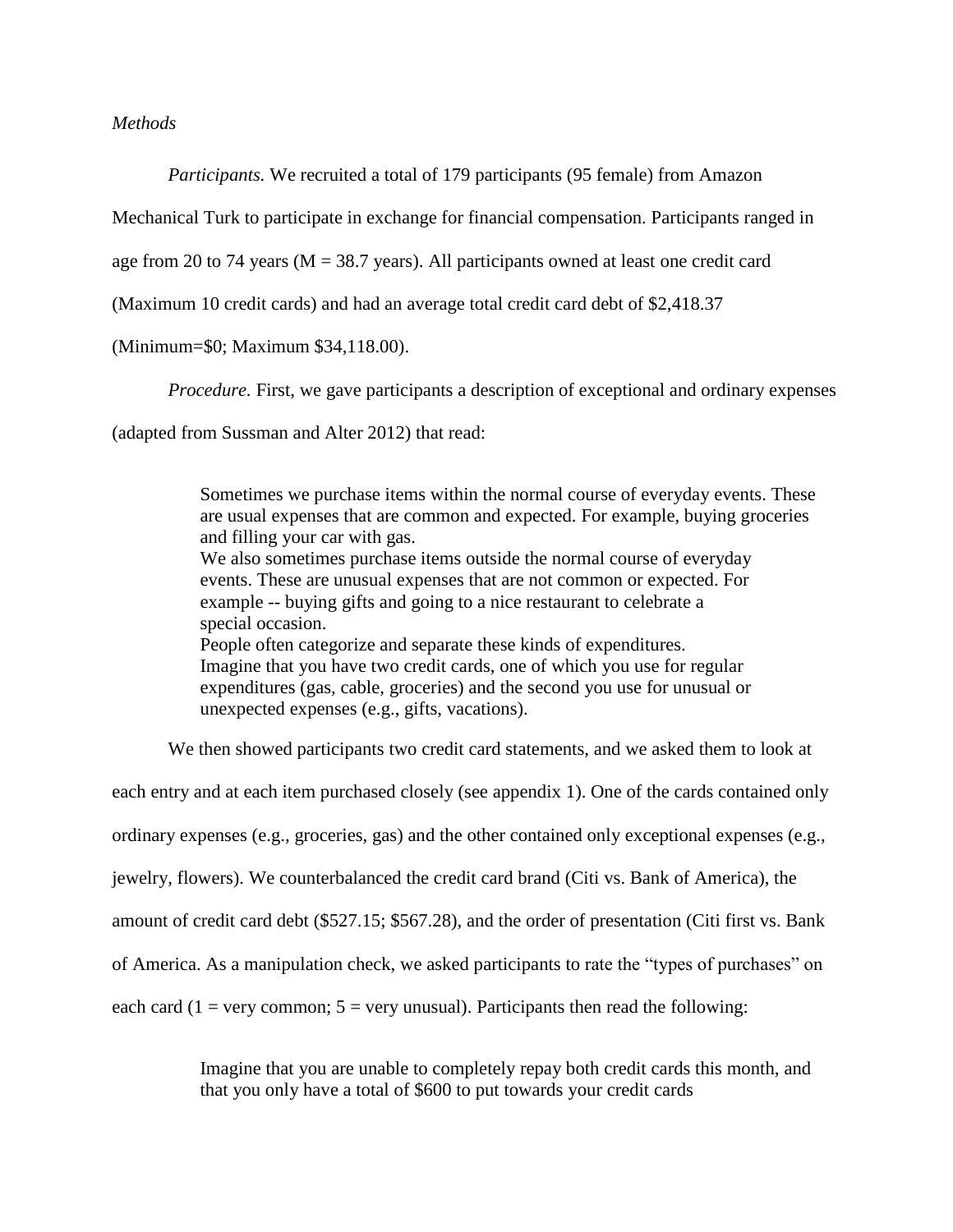How would you choose to pay off these credit cards? Please allocate the \$600. The amount of money paid down on each card must total \$600.

The allocation amount was our dependent variable of interest. Finally, we asked participants some demographic information.

#### *Results*

Across scenarios, participants rated the expenses on the ordinary card as more common  $(M = 1.55, SD = 1.01)$  than the expenses on the exceptional card  $(M = 3.28, SD = 1.27; t(178) =$ 11.80, *p* < .001). Consistent with hypothesis 1a, participants allocated significantly more of the \$600 to the ordinary card in comparison to the exceptional card (M  $_{\text{ordinary}}$  = \$343.55 vs M  $\alpha$ <sub>exceptional</sub> = \$256.54; 57.26% ordinary, Z=1.94, p=.05). We note that the tendency to allocate more to the ordinary card held regardless of brand, or whether it was shown first or second, and including or excluding the 36% of participants who decided to allocate 50% to each (\$300 per card regardless of the balance).

### *Discussion*

Study 1 suggests that consumers allocate more money to a credit card that carries ordinary expenses than to a card that carries exceptional expenses (H1a). However, our reasoning suggests that consumers would not prioritize the repayment of ordinary debt unless it is made salient, that is, unless ordinary and exceptional expenses are explicitly noted. Additionally, whereas Study 1 used a debt labeling intervention of two cards, another intervention is to categorize debt at the credit card account level. In Study 2, we move to a context where consumers have a single credit card statement and manipulate whether the debt is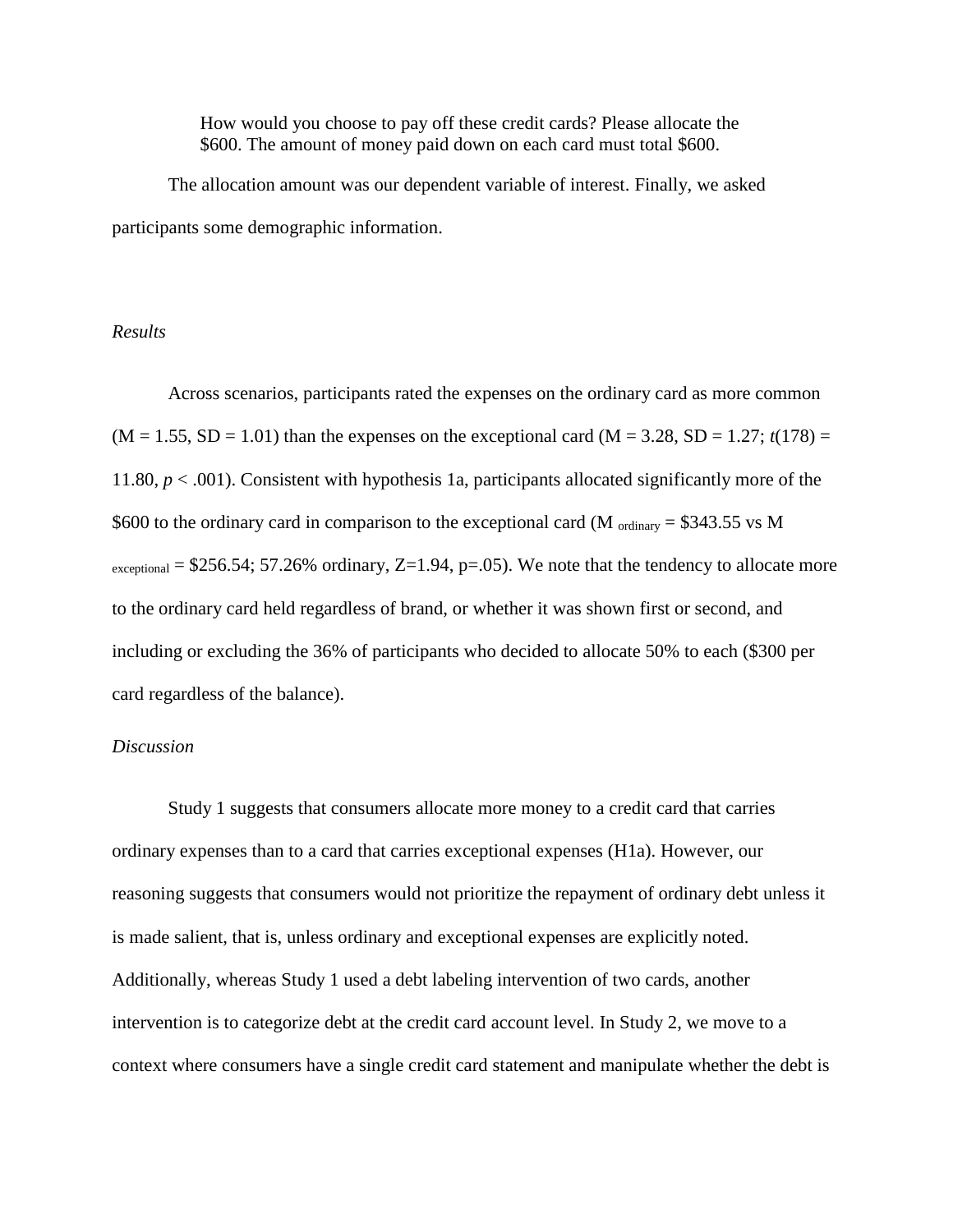mostly ordinary (vs. exceptional) and whether or not the credit card statement explicitly identified the debt as coming from ordinary or exceptional expenditures.

#### *STUDY 2*

We designed study 2 to determine whether bringing attention to the nature of debt is necessary for debt type (ordinary vs. exceptional) to affect repayment amounts. Moreover, we wished to test a second type of debt labeling intervention, whereby transactions on a credit card statement are sorted into ordinary versus exceptional debt, as consumers may often carry both exceptional and ordinary expenses on the same credit card.

Specifically, in this study, we showed participants a single credit card and, using a 2x2 between-subject design, we independently manipulated (1) debt type: whether the majority of the expenditures were ordinary versus exceptional, and (2) debt labeling: whether or not the credit card statement explicitly identified the debt as being accumulated from ordinary or exceptional expenditures. Holding total debt constant, because consumers prioritize ordinary debt (H1a, see Study 1), we expected repayments would be larger when the majority of the expenditures were ordinary (vs. exceptional) - but only when the debt was labeled (H1b).

#### *Methods*

*Participants*. A total of 240 undergraduate students (141 female;  $M_{\text{age}} = 19.6$  years) participated in this experiment for partial course credit. Participants reported owning 1.4 credit cards on average and had an average total credit card debt of \$1,195.29 (Minimum =  $$0;$ Maximum =  $$32,813.00$ ).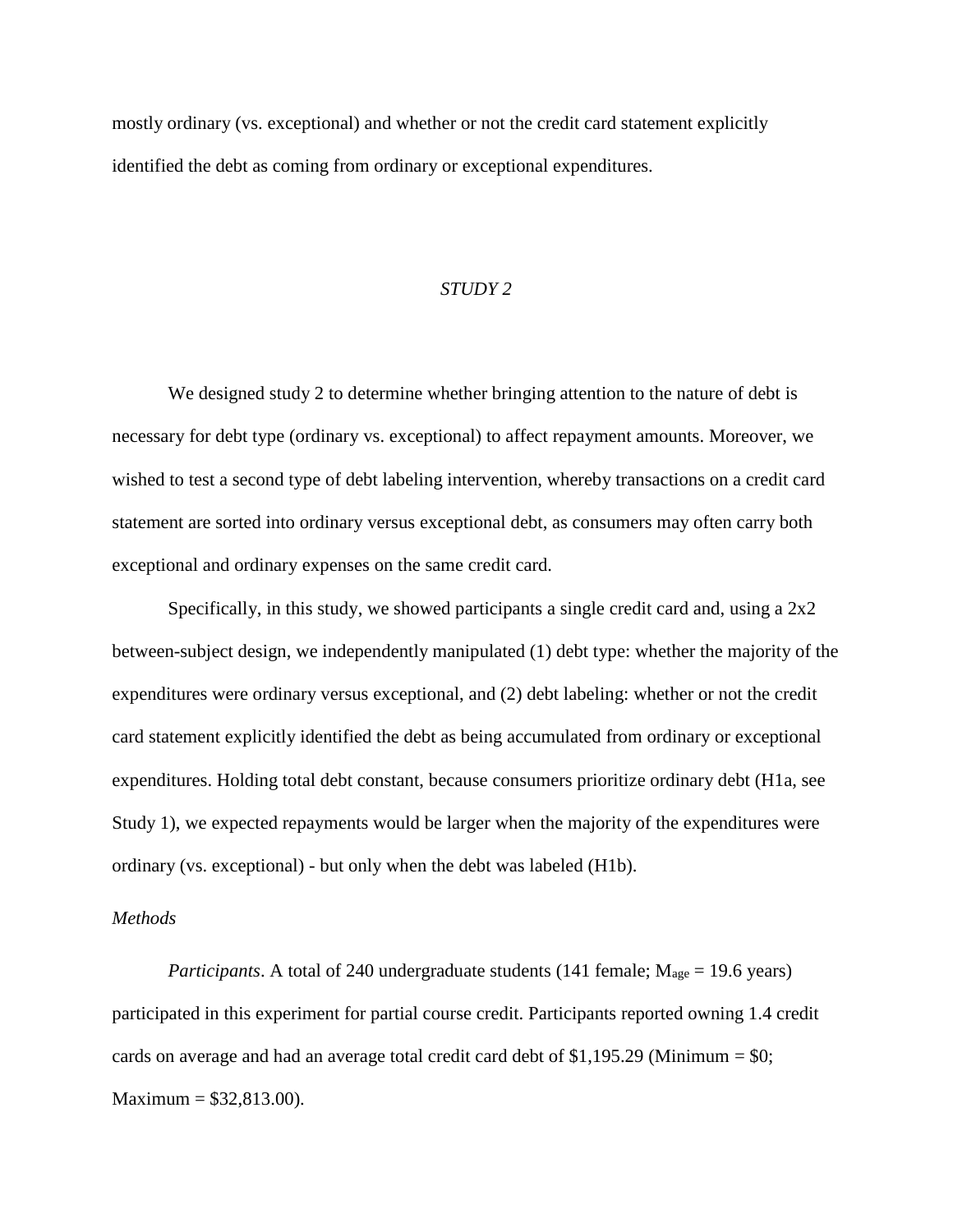*Procedure*. We had participants enter the lab and seat themselves at computer terminals. Once seated, we randomly assigned them to one of the experimental conditions. All participants were told to imagine that the credit card was theirs, to look at each entry and each item purchased closely, and that they would be asked to respond to some questions regarding the credit card statement. Participants in the categorized conditions were shown an image of a credit card statement categorized into ordinary and exceptional debt (see appendix 2). Included with the image was a statement reading that credit card companies can determine whether debt is from ordinary or exceptional expenses. In the control condition, participants were shown a credit card statement, however there was no mention of ordinary versus exceptional expenses and the debt was not categorized and sorted. The total amount of debt was the same for all conditions.

After participants spent some time looking at their credit card expenditures, we told them to imagine that they had \$400 left over in their monthly budget, and we asked them to allocate the \$400 to either pay down their credit card or to spend on themselves. The study concluded with some demographic questions.

### *Results and Discussion*

We analyzed the data using a 2 (categorization) x 2 (debt type) ANOVA: a significant two-way interaction emerged  $(F(1,236) = 4.64, p < .05)$ ; see figure 1). Consistent with H1b, in the control condition, there was no effect of actual debt type on debt repayment (M<sub>ordinary</sub> = 304.67,  $SD = 96.45$ ;  $M_{exceptional} = 315.75$ ,  $SD = 80.11$ ;  $F(1, 236) = .55$ ,  $p < .46$ ). In the labeled condition, however, participants allocated more money to their debt when their credit card had a majority of ordinary debt ( $M_{\text{ordinary}} = 346.33$ ,  $SD = 67.42$ ) as compared to when their credit card had a majority of exceptional debt (M = 311.92, SD = 80.67;  $F(1, 236) = 5.31$ ,  $p < .05$ ).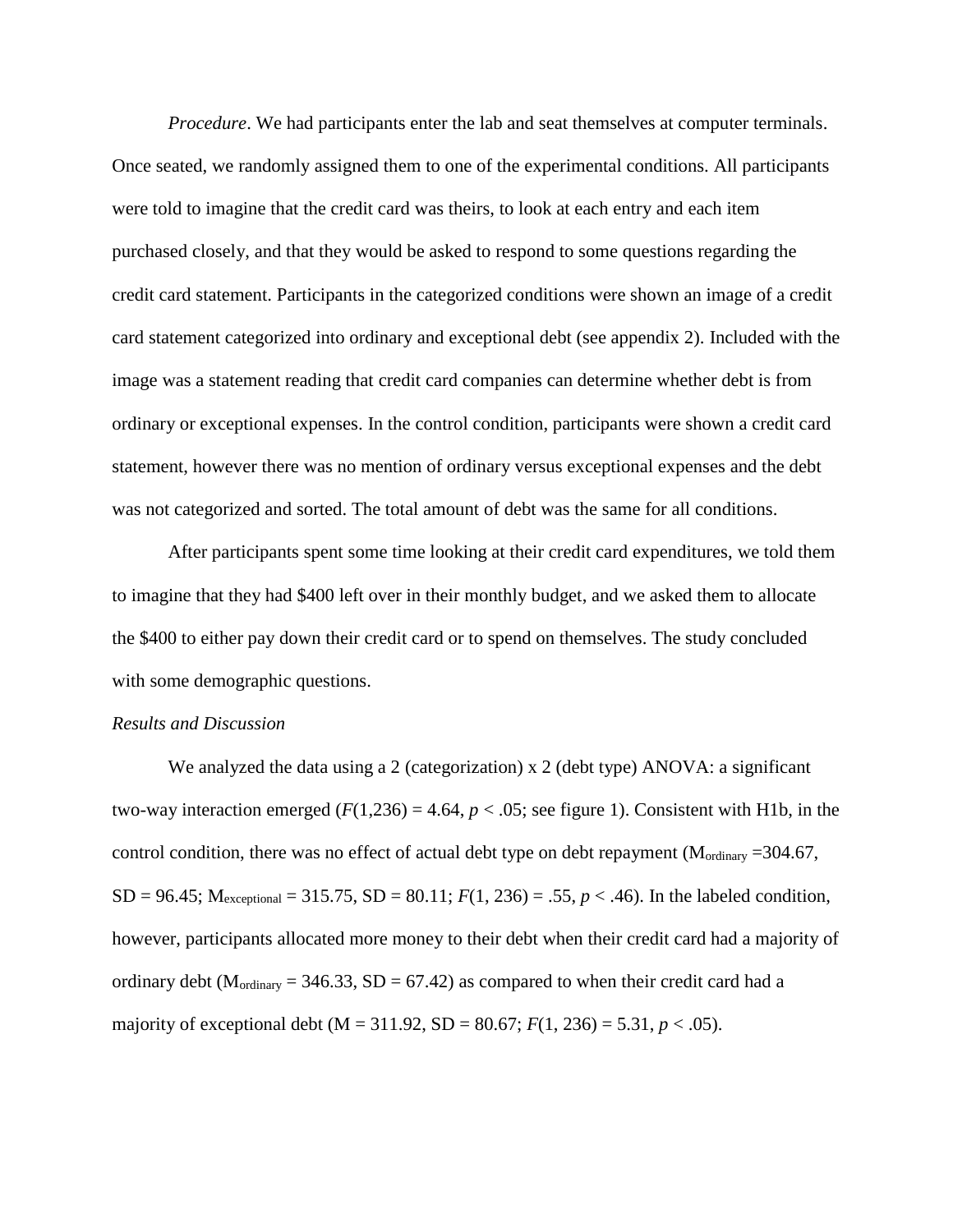### *FIGURE 1: EFFECT OF DEBT TYPE AND LABELING ON DEBT REPAYMENT (STUDY 2).*



## *Discussion*

The results of study 2 suggest that consumers do not differentiate between ordinary and exceptional debt when attention is not explicitly brought to these categories. Having further established that consumers prioritize repayment of ordinary debt, we turn our attention to assessing our proposed mechanism – the unacceptability of revolving on ordinary debt (H2).

### *STUDY 3*

We designed study 3 to examine our proposed mediator – the perceived acceptability of revolving on debt – for the effect of labeling debts as ordinary versus exceptional on debt repayment intentions. Similar to the design used in Study 2, we created a hypothetical context in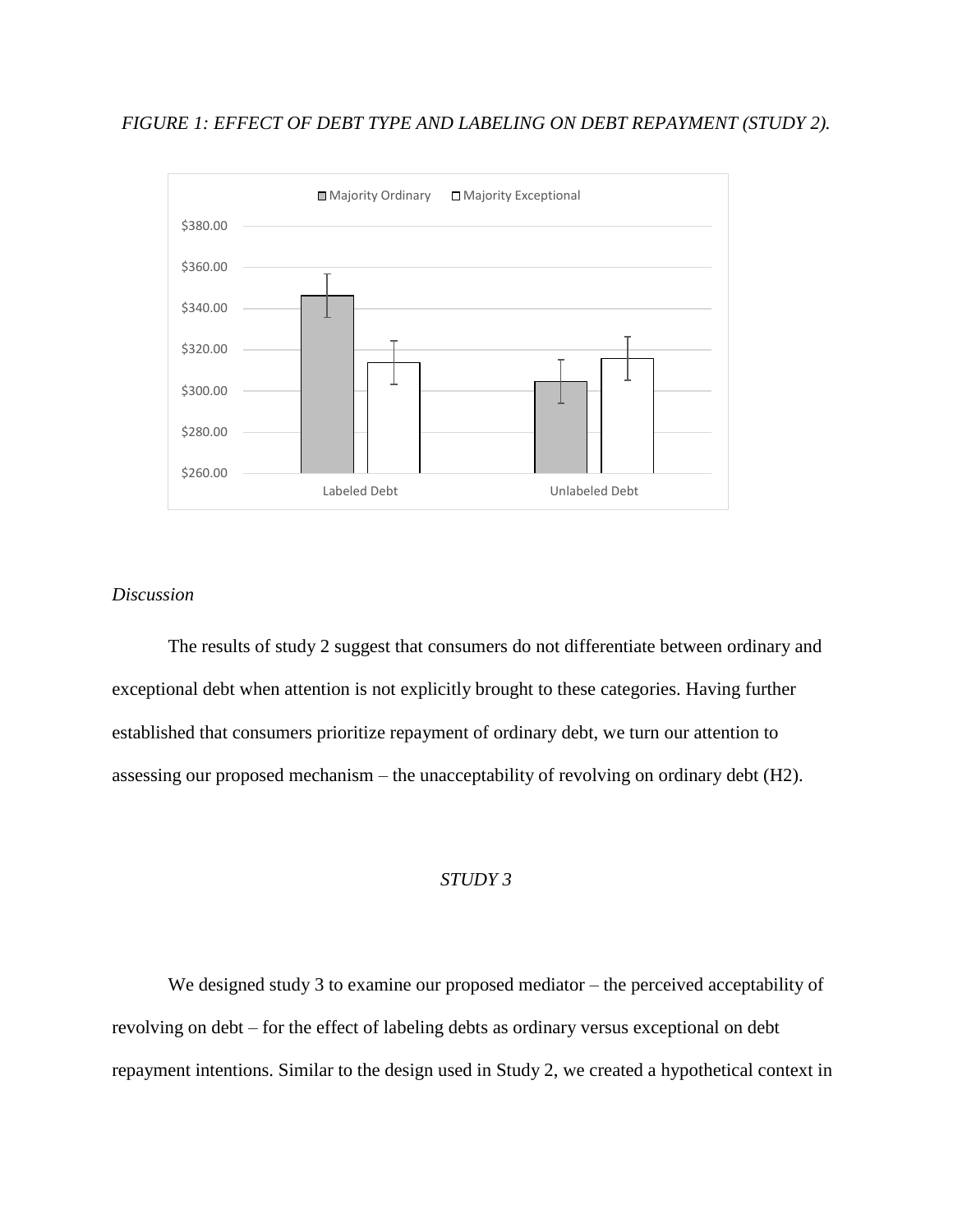which an individual has a single credit card, and we manipulated whether the majority of the expenditures on that card were ordinary or exceptional. Like in Study 2, the debt on each credit card statement was sorted into ordinary and exceptional debt. We measured consumers' perceptions of the acceptability of the debt and participants' debt repayment intentions.

#### *Methods*

*Participants and design*. We recruited a total of 125 participants (61 female; M <sub>age</sub> = 33.47 years) from Amazon Mechanical Turk in exchange for a small payment. Participants reported owning 1.9 credit cards on average and had an average total credit card debt of  $$1796.43$  (Minimum =  $$0$ ; Maximum =  $$25,264.00$ ). The study design was a single factor between-subject design with two conditions: whether the majority of the expenditures were ordinary versus exceptional.

*Procedure*. We gave the same description of exceptional and ordinary expenses as in study 2, and then randomly assigned them to one of the experimental conditions. We then showed participants an image of a credit card statement with expenditures sorted into two categories: ordinary and exceptional (see appendix 2). We told them that the card belonged to someone named Alex and that they would be asked to respond to some questions regarding the credit card statement, and to closely look at each entry and each item purchased. With the image was a statement reading that credit card companies can categorize debt in terms of ordinary and exceptional expenses. The total amount of debt was the same for both conditions: we manipulated debt type by making either the majority of expenses ordinary or exceptional. The majority debt type (ordinary or exceptional) had\almost twice as many entries and dollar amount than the other.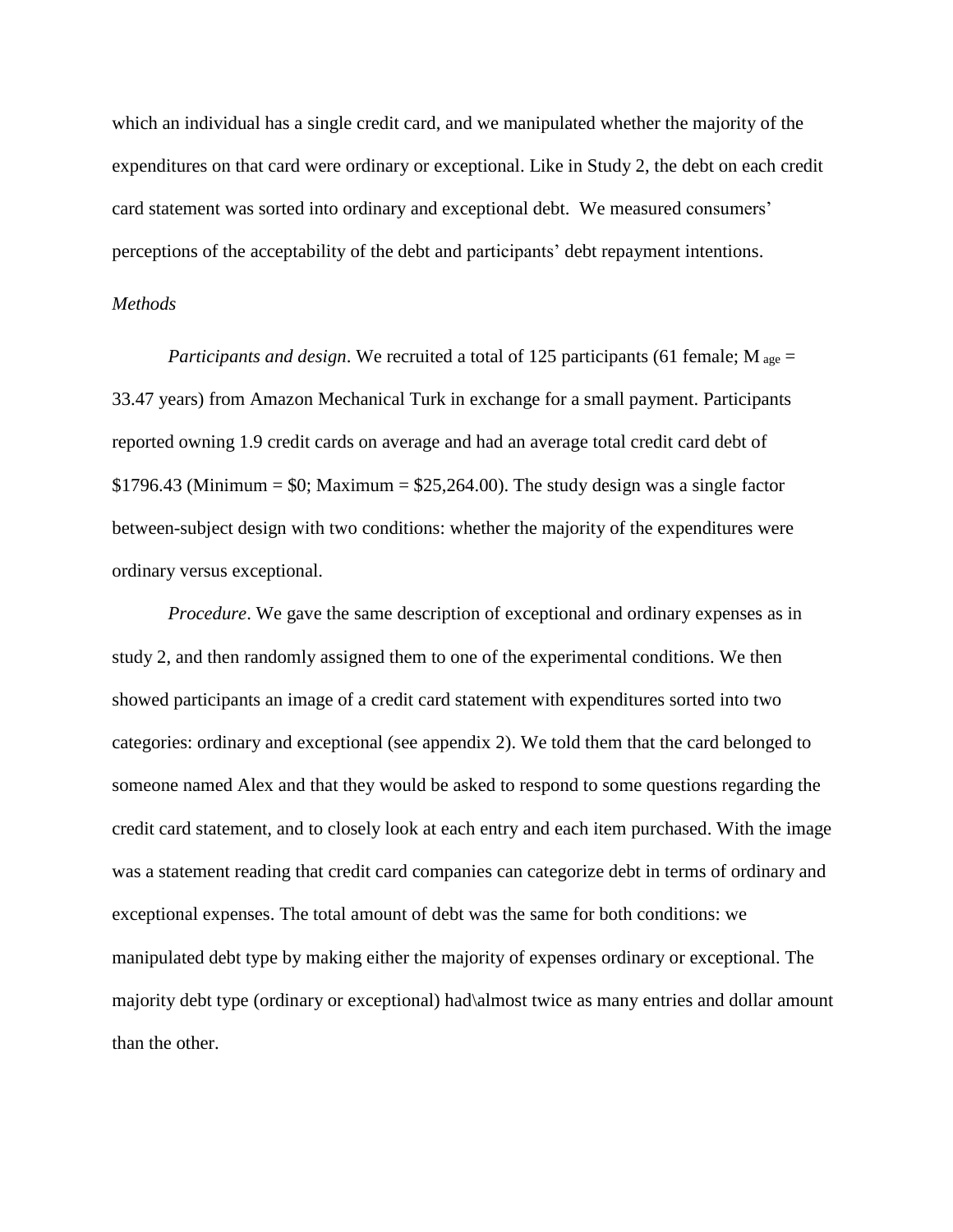After participants spent some time looking at the credit card statements, we then asked them to rate the types of purchases made on the card  $(1 = \text{very common}; 5 = \text{very unusual})$  as a manipulation check. Next, we had participants then respond to the following six questions about Alex and his credit card debt ( $1 =$  strongly disagree;  $5 =$  strongly agree), presented in random order: (1) Alex is financially responsible. (2) Alex is financially competent. (3) Alex is committed to getting out of debt. (4) Alex is able to control his spending. (5) Alex's debt is typical. (6) Alex is in control of his finances. The six items were combined to make a reliable perceived financial control index ( $\alpha$  = .903) with higher scores indicating greater perceived financial control. Perceived financial control was included as a covariate in our analyses.

As our measure of perceived acceptability of debt, we asked participants "Is it OK that Alex has these types of expenditures when trying to get out of debt"  $(1 =$  strongly disagree;  $5 =$ strongly agree). Finally, participants were told the following:

Imagine that Alex is unable to completely repay his credit cards this month, and that he only has a total of \$600 to put towards his credit cards or to spend on himself. Alex can use the money to pay down the credit cards or spend the money on himself. How much should Alex pay down on this credit card versus spend on himself. The amount of money allocated must total \$600.

Participants then answered some demographic questions, were thanked for their participation and provided with a completion code.

#### *Results*

We analyzed our key dependent variable – allocations of the \$600 – using an ANOVA with debt condition (majority ordinary vs. majority exceptional) as the predictor variable. Participants in the with a credit card statement containing a majority of ordinary debt indicated that Alex should allocate more money to debt ( $M = 505.68$ ) than participants with a credit card statement containing a majority of exceptional debt ( $M = 450.81$ ;  $F(1,123) = 5.81$ ,  $p = .017$ ).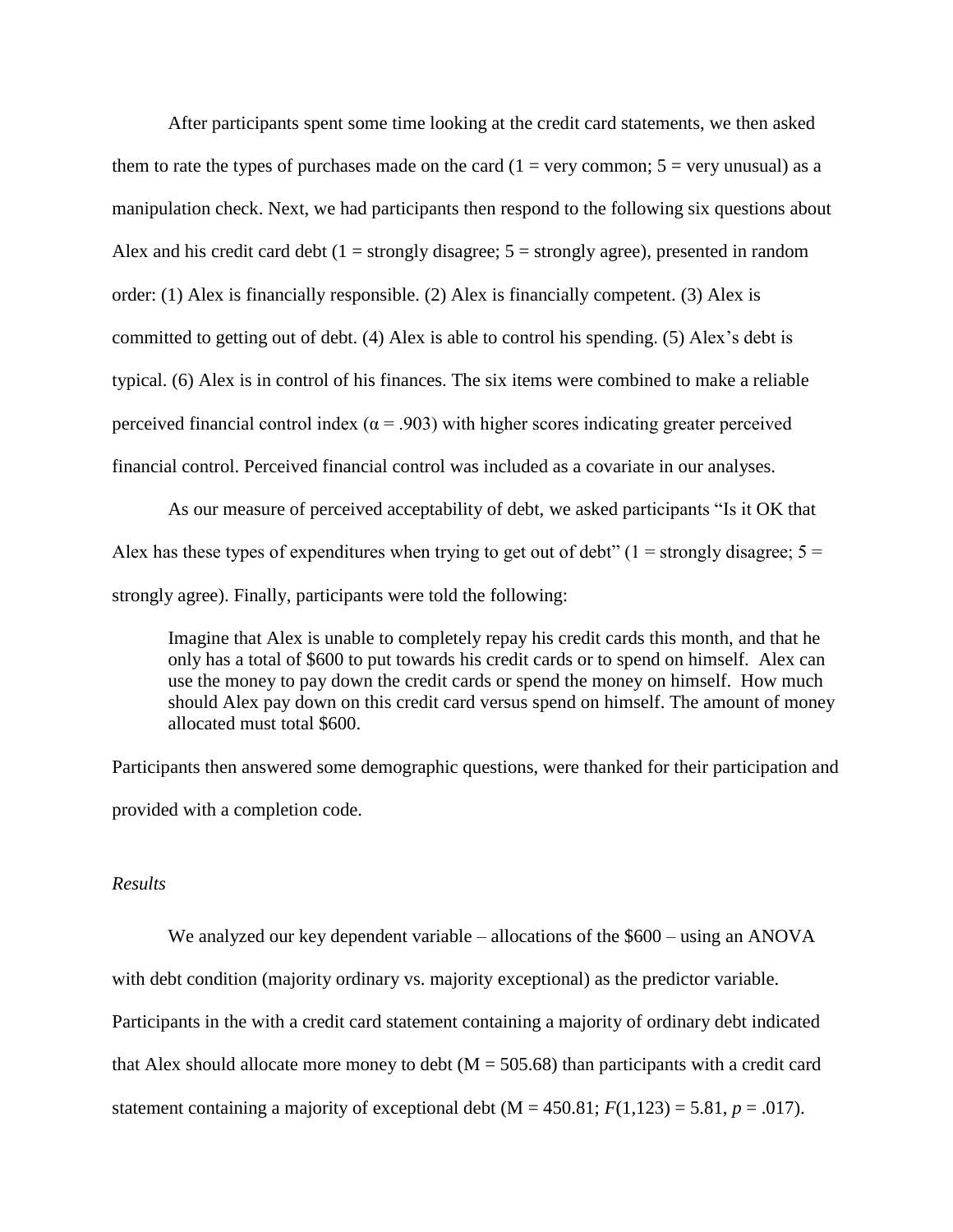Participants felt that Alex had greater financial control when his credit card debt had more ordinary debt ( $M = 2.93$ ) in comparison to when his credit card had more exceptional debt ( $M =$ 2.51;  $F(1,123) = 7.09$ ,  $p = .009$ ). Finally, participants thought it was less acceptable for Alex to have ordinary debt ( $M = 2.54$ ) in comparison to exceptional debt ( $M = 3.27$ ;  $F(1,123) = 16.46$ , *p*  $< .001$ ).

To test for mediation (H2), we calculated the indirect effect through debt acceptability controlling for perceived financial control, and obtained a bias-corrected and accelerated 95% confidence interval via 10,000 bootstrapped resamples. As depicted in Figure 2 below, the model has debt type as the independent variable  $(0 = \text{ordinary dominant}; 1 = \text{exceptional dominant})$ , debt acceptability as the mediator, financial control as a covariate, and repayment allocation amount as the DV. The indirect effect of debt condition on repayment allocation amount, through revolving acceptability, was significant and negative (-22.00; 95% CI -48.61, -3.20).

#### FIGURE 2. MEDIATION (STUDY 3)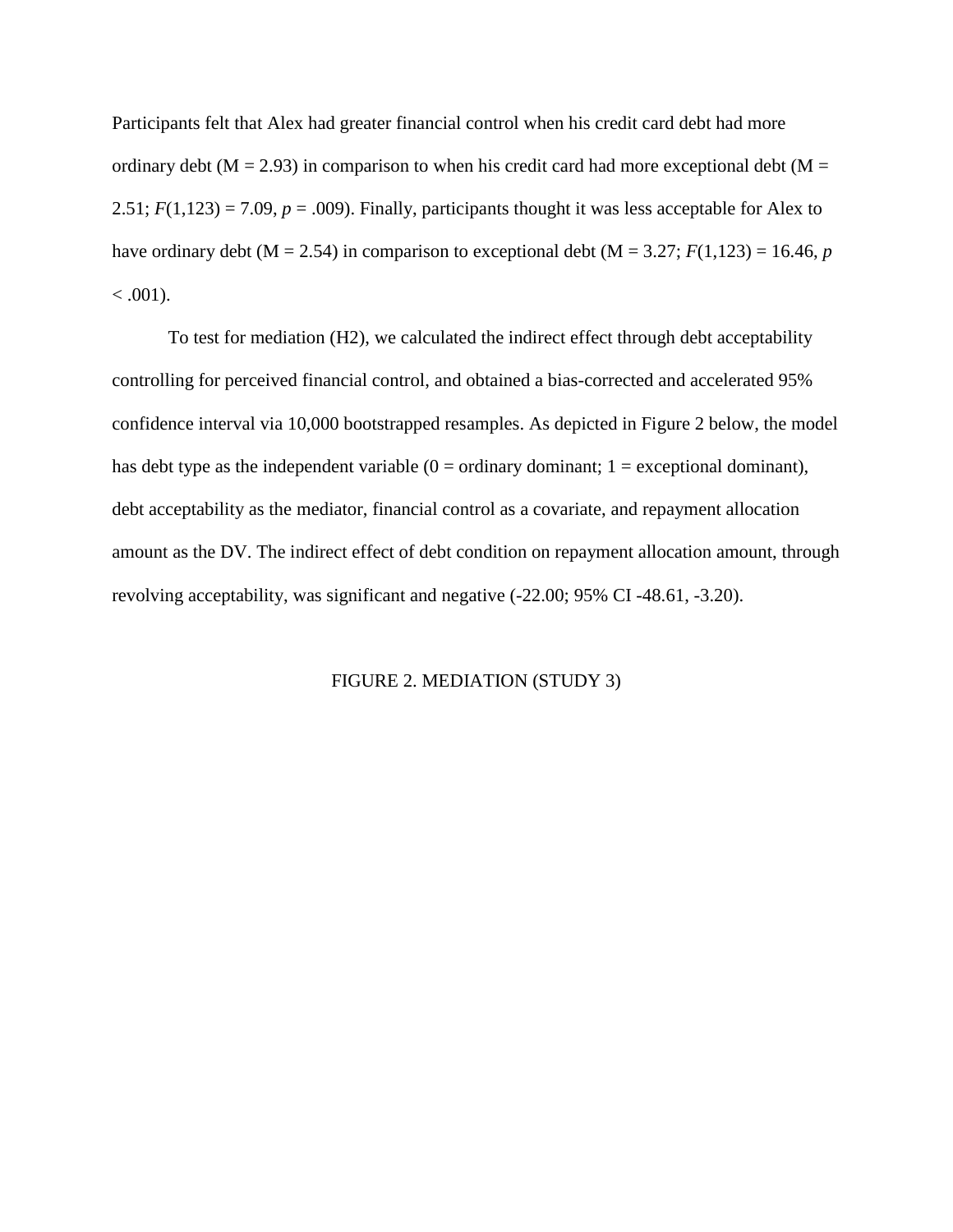

### *Discussion*

The results of study 3 support our hypothesis that the perceived acceptability of debt explains why consumers prioritize repayments toward ordinary debt. We believe that sorting expenses on credit card statements into ordinary and exceptional expenses is an easily implementable strategy for credit card companies and our studies suggest that it will influence repayment decisions. Although it is possible that some consumers naturally attend to the difference between ordinary versus exceptional expenses, we have found that this does not emerge in the controlled setting of a laboratory. The results of study 2 revealed that consumers do not differentiate between ordinary and exceptional debt when attention is not explicitly brought to the different types of expenses on their credit card statements. However, given that attention, importance, and effort vary greatly between laboratory and real world settings, especially in a domain as important as consumer debt, it is possible that other interventions that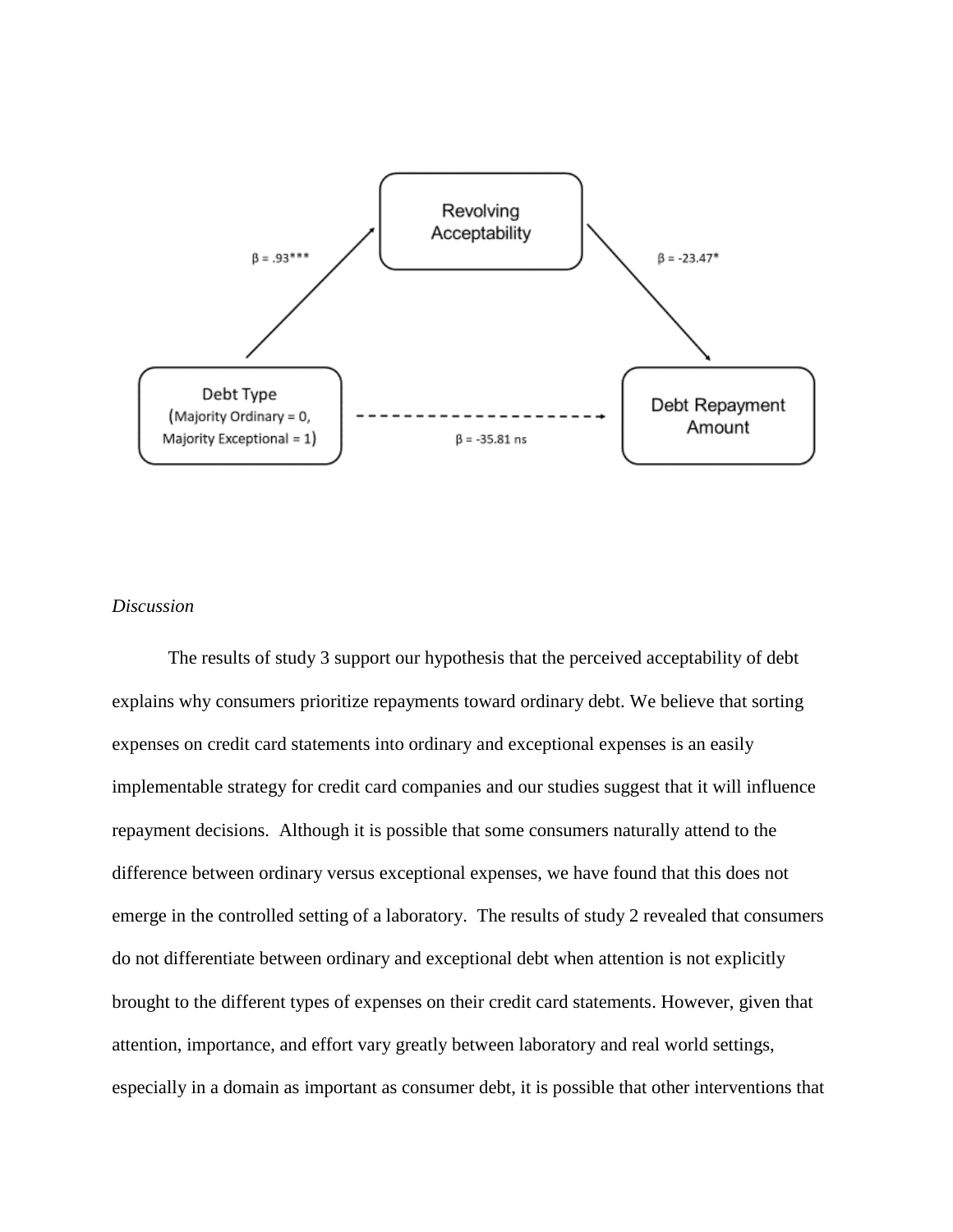direct consumers' attention to ordinary versus exceptional spending will have a similar effect to sorting credit card statements

Both insofar and in past investigations, whether an expenditure is exceptional has been largely considered at *expense-category level*. Characterizing debt as ordinary versus exceptional based on the expense-type allows for broad categories that can be used effectively in practice and can be further refined to include hedonic, utilitarian, experiential, and material purchases in each purchase category (Tully and Sharma 2017; Zhang and Sussman 2018). However, one can easily imagine that even product categories that are typically associated with ordinary spending (e.g., cellphone, groceries) can be exceptional at times. For instance, when a family which usually spends \$600/month in groceries suddenly hosts a large Thanksgiving dinner and sees their grocery spending go up to \$900 in a given month, or when a user sees their cellphone bill go up dramatically due to roaming charges while traveling on vacation. Likewise, one can imagine that categories typically associated with exceptional spending (e.g., airfare, flowers) can become ordinary – when an individual frequently travels for a long-distance relationship (airfare), or when one beautifies their home weekly with purchases from the local florist. When trying to understand how the debt type influences repayment decisions in the field as the nature of what is ordinary likely varies over time, it becomes important to recognize that what is ordinary versus exceptional must be conceptualized and measured at the *consumer-category-period* level.

Moreover, in the field it may not be possible to assess or measure whether consumers formally separate their ordinary from their exceptional along multiple cards (e.g., Study 1) and it may be challenging to get credit card companies to agree to sort expenses on credit card statements (Studies 2 and 3). As a consequence, in study 4 in addition to introducing a way to characterize debt as predominantly ordinary at the consumer-category-period level, we study a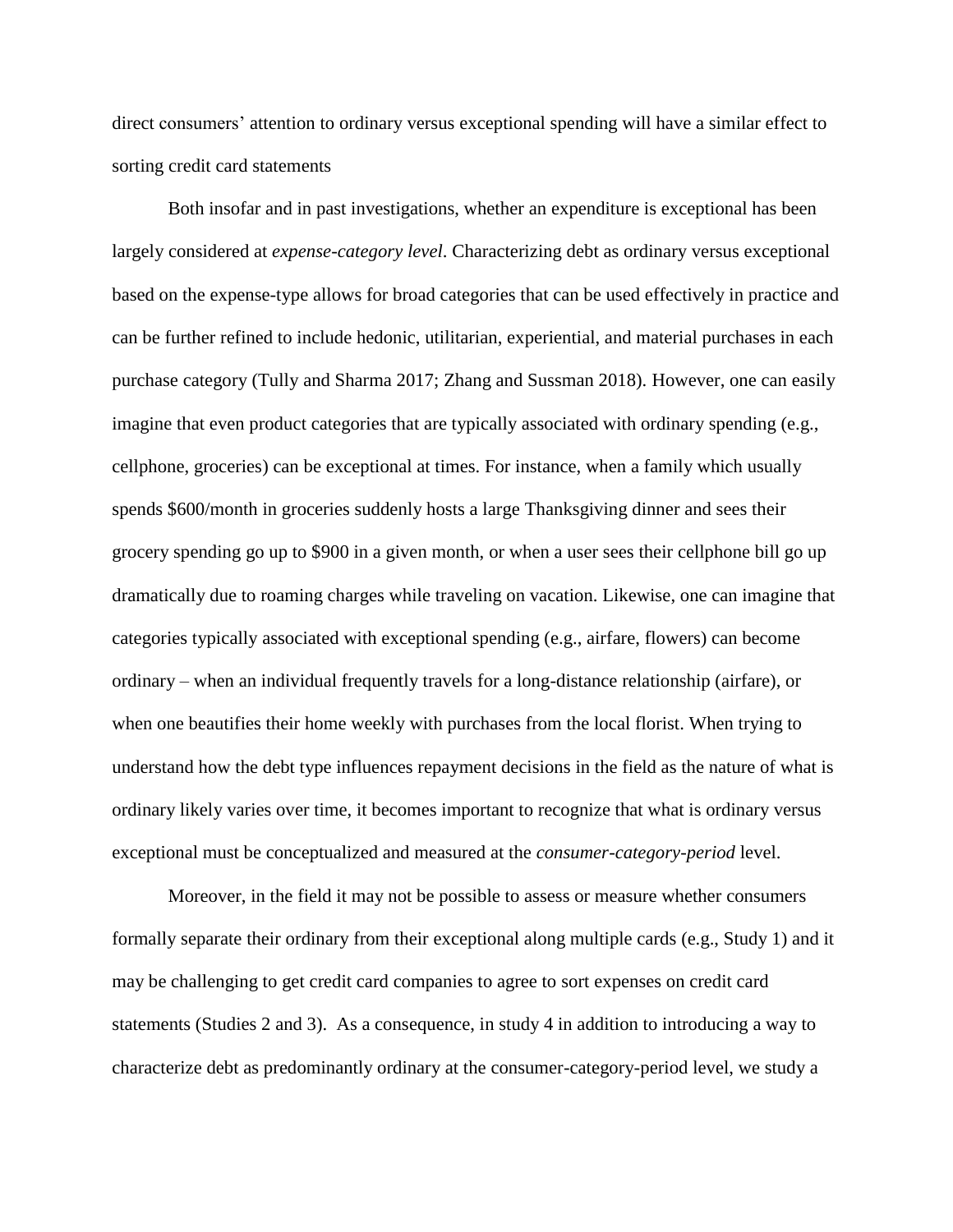third type of debt labeling intervention: the sending to consumers of unusual spending notifications via email.

#### *STUDY 4*

To investigate how labeling ordinary versus exceptional spending influence debt repayments in the field, we used a dataset gathered from HelloWallet. HelloWallet offers financial monitoring and advice for individuals who securely link their HelloWallet account with their credit cards and bank accounts. HelloWallet membership is typically offered to employees of Fortune 250 companies who offer the services as an employee benefit. As part of the service to its members, HelloWallet provides users with reminders of due bills, notifications when saving goals are met, or self-appointed expense limits are reached (e.g., e-mail user when monthly restaurant spending reaches \$300).

A critical feature of HelloWallet's service is the assignment of expenses to various predetermined categories. In HelloWallet, regardless of their source, expenses are automatically categorized based on the merchant description. Users may, in turn, re-categorize merchant expenses if they so wish. For our investigation, we focused on categories which could be assessed to contain only expenses (Cable/Internet/Phone, Children, Clothes, Coffee, Education, Entertainment, Gifts, Groceries, Health, Other Bills, Rent, Restaurants, Transportation, Travel, Utilities), income (revenue), and credit card payments.

The dataset we obtained contains weekly-level cash-flows experienced by a sample of consumers across their multiple debit and credit card accounts during January 2012 to June 2013. In addition to these categorized transactions, our data also included the end of week "net worth" in the accounts (i.e., funds – cards). we also obtained a categorized list of the weekly notifications sent from HelloWallet to every user. Such notifications included a notice of unusual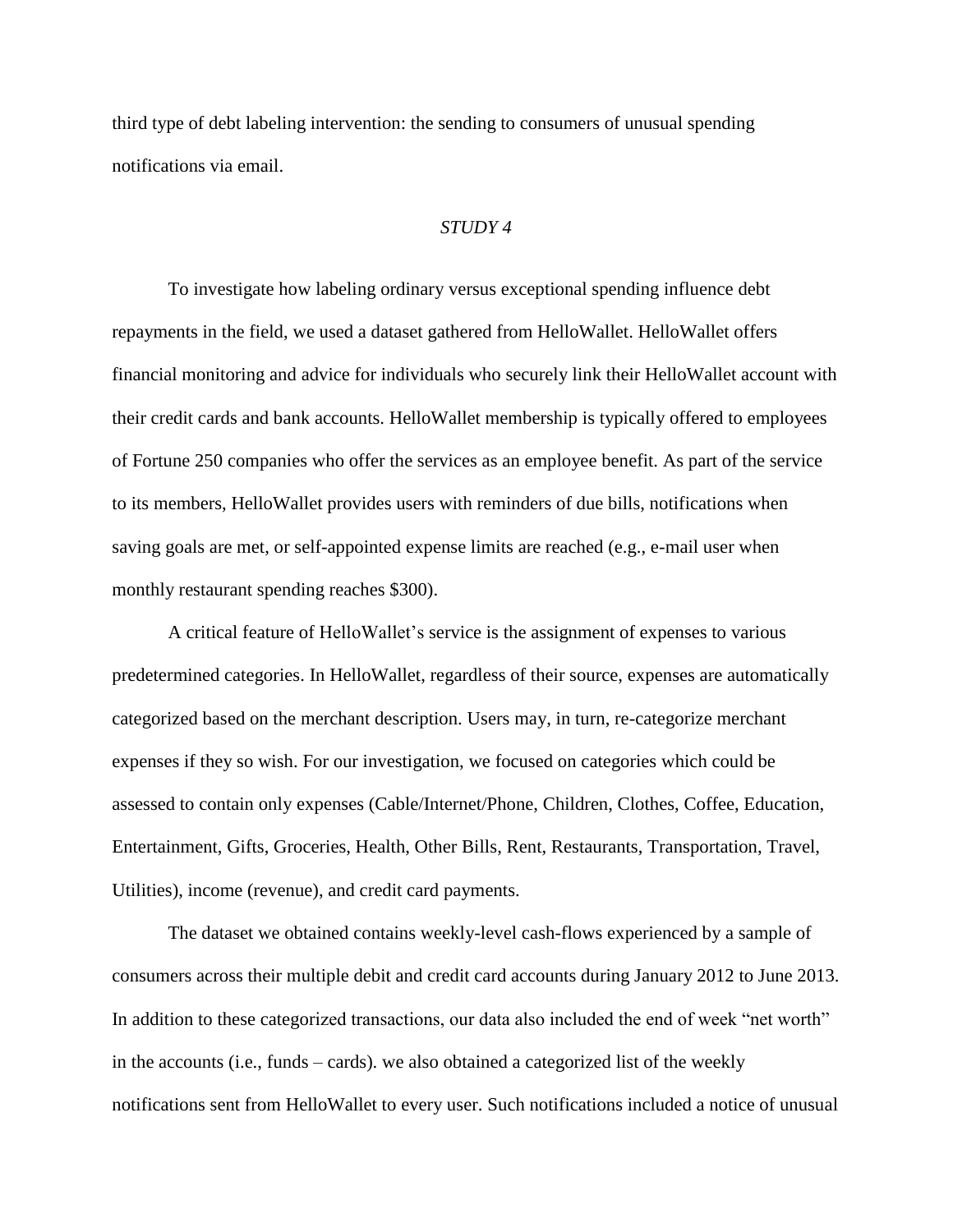spending, low balance in an account, updates regarding pre-set goals, fee alerts (e.g., when a card is charged a late fee or a transaction fee), reminders (e.g., a credit card payment is due). Consumers received an average of 0.7 notification e-mails per week across all types of notification. Consistent with H1b, we expect that consumers will make greater repayments to their debts when they receive more unusual spending notifications, as opposed to when they receive fewer, to the extent that the expenses they had incurred were predominantly ordinary.

## *Measuring the Proportion of Spending that is Ordinary (vs. Exceptional)*

To investigate the relationship between ordinary versus exceptional spending and credit card repayments, we must be able to assess from data whether a consumer is spending at levels that are beyond what is reasonably expected. Operationalizing what is ordinary versus exceptional requires us to determine a range for normal spending within a given period. As we observed that most consumer bills occur in monthly charges and that credit card bills and statements occur monthly, we chose to use four weeks as our time-unit of analysis. Then for each of the spending categories previously mentioned<sup>4</sup>, we can obtain a measure of the proportion of ordinary spending based on how much the current period was greater than what is reasonably expected based on the past three periods. Omitting an index  $i$  for consumer for simplification, we can calculate the amount of exceptional spending in category  $c$  and period  $t$ ,  $e_{ct}$ , based on:

1)  $x_{ct}$ , the spending in category c (e.g., housing) for period t (a four-week period),

 $\overline{a}$ 

2)  $\bar{x}_{ct} = \sum_{l=t-3}^{t-1} \frac{x_{cl}}{3}$ 3  $\frac{t-1}{t=t-3} \frac{x_{cl}}{x_{3}}$ , the average spending of the last three periods (i.e.,  $t-3$  to  $t-1$ ),

<sup>4</sup> We also had data categorized in the following categories: Charity, Bank Related, Home, Insurance, Other Bills and Uncategorized. In these categories, weekly balances often reflected both income and expenses (e.g., a mortgage payment vs. a rental income) and often contained miscategorized income based on the company type (e.g., Charity, Bank Related, and Insurance). As our focus is on how consumers react to exceptional (vs. ordinary) expenses, we opted to exclude these categories altogether from our calculations of exceptional/ordinary. However, we account for total cash flows in our analyses.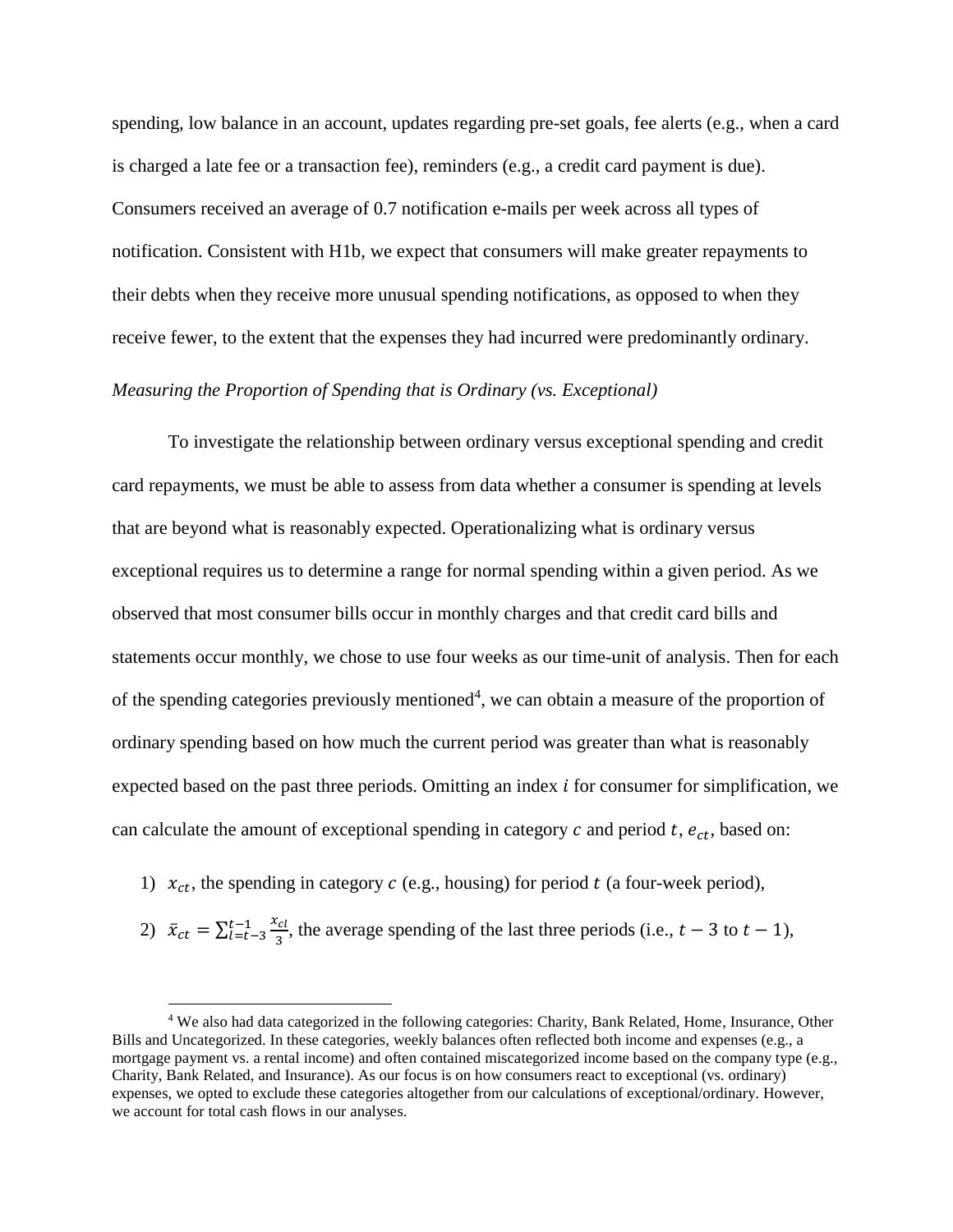- 3)  $s_{ct} = \sqrt{\sum_{l=t-3}^{t-1} \frac{x_{ct} \bar{x}_{cl}}{2}}$ 2  $\frac{t-1}{t=t-3} \frac{x_{ct}-x_{ct}}{2}$ , the sample standard deviation over the past three periods, and
- 4)  $Z$ , a level of confidence in deviations from the past three periods, e.g., 1.68.

We assume that  $[\bar{x}_{ct} - Z \times s_{ct}, \bar{x}_{ct} + Z \times s_{ct}]$  provides a range of what could be considered ordinary levels of spending during the period. If we then assume that we are interested in measuring spending that is greater than the range and that spending is recorded as negative values (i.e., negative cash flows) then can obtain the exceptional amount by setting  $e_{ct} = \max(x_{ct}, \bar{x}_{ct} - Z \times s_{ct})$  and the ordinary amount by  $o_{ct} = x_{ct} - e_{ct}$ .

To illustrate, consider the spending data from the consumer presented in table X which details average spending for seven periods across two categories: Cable/Internet/Phone (CIP) & Groceries.<sup>5</sup> For the first three periods, we do not have much information about the spending in the CIP category. In the third period, the consumer spent \$367.00 on CIP. How exceptional is that amount? We can establish that the past three periods had an average of  $\bar{x}_3 = -372.33$  and they had a standard deviation of  $s_3 = 56.85$ . If we create a one-tail interval around the prior spending, we would expect an ordinary level of expense in the CIP category to be less than - 467.85 (obtained by −372.33 − 1.68 × \$56.85). This does not constitute exceptional spending, and as such the amount of exceptional spending  $e_{ct}$  = 0 and  $o_{ct} = x_t - $0 = $367.00$ . In the fifth period, as the amount spend increases sharply to \$572.05. This was sharply over the past three period average of  $\bar{x}_5 = $356.57$  which exhibited little variation ( $s_5 = 13.05$ ) such that the expected range would have been \$378.59. The amount we then allocate to exceptional is  $e_5$  =\$572.05-\$378.78=\$193.46, with the remainder being the upper limit of the expected range.

 $\overline{a}$ 

 $5$  The numbers presented reflect the real monthly cashflows for a consumer in our dataset. To preserve anonymity, we have jittered the data.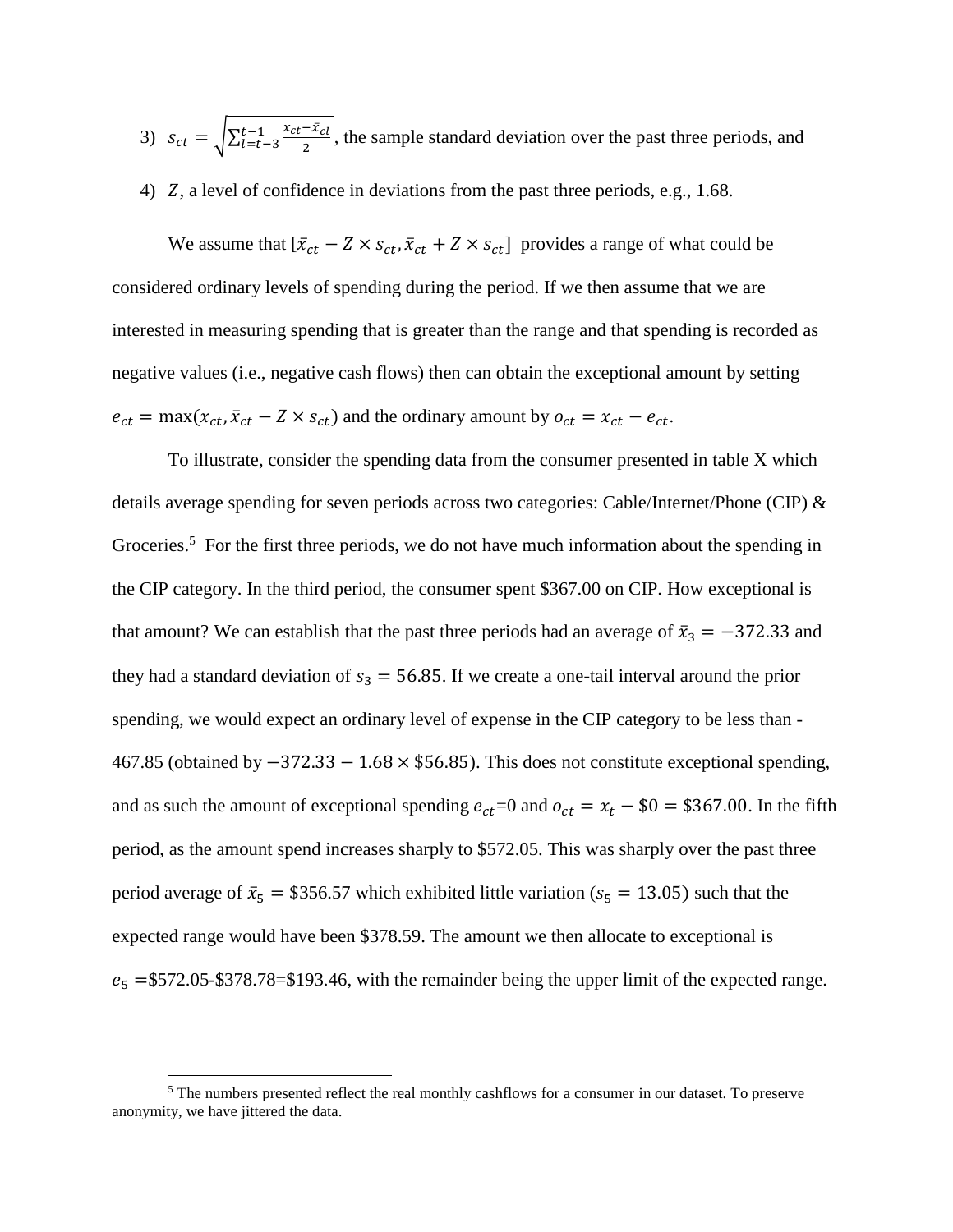This approach can also capture discrete jumps and large uncertainty such as when categories drastically change in the amount of spending. For instance, in the grocery category, the consumer does not have any transaction in the first three months. That could be for a variety of reasons: perhaps the consumer did not buy groceries (e.g., was out of town, living on a food plan), the consumer spent on cards not in the system (e.g., not all cards are added to HelloWallet), or some of the expenses that should have been categorized as groceries were not. When the fourth period begins, the consumer spends \$34.34 on groceries which is entirely allocated to exceptional spending. For the next (fifth) period, the consumer does not spend and as such, there is no exceptional spending. In the sixth period, the consumer spends \$47.92 which is higher than all the period observed thus far. However, there was substantial variation in the past three period mean of \$11.46 ( $s_6 = 19.85$ ) such that the expect range is quite large (i.e., a limit of \$44.81). This results in an allocation to exceptional of  $e_6 = $47.92 - $44.81 = $3.11$  with the remained \$44.81 being allocated to ordinary expenses. Once obtained for each of the categories, we can calculate an exceptional amount  $e_{it}$  and ordinary amount of spending  $o_{it}$  at the consumer-period level.

Our interest in this field study is to assess whether consumers change their repayment patterns when they experience periods when a large proportion of their expenses are ordinary versus exceptional, and whether their repayment decisions are influenced by the explicit labeling of spending as exceptional, through notifications of unusual spending. We then calculate the proportion of exceptional spending  $propexec = e_{it}/(e_{it} + o_{it}).$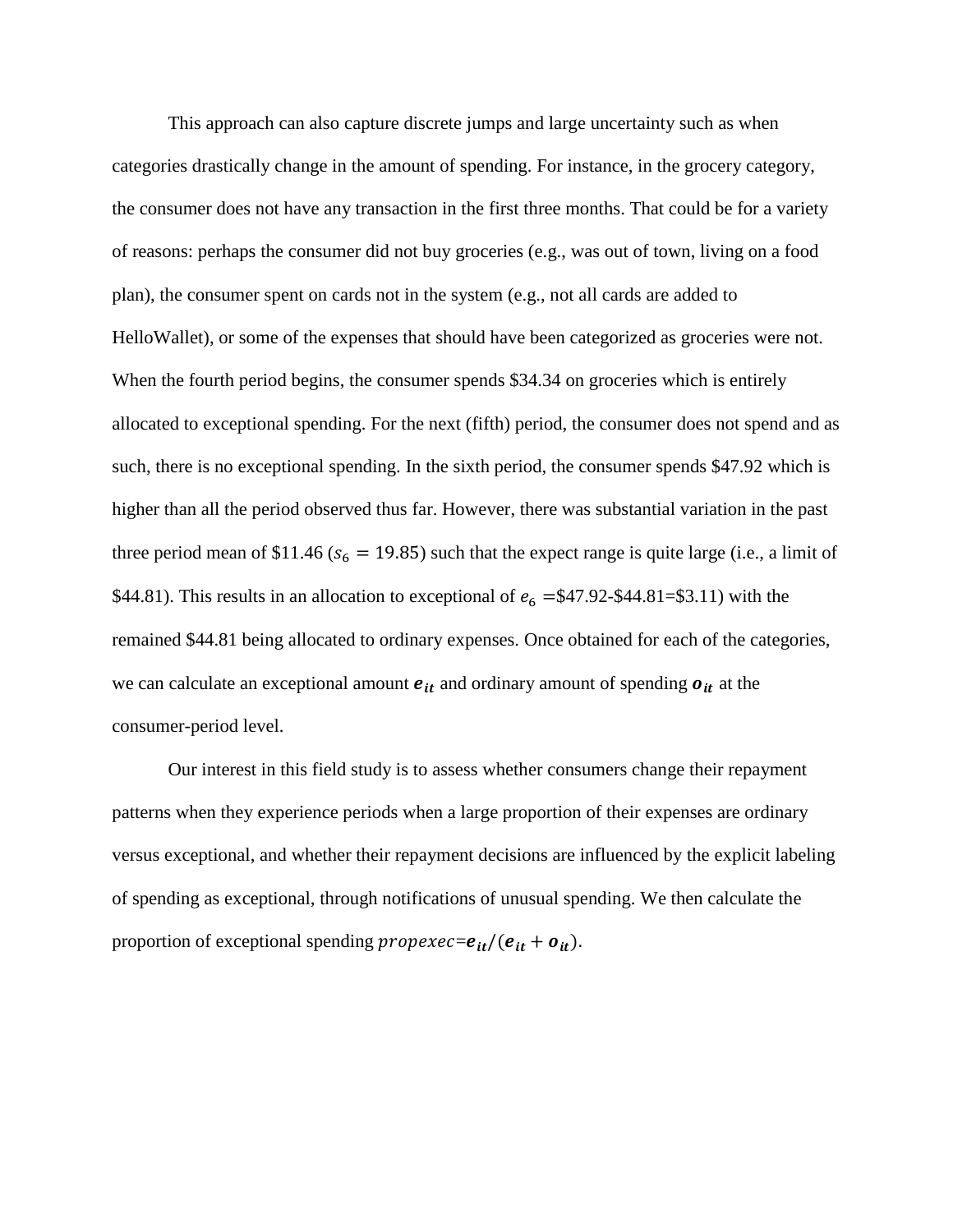|                  | <b>Total Amount</b>    | Average<br>(Prior 3<br>periods) | Standard<br>Deviation<br>(Prior 3<br>periods) | Expected              | <b>Exceptional</b><br>Amount     | <b>Exceptional</b><br><b>Amount</b> | Ordinary<br><b>Amount</b> |
|------------------|------------------------|---------------------------------|-----------------------------------------------|-----------------------|----------------------------------|-------------------------------------|---------------------------|
| Variable         |                        |                                 | $\bar{x}_{ct}$                                | $\boldsymbol{s}_{ct}$ | $\bar{x}_{ct} - Z \times s_{ct}$ | $e_{ct}$                            | $o_{ct}$                  |
| Period (t)       | Cable, Internet, Phone |                                 |                                               |                       |                                  |                                     |                           |
| 0                | $-434.00$              |                                 |                                               |                       |                                  |                                     |                           |
| 1                | $-322.00$              |                                 |                                               |                       |                                  |                                     |                           |
| $\boldsymbol{2}$ | $-361.00$              |                                 |                                               |                       |                                  |                                     |                           |
| 3                | $-367.00$              | $-372.33$                       | 56.85                                         | $-467.85$             | 0.00                             | $-367.00$                           | $-367.00$                 |
| 4                | $-342.00$              | $-350.00$                       | 24.43                                         | $-391.05$             | 0.00                             | $-342.00$                           | $-342.00$                 |
| 5                | $-572.05$              | $-356.67$                       | 13.05                                         | $-378.59$             | $-193.46$                        | $-378.59$                           | $-378.59$                 |
| 6                | $-529.00$              | $-427.02$                       | 126.22                                        | $-639.07$             | 0.00                             | $-529.00$                           | $-529.00$                 |
| 7                | $-500.31$              | $-481.02$                       | 122.30                                        | $-686.48$             | 0.00                             | $-500.31$                           | $-500.31$                 |
| Period (t)       | <b>Groceries</b>       |                                 |                                               |                       |                                  |                                     |                           |
| 0                | 0.00                   |                                 |                                               |                       |                                  |                                     |                           |
| 1                | 0.00                   | $\overline{a}$                  |                                               |                       |                                  |                                     |                           |
| $\overline{c}$   | 0.00                   |                                 |                                               |                       |                                  |                                     |                           |
| 3                | $-34.38$               | 0.00                            | 0.00                                          | 0.00                  | $-34.38$                         | 0.00                                | 0.00                      |
| 4                | 0.00                   | $-11.46$                        | 19.85                                         | $-44.81$              | 0.00                             | 0.00                                | 0.00                      |
| 5                | $-47.92$               | $-11.46$                        | 19.85                                         | $-44.81$              | $-3.11$                          | $-44.81$                            | $-44.81$                  |
| 6                | $-93.74$               | $-27.43$                        | 24.70                                         | $-68.94$              | $-24.80$                         | $-68.94$                            | $-68.94$                  |
| 7                | $-25.21$               | $-47.22$                        | 46.87                                         | $-125.97$             | 0.00                             | $-25.21$                            | $-25.21$                  |

## *EXAMPLE WITH TWO CATEGORIES (STUDY 4)*

## *Control Variables & Descriptives*

 $\overline{a}$ 

We have 3777 consumers for whom we have observations for at least four periods in the data (M=8.2).<sup>6</sup> Our focal dependent variable was \$576.23 per period ( $pay_{it}$ ; 95% CI: [543.6, 608.85]), based on an average spending of \$898.40 (totalspend<sub>it</sub>; 95% CI: [886.39, .910.41]) reflecting that consumers who opt for HelloWallet tend to be ones who need help with managing debt and budgets. These consumers showed an average recorded revenue of \$3095.10

 $6$  Given that the measures use the past three periods to determine what is exceptional versus ordinary, we need at least moving window of four periods to estimate any effect.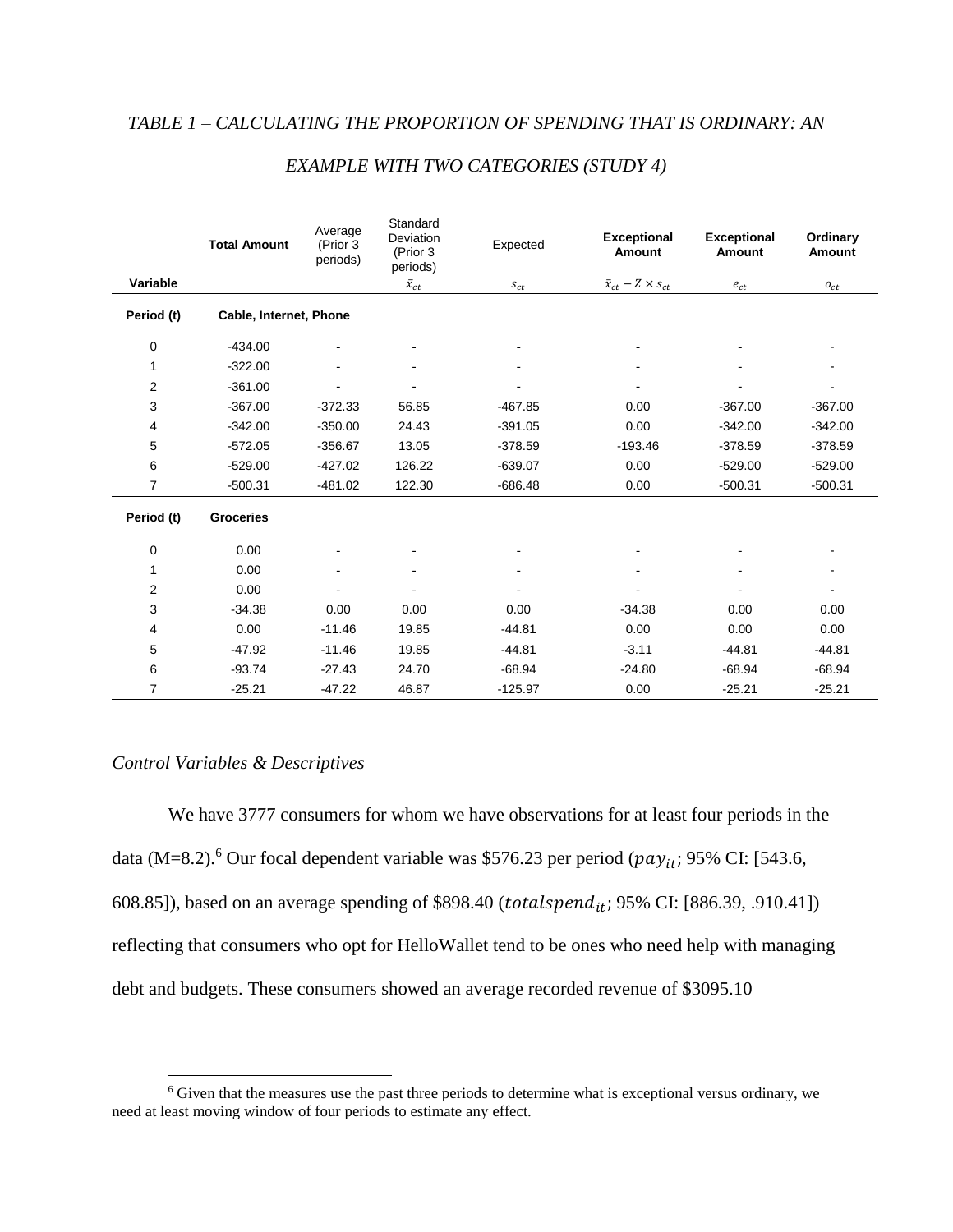(revenue<sub>it</sub>; 95% CI: [3034.69, 3155.53]) and net cash in linked accounts of \$10276.16<sup>7</sup>  $(net cash_{it}; 95\% \text{ CI: } [9648.53, 10903.79]).$ 

Critical to our analyses, the consumers received an average of .69 unusual spending notification per period (*nbunusual*<sub>it</sub>; 95% CI: [.68, .69]; min=0, max=5) from a total of 2.75 across all types of notifications (*totalnotifications*<sub>it</sub>; 95% CI: [2.73, 2.78]). Using our measures, we could also determine that approximately 81.33% of period spending was assessed to be ordinary in nature ( $propexc_{it}$ ; M=19.67%, median=9.09%). The data shows a high number of periods for which consumers do not have any exceptional spending (26.75% of consumerperiod observations) and few for which they have more than 50% exceptional spending (only 11% of consumer-period observations). We note that due to the nature of the data, we do not have access to any demographic information, the number of accounts, or any information regarding the interest rates on the accounts.

#### *Results*

 $\overline{a}$ 

We analyzed the data via fixed-effect regression with credit card repayment as the dependent variable, our focal independent variables ( $nbusual_{it}$ ,  $propexc_{it}$  and their interaction), the controls previously discussed, and one period lags for repayment and spending to account for initial conditions and inertia. The results are presented in Table 1, and the focal interaction is illustrated in Figure 2. We note that credit card repayments are signed to be positive, that spending is negative, that revenue is positive, and that the Hausman specification test strongly rejects the hypothesis that a random-effect specification is appropriate ( $\chi^2(6)$  =  $9805.31, p < .001$ ).

<sup>7</sup> We only have access to the credit card and bank accounts linked to HelloWallet. Our approximation of cash on hand is simply the average end and beginning balance in the linked debit accounts over the period.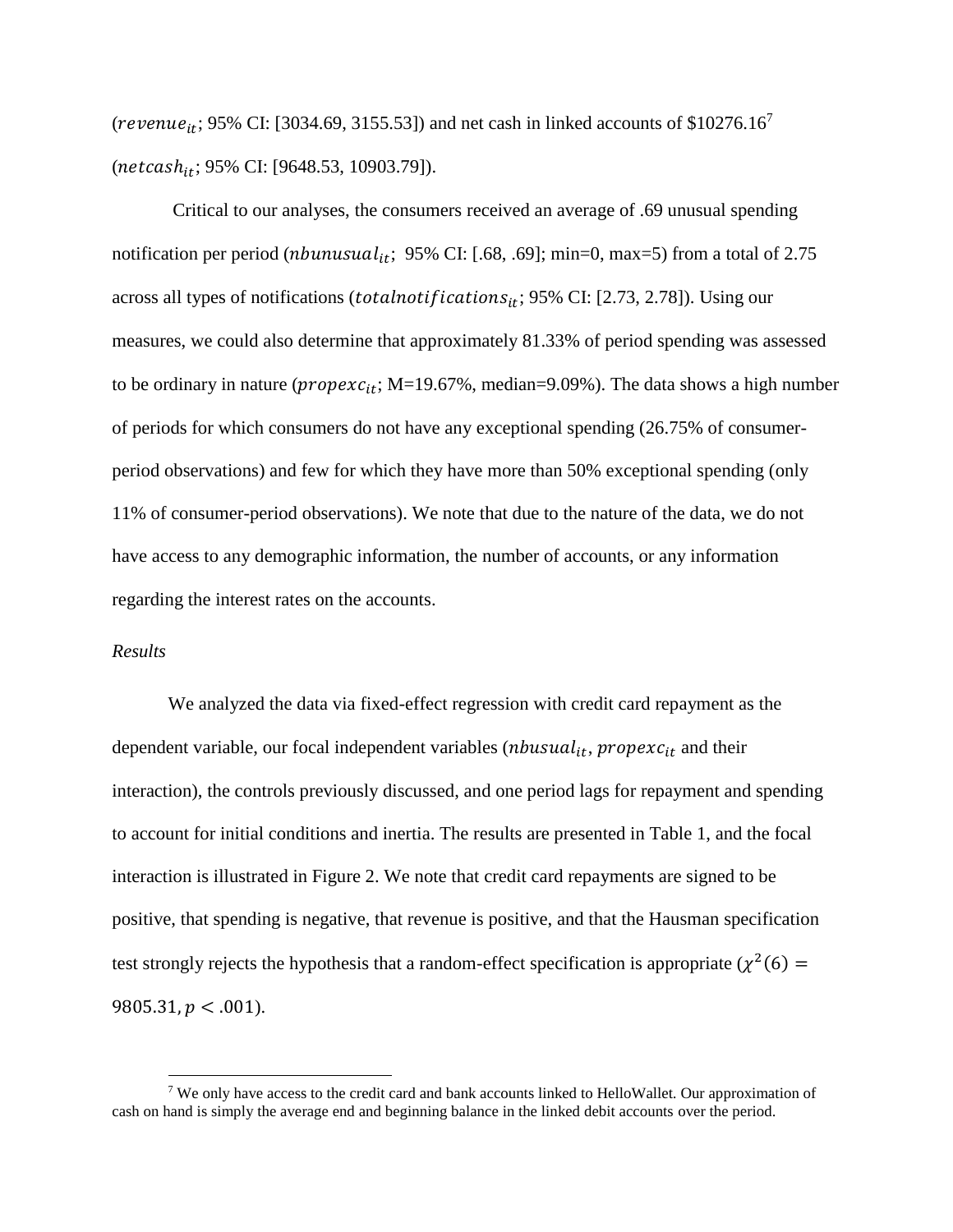# *TABLE 2 – STUDY 4: EFFECT OF CHANGES IN NUMBER OF UNUSUAL SPENDING NOTIFICATIONS ON CREDIT CARD PAYMENTS AS A FUNCTION OF DEBT TYPE*

| Dependent variable $pay_{it}$        | <b>Coefficient (SD)</b> | <b>Significance</b> |
|--------------------------------------|-------------------------|---------------------|
| <b>Focal Interaction</b>             |                         |                     |
| $propexc_{it}$                       | 73.62 (0.90)            |                     |
| $n$ bunusual <sub>it</sub>           | 82.90 (2.39)            | $**$                |
| $propexc_{it} \times nbunusual_{it}$ | $-283.45(-2.97)$        | ***                 |
| <b>Control Variables</b>             |                         |                     |
| $pay_{i(t-1)}$                       | $-0.05(0.02)$           | ***                 |
| totalspend <sub>it</sub>             | $-0.29(0.05)$           | ***                 |
| totalspend <sub>i(t-1)</sub>         | $-0.28(0.04)$           | ***                 |
| revenue <sub>it</sub>                | 0.0076(0.01)            |                     |
| $net cash_{it}$                      | $-0.0015(0.001)$        |                     |
| totalnotifications $_{it}$           | 68.57 (5.84)            | ***                 |
| <b>Intercept</b>                     | $-140.05(67.22)$        | $**$                |
| N (Consumers)                        | 31,125 (3777)           |                     |
| $\mathbf{R}^2$                       | 0.0269                  |                     |

Note: \* denotes p<.10, \*\* denotes p<.05, and \*\*\* denotes p<.01, based on robust clustered standard errors given that we have a "large  $\bar{N}$  small T" panel.

# *FIGURE 2 – EFFECT OF NUMBER OF UNUSUAL SPENDING NOTIFICATIONS ON REPAYMENTS, AS A FUNCTION OF DEBT TYPE: 0 AND 1 NOTIFICATION SENT*

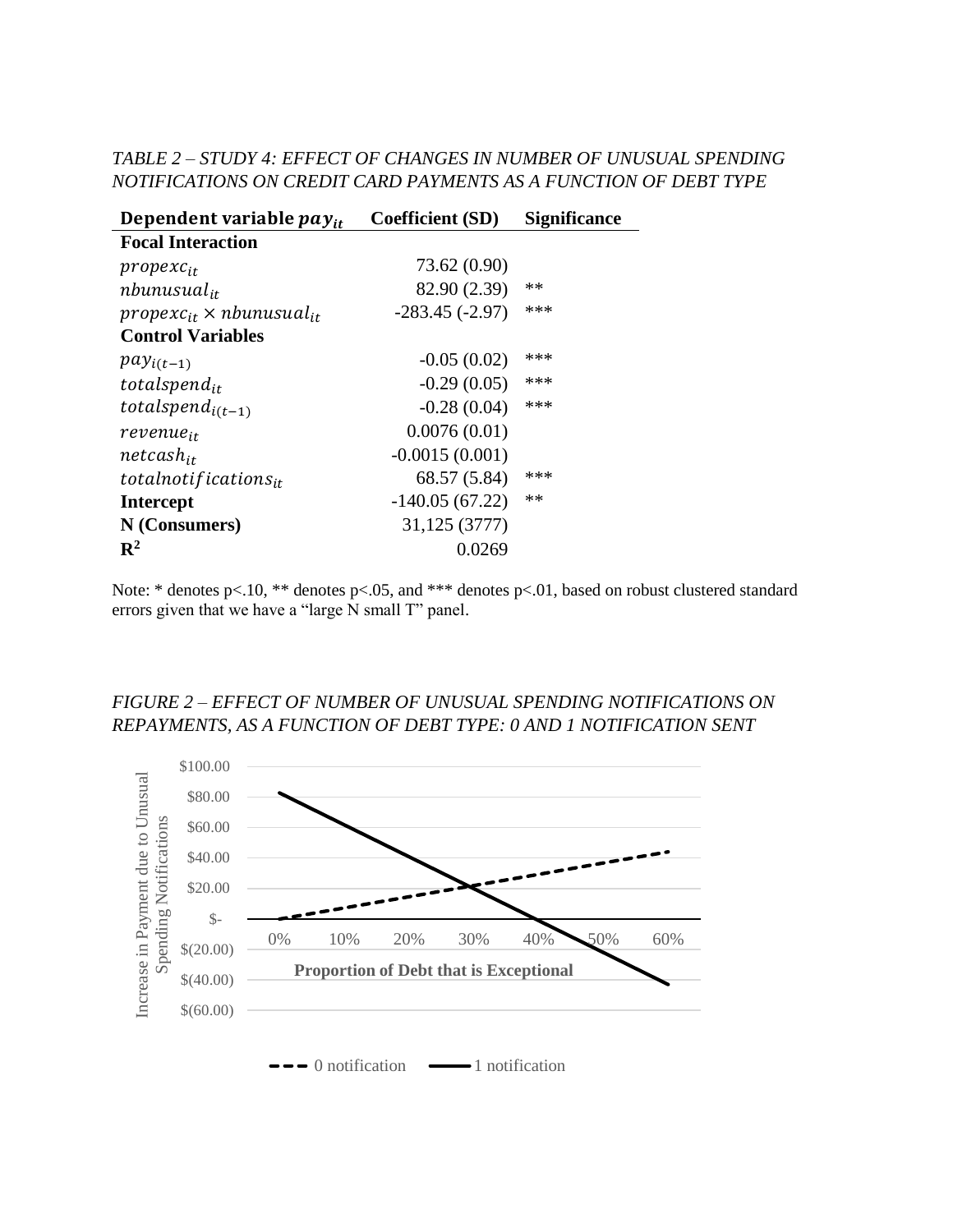Note: 92% of consumer-periods had 60% or more as exceptional. The mode was 0 (27% of consumerperiods) and the median approximately 9%. The simple effect of debt type conditional on having sent 0 notification ( $\beta = 73.62$ ; i.e., dashed line), is non-significant.

As expected, we found a significant interaction between the number of unusual spending notifications sent and debt type ( $\beta = -273.45$ ,  $p < .01$ ), even while accounting for other timevariant variables that influence repayments. This includes the effect of past repayments ( $\beta$  =  $-0.05, p < 0.01$ , total spending in the present ( $\beta = -0.29, p < 0.01$ ) and prior periods ( $\beta =$  $-0.28$ ,  $p < 0.01$ ), the revenue participants received ( $\beta = 0.0076$ , n.s.), the cash on hand ( $\beta = 0.0076$ )  $-0.0015$ , n. s.) and the total number of notifications users were sent ( $\beta = 68.57$ ,  $p < 0.05$ ). In the Web Appendix, we discuss alternative specifications, and our conclusions are similar. We show, for instance, that not all notifications have the same effect in that the total number of notifications does not interact with debt type. We also show that this holds if we code the intervention as a binary variable which indicates whether *at least* one unusual spending notification was sent (1) or not (0) and for various inclusions and omissions of control variables.

To interpret this interaction, it helps to consider the simple effect of sending an unusual spending notification at various levels of debt type. For instance, we find that when consumers have debt that is entirely ordinary ( $\text{procedure } x_{it} = 0$ ; 26.75% of consumer periods), an unusual spending notification increases repayment amounts by \$82.90 ( $\beta = 82.90$ ,  $p < .05$ ). However, this positive effect of sending unusual spending notifications decreased as consumers had a lower proportion of their debt be ordinary.

Using Johnson-Neyman's (1950; see also Spiller et al. 2013) technique to identify regions of significance at the level of  $p<0.05$ , we find three regions at which the effect of sending an unusual spending notification differs based on debt type. First, when the proportion of exceptional debt is 6% or less (43% of consumer-periods), the effect of sending an unusual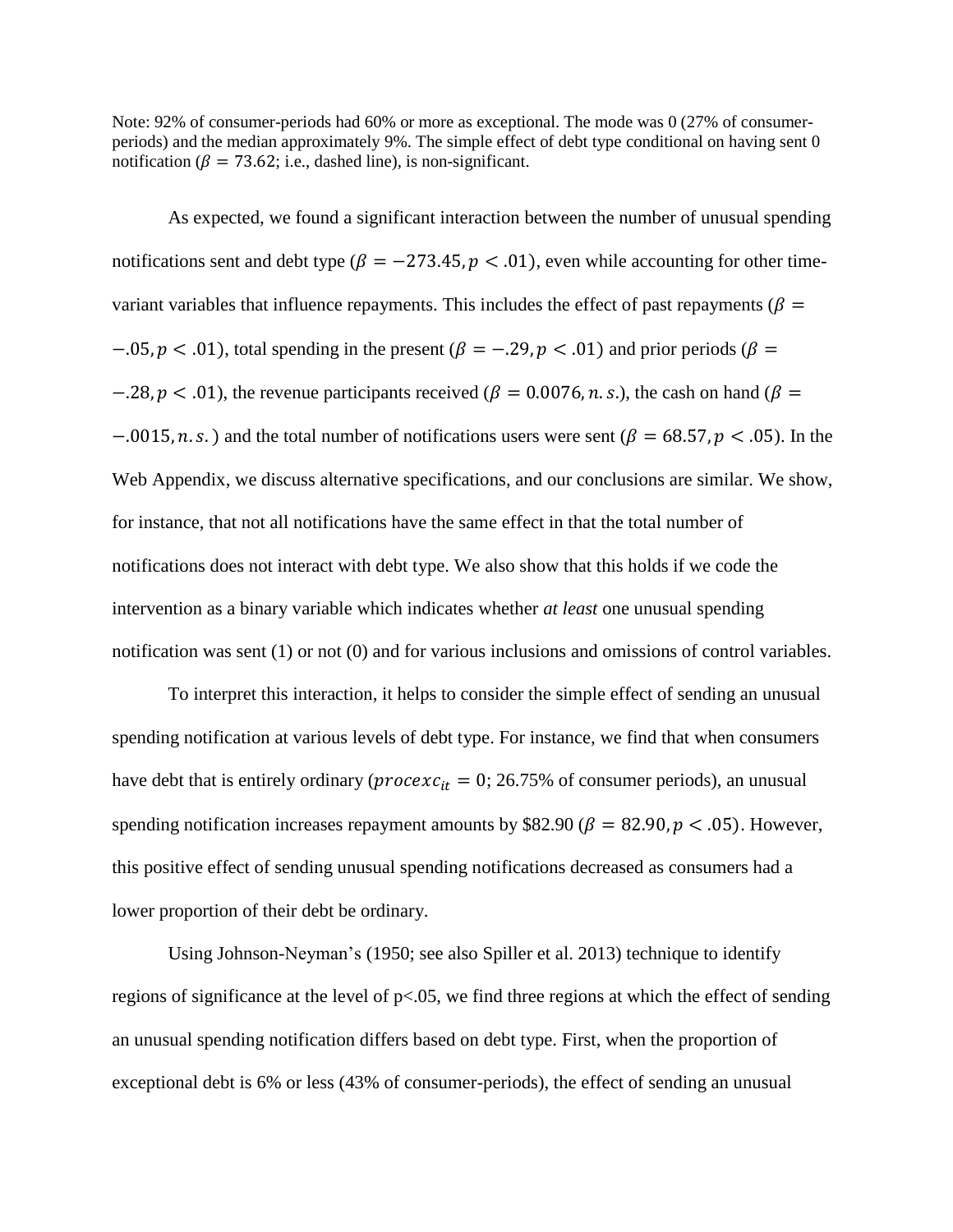spending notification is positive. When the proportion of proportion of exceptional debt is between 6% and 47% (44.7% of consumer periods), the effect of sending an unusual notification is not significantly different from zero. When the proportion of exceptional debt is greater than 47% (12.3% of the consumer months), the effect of sending an unusual spending notification on repayment size is even negative.

#### *Discussion*

Study 4 had two objectives. First, it tested the effectiveness of a debt labeling intervention that is already used: sending consumers notifications that unusual spending has been detected. Consistent with our theorizing and experiments, we found that the effect of sending these unusual spending notifications depended on whether the consumers' debt was composed predominantly of ordinary debt as opposed to exceptional debt. We found that whereas sending unusual spending notification helped when consumers had mostly ordinary debt, it did not affect when exceptional spending was a significant portion in that period. Moreover, we even found that in the rare cases when consumers' have periods where exceptional debt is close to 50% of their debt, sending an unusual spending notification may contribute to a decrease in credit card repayments. Finally, we note that the use of a fixed-effect specification allowed us to estimate the coefficients and control for unobserved heterogeneity that is constant during the periods of observation (e.g., individual traits, gender).

#### *GENERAL DISCUSSION*

Although consumers accumulate debt for many reasons, little is known about how their perceptions of the source of their debt affects their motivation to repay that debt. We have hypothesized that consumers are more motivated to repay debt that comes from ordinary (versus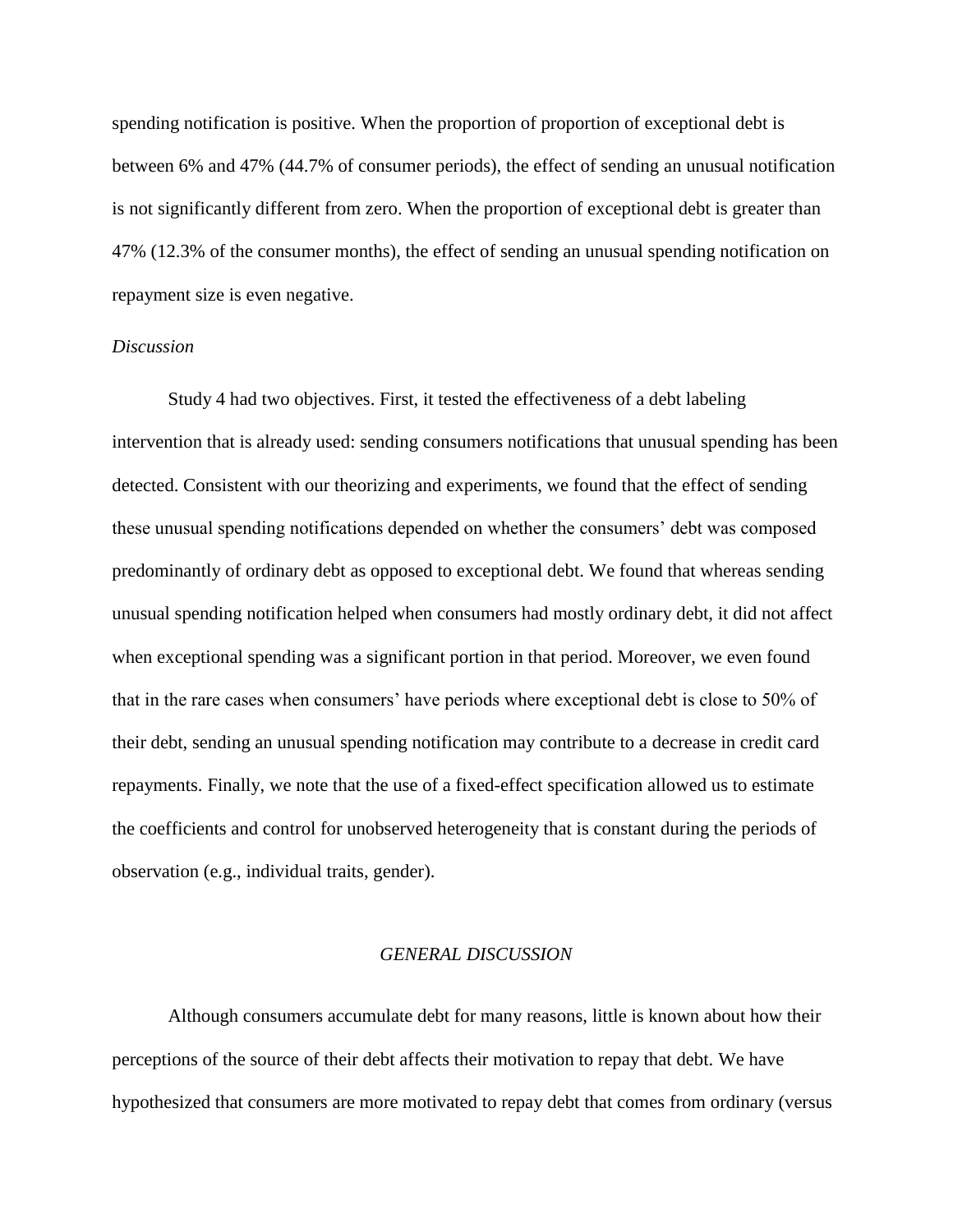exceptional) expenditures. We find support for our hypothesis in three experiments and a largescale field analysis of actual credit card repayments made by indebted consumers. Interventions that sort and label debt as coming from ordinary or exceptional expenditures do influence consumers' repayment decisions. However, our findings suggest that debt labeling interventions are necessary for the nature of the debt as ordinary or exceptional to influence repayment allocation decisions, as consumers do not naturally categorize expenses when it comes to aggregate debt presented on credit card statements.

#### *Theoretical Implications*

Our research contributes to the mental accounting literature by investigating how the labeling of debts influences motivation to repay those debts. Whereas prior mental accounting research has focused largely on how individuals create and manage mental accounts (Heath 1995; Henderson and Peterson 1995; Thaler 1999), and how the use of mental accounts affects spending decisions (Cheema and Soman 2006; Milkman and Beshears 2009; Shafir and Thaler 2006), our findings are the first to demonstrate the implications of mental accounting on debt repayment behavior. Critically, given the flexibility that consumers have in creating and tracking their mental accounts (Cheema and Soman 2006), and given that expenses are perceived to exist on a continuum between ordinary and exceptional (Sussman and Alter 2012), our research makes an important contribution to the mental accounting literature by showing that consumers' mental accounting of debt is dependent to external labeling of that debt. Because consumers' mental accounts are obscured when spending is aggregated into debt accounts (e.g., credit card statements), such interventions can play a critical role in motivating debt repayment. Future research should extend our findings by examining these effects in other post-spending contexts,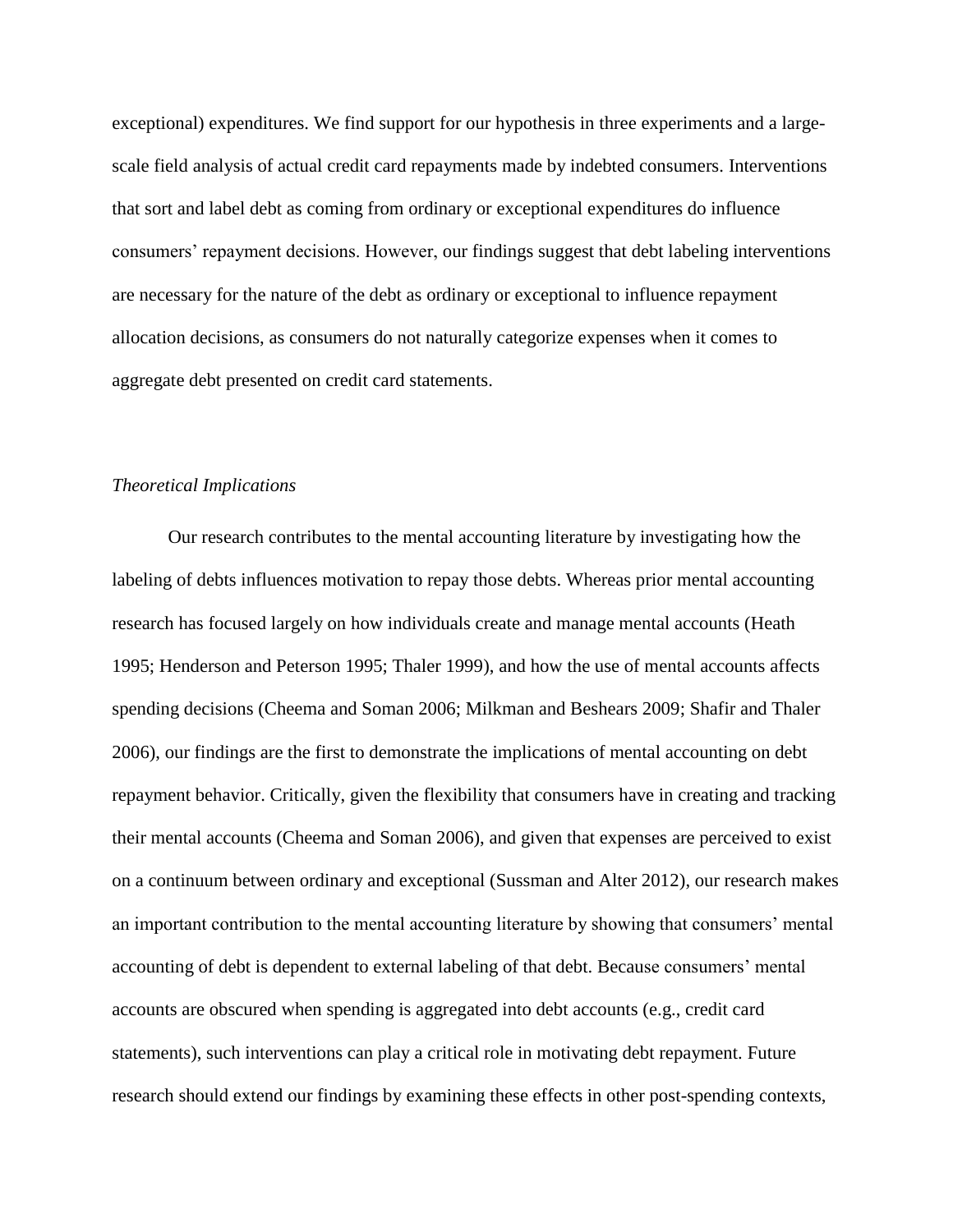such as the revision of existing budgets (Cheema and Soman 2006) or the prediction of future expenses (Berman et al. 2016; Peetz et al. 2016)

Despite the best intentions of financial planning programs, it seems that bringing attention to consumers' exceptional spending may instead lead them to delay their repayments if they do not have a high proportion of ordinary debt. Our field data suggest that providing consumers with notifications of exceptional spending leads them to consider all of their debt and leads to increased repayments when their debt has a high proportion of ordinary spending.

We also contribute to a growing body of literature that examines the unique problem of debt repayment within financial decision making. Recent work has investigated consumer debt through consumer spending decisions (Cheema and Soman 2008; Tully and Sharma 2017), the reorganization of existing debt (Gal and McShane 2012), and the allocation of repayments across multiple debt accounts (Amar et al. 2011; Brown and Lahey 2015; Kettle et al. 2016). Our work makes a unique contribution by identifying a novel means to motivate greater debt repayment, and adds to recent work that suggests that even minor interventions can prompt greater debt repayment (Mazar, Ariely, and Mochon 2018).

#### *Practical Implications*

The insights gleaned from our research have important practical implications for indebted consumers, financial institutions, and other organizations that help them monitor and repay their debts (e.g., Mint.com). Just as prior work has established the malleability of mental accounts (Cheema and Soman 2006), there is flexibility with which to label spending and debt as ordinary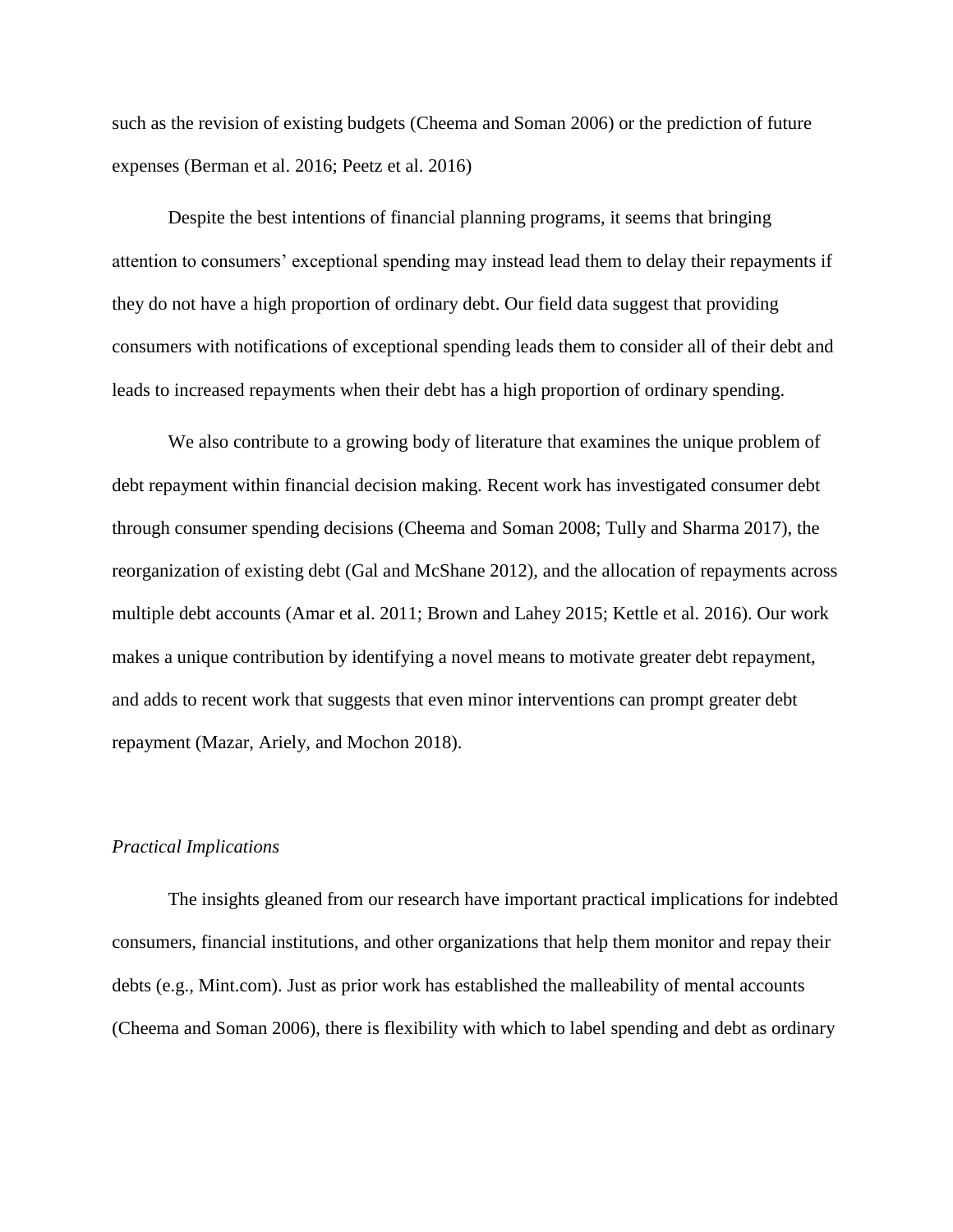versus exceptional. Our research suggests that consumers should be prompted, within reason, to perceive their spending as largely ordinary rather than exceptional.

It is also important to influence when and how consumers perceive different spending categories. Past investigations have often characterized spending at the *expense-type level*. This has led to frequent or common categories, such as gas or groceries, always being considered as reflecting ordinary expenses, irrespective of the amount or circumstances. By contrast, infrequent or uncommon categories, such as airfare, have been labeled as exceptional irrespective of the amount or circumstances. Spending and debt might be better labeled as ordinary versus exceptional based on whether the amount exceeds a threshold beyond what is usually and recently spent by each individual.

A second pathway is through extending how algorithms detect unusual spending patterns. Here's a stylized example: over a four-year window, one of the authors made an annual road trip to a popular vacation destination. Without fail over this four-year period, each time the author made this trip his credit card company deemed, through an algorithm, that this trip was unusual, and froze his credit card account until he called in to let them know it was not exceptional. The same principle applies to individual consumers: spending that appears exceptional in a one-year window is likely to appear more ordinary over a four-year window. In our field study, we have characterized what is ordinary versus exceptional on a four week basis, but there is also flexibility for infrequent but predictable expenses, such as property taxes. Recent research on expense forecasting (Sussman and Alter 2012; Berman et al. 2016) supports the notion that consumers would be better served if the nature of their spending was considered over a lengthier time frame. Altogether, the many dimensions along which spending may be labeled suggest that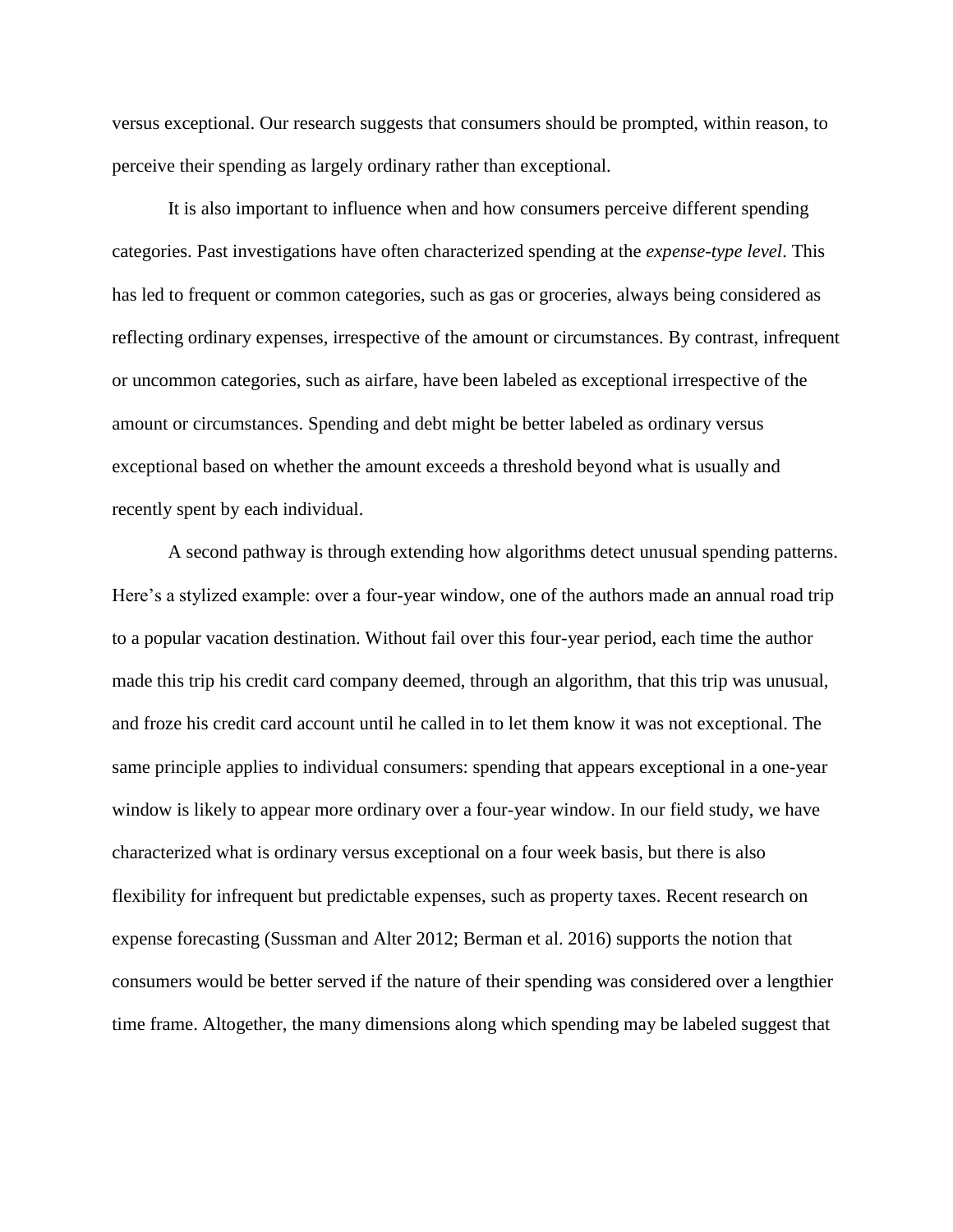there is a tremendous opportunity for the banking industry to label spending and debt in a manner that beneficial to consumers.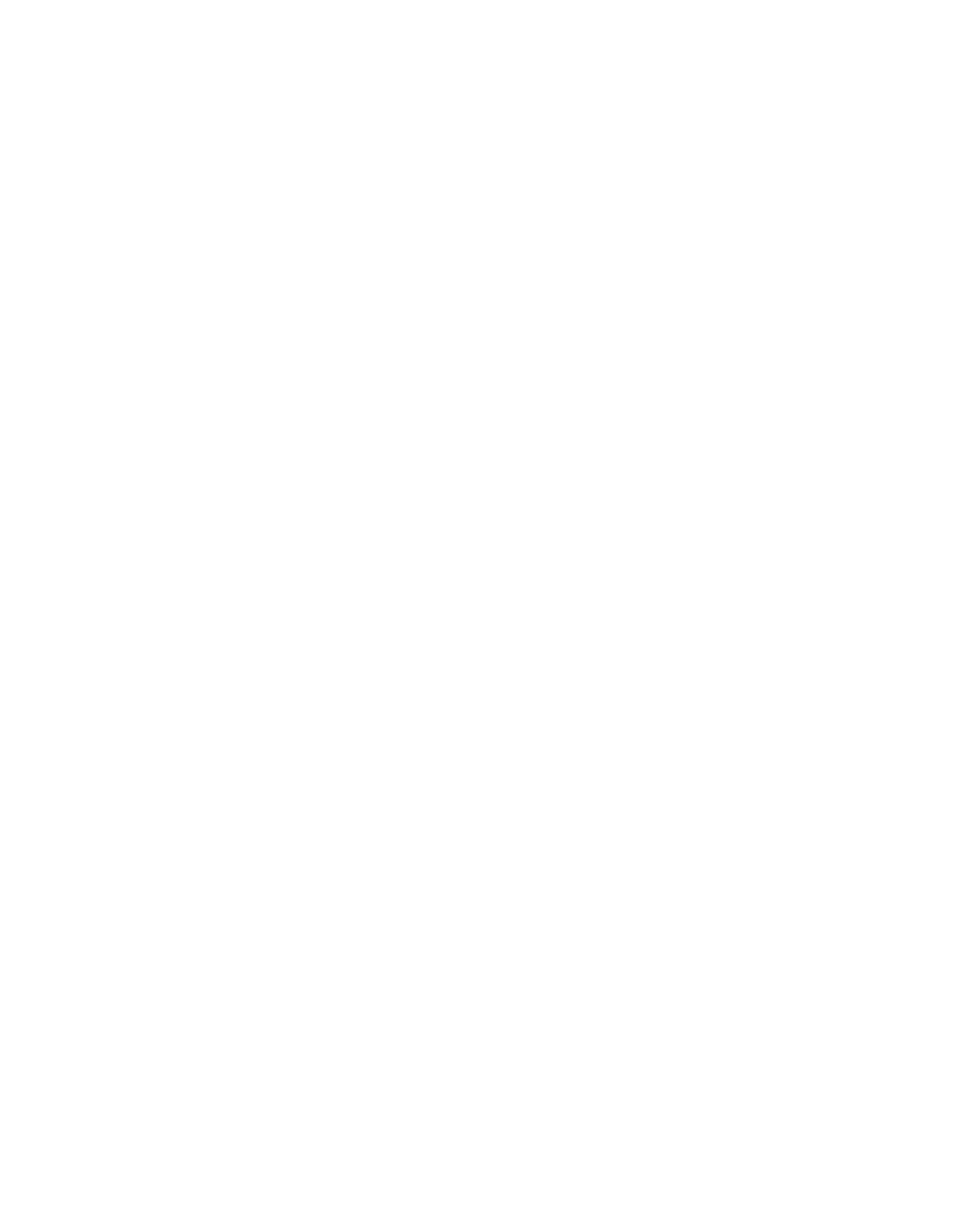## *APPENDIX: STUDY 1 CREDIT CARD STIMULI*

# Ordinary Credit -\$527.15

|--|

**Account summary** 

Previous Balance<br>Payments<br>Total Credits<br>Purchases

Purchases<br>Cash Advances<br>Interest Charged

New Balance

CASH REWARDS SM VISA SIGNATURE

Your Account Number **Your New balance<br>Minimum Payment Due<br>Payment Due Date** 

4500 4839 0001 0001<br>\$527.15<br>**\$20.00<br>April 22, 2014** 

Transactions since your last statement

537.64

\$537.64

-\$537.64<br>+\$527.28

 $+0.00$ <br> $+0.00$ 

\$527.15

| REF <sub>#</sub> | TRANS, DATE | <b>DETAILS</b>         | CATEGORY     | <b>AMOUNT</b> |
|------------------|-------------|------------------------|--------------|---------------|
| 823556           | March 17    | <b>STOP &amp; SHOP</b> | Groceries    | 249.60        |
| 960345           | March 19    | SHELL OIL              | Gas          | 34.95         |
| 502033           | March 22    | <b>DUNKIN' DONUTS</b>  | Food & Drink | 5.45          |
| 784350           | March 26    | SHELL OIL              | Gas          | 36.00         |
| 936272           | March 29    | STOP & SHOP            | Groceries    | 201.15        |

# Ordinary Credit -\$567.28

| citi<br><b>CASH REWARDS CARD</b><br><b>CITIBANK</b><br><b>Statement of Account</b> |                                        |                        | Your Account Number<br>Your New balance<br><b>Minimum Payment Due</b><br><b>Payment Due Date</b> |              | 4500 4839 0001 0001<br>\$567.28<br>\$21.00<br>April 22, 2014 |
|------------------------------------------------------------------------------------|----------------------------------------|------------------------|--------------------------------------------------------------------------------------------------|--------------|--------------------------------------------------------------|
|                                                                                    | Previous Balance                       | \$537.64               |                                                                                                  |              |                                                              |
| Payments                                                                           | 537.64                                 |                        |                                                                                                  |              |                                                              |
| <b>Total Credits</b>                                                               |                                        | $-5537.64$             |                                                                                                  |              |                                                              |
| Purchases                                                                          |                                        | $+ $567.28$            |                                                                                                  |              |                                                              |
| <b>Cash Advances</b>                                                               |                                        | $+0.00$                |                                                                                                  |              |                                                              |
| Interest Charged                                                                   |                                        | $+0.00$                |                                                                                                  |              |                                                              |
| \$567.28<br>New Balance                                                            |                                        |                        |                                                                                                  |              |                                                              |
| REF#                                                                               | <b>Account Activity</b><br>TRANS, DATE | <b>DETAILS</b>         |                                                                                                  | CATEGORY     | <b>AMOUNT</b>                                                |
| 823556                                                                             | March 17                               | STOP & SHOP            |                                                                                                  | Groceries    | 249.60                                                       |
| 960345                                                                             | March 19                               | SHELL OIL              |                                                                                                  | Gas          | 34.95                                                        |
| 502033                                                                             | March 22                               | <b>DUNKIN' DONUTS</b>  |                                                                                                  | Food & Drink | 5.45                                                         |
| 784350                                                                             | March 26                               | SHELL OIL              |                                                                                                  | Gas          | 36.00                                                        |
| 936272                                                                             | March 29                               | <b>STOP &amp; SHOP</b> |                                                                                                  | Groceries    | 241.28                                                       |

Exceptional Credit- \$527.15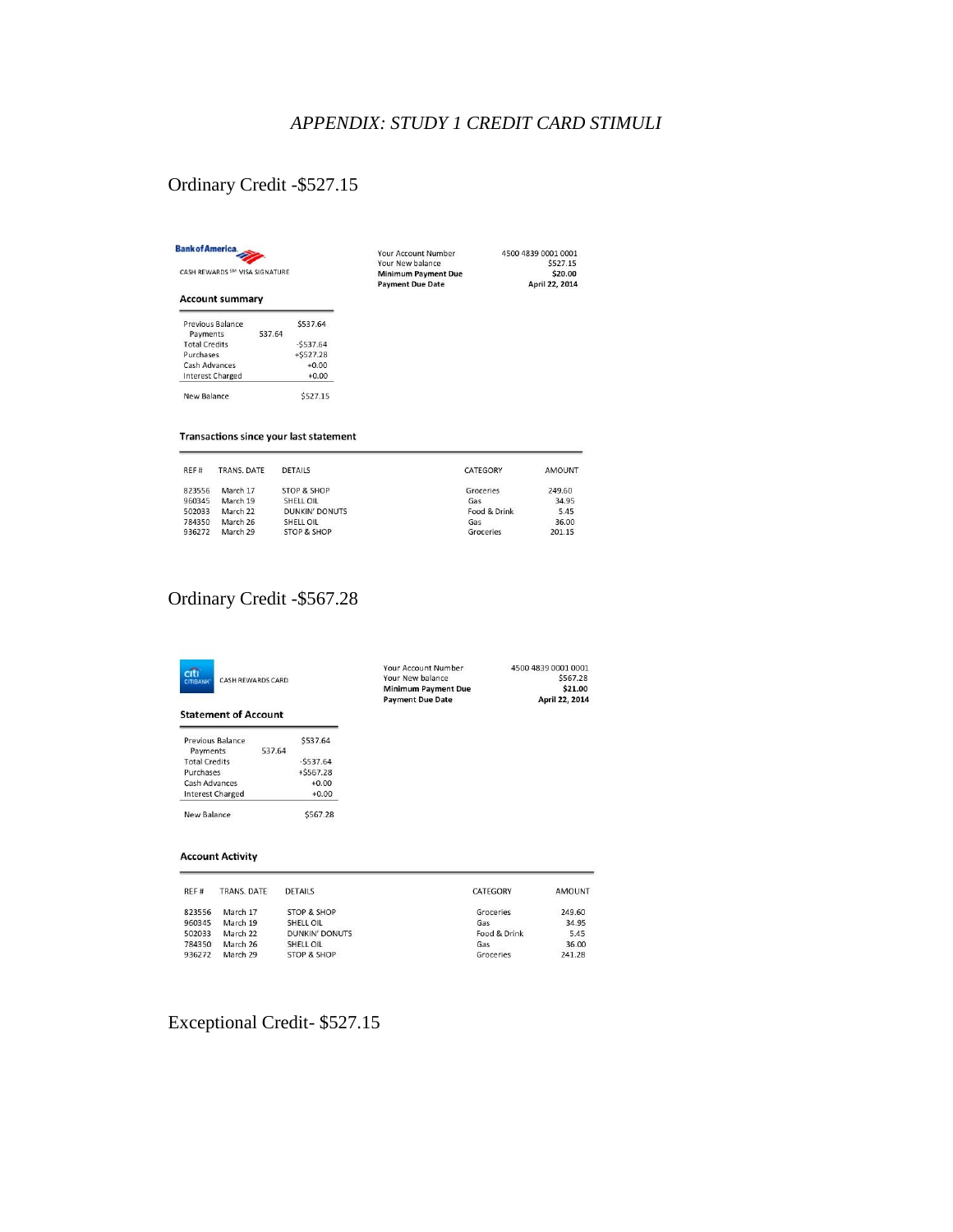

CASH REWARDS CARD

#### **Statement of Account**

| New Balance             |        | \$527.15   |
|-------------------------|--------|------------|
| <b>Interest Charged</b> |        | $+0.00$    |
| Cash Advances           |        | $+0.00$    |
| Purchases               |        | $+5527.28$ |
| <b>Total Credits</b>    |        | $-5537.64$ |
| Payments                | 537.64 |            |
| Previous Balance        |        | \$537.64   |

#### **Account Activity**

| REF#   | TRANS, DATE | <b>DETAILS</b>                | CATEGORY        | <b>AMOUNT</b> |
|--------|-------------|-------------------------------|-----------------|---------------|
| 823556 | March 15    | <b>BLUE NILE JEWELRY</b>      | Jewelry         | 335.83        |
| 502033 | March 20    | <b>HALMARK</b>                | Cards and gifts | 3.99          |
| 784350 | March 20    | <b>WINSTON FLOWERS</b>        | Gift            | 25.79         |
| 936272 | March 20    | <b>GODIVA</b>                 | Gift            | 19.54         |
| 502033 | March 20    | CAPITAL GRILL STEAK & SEAFOOD | Fine dining     | 142.00        |

# Exceptional Credit- \$567.28

| <b>Bank of America</b><br>CASH REWARDS SM VISA SIGNATURE<br><b>Account Summary</b> |             |                                        | Your Account Number<br>Your New balance<br><b>Minimum Payment Due</b><br><b>Payment Due Date</b> | 3797 100001 11000<br>\$567.28<br>\$21.00<br>April 22, 2014 |
|------------------------------------------------------------------------------------|-------------|----------------------------------------|--------------------------------------------------------------------------------------------------|------------------------------------------------------------|
| Previous Balance                                                                   |             | \$337.02                               |                                                                                                  |                                                            |
| Payments                                                                           | 337.02      |                                        |                                                                                                  |                                                            |
| <b>Total Credits</b>                                                               |             | $-5337.02$                             |                                                                                                  |                                                            |
| Purchases                                                                          |             | $+5567.28$                             |                                                                                                  |                                                            |
| Cash Advances                                                                      |             | $+0.00$                                |                                                                                                  |                                                            |
| Interest Charged                                                                   |             | $+0.00$                                |                                                                                                  |                                                            |
| <b>Current Balance</b>                                                             |             | \$567.28                               |                                                                                                  |                                                            |
|                                                                                    |             | Transactions since your last statement |                                                                                                  |                                                            |
| RFF#                                                                               | TRANS, DATE | <b>DETAILS</b>                         | CATEGORY                                                                                         | <b>AMOUNT</b>                                              |
|                                                                                    | March 15    | <b>BLUE NILE JEWELRY</b>               | Jewelry                                                                                          | 375.96                                                     |
| 823556<br>502033                                                                   | March 20    | <b>HALMARK</b>                         |                                                                                                  | Cards and gifts                                            |
| 784350                                                                             | March 20    | <b>WINSTON FLOWERS</b>                 | Gift                                                                                             | 3.99<br>25.79                                              |
| 936272                                                                             | March 20    | GODIVA                                 | Gift                                                                                             | 19.54                                                      |

Note: Brand and order of presentation were also counter balanced.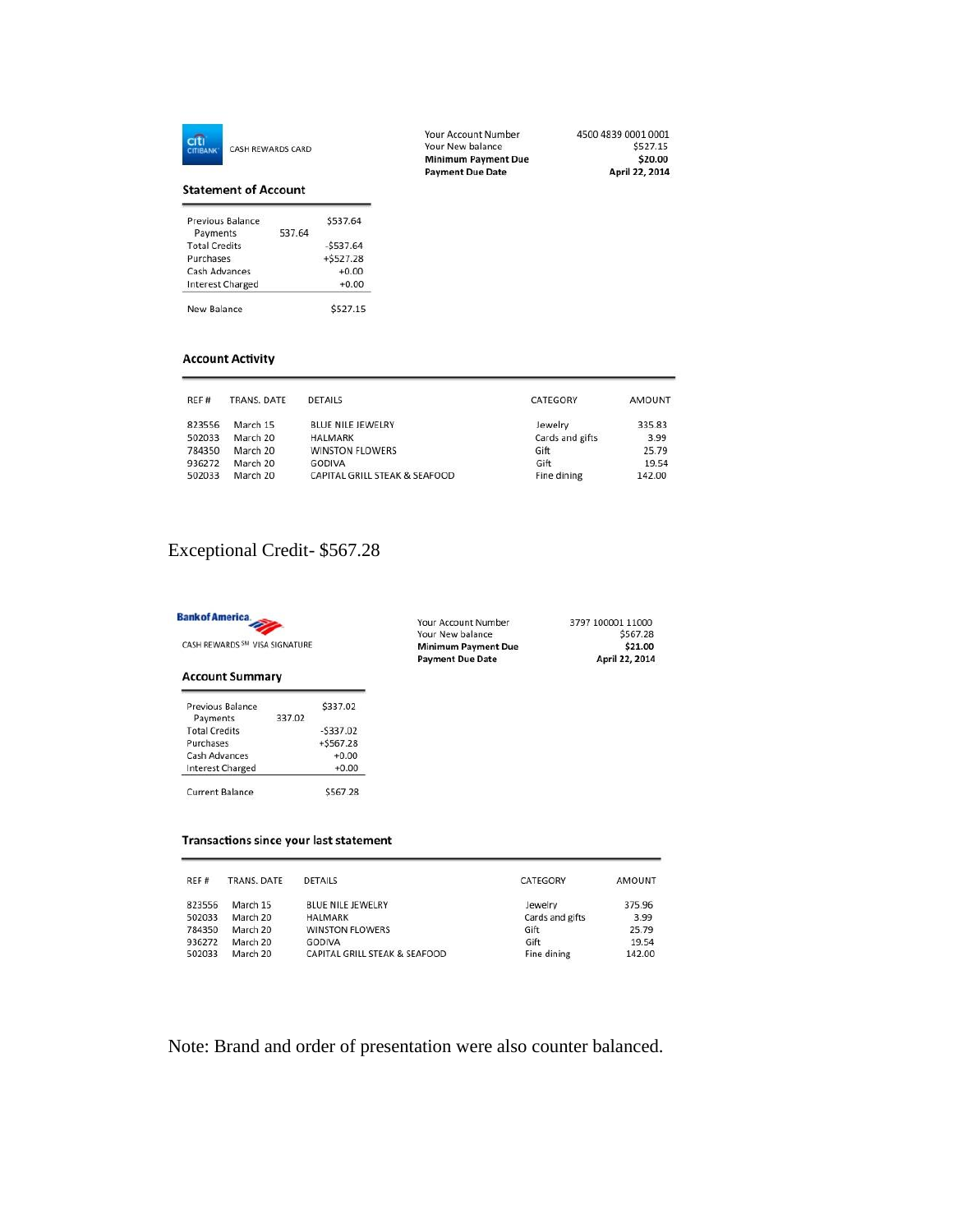#### *REFERENCES*

- Amar, Moty, Dan Ariely, Shahar Ayal, Cynthia E. Cryder, and Scott I. Rick (2011), "Winning the Battle but Losing the War: The Psychology of Debt Management," *Journal of Marketing Research*, 48 (Special Issue, November), S38-S50.
- Berman, Jonathan Z., An TK Tran, John G. Lynch Jr, and Gal Zauberman (2016), "Expense Neglect in Forecasting Personal Finances," *Journal of Marketing Research*, 53 (4), 535- 550.
- Bird, Edward J., Paul A. Hagstrom, and Robert Wild (1999), "Credit Card Debts of the Poor: High and Rising," *Journal of Policy Analysis and Management*, 125-133.
- Brown, Alexander L., and Joanna N. Lahey (2015), "Small Victories: Creating Intrinsic Motivation in Task Completion and Debt Repayment," *Journal of Marketing Research*, in press.
- Calem, Paul S., and Loretta J. Mester (1995), "Consumer Behavior and the Stickiness of Credit-Card Interest Rates," *The American Economic Review*, 85 (5), 1327-1336.
- Cheema, Amar, and Dilip Soman (2008), "The Effect of Partitions on Controlling Consumption." *Journal of Marketing Research* 45(6), 665-675.
- Draut, Tamara, and Javier Silva (2004), "Generation Broke," *Borrowing to Make Ends Meet*.
- Duman, Ekrem, and M. Hamdi Ozcelik (2011) "Detecting Credit Card Fraud by Genetic Algorithm and Scatter Search," *Expert Systems with Applications*, 38 (10), 13057-13063.
- Federal Reserve Bank of New York (2018), *Quarterly Report on Household Debt and Credit*, retrieved from [www.newyorkfed.org/medialibrary/interactives/householdcredit/data/pdf/HHDC\\_2018Q](http://www.newyorkfed.org/medialibrary/interactives/householdcredit/data/pdf/HHDC_2018Q1.pdf) [1.pdf.](http://www.newyorkfed.org/medialibrary/interactives/householdcredit/data/pdf/HHDC_2018Q1.pdf)
- El Issa, Erin (2017), NerdWallet Survey: Nearly Half of Americans Emotionally Overspend, retrived from [https://www.nerdwallet.com/blog/credit-cards/credit-card-debt-stigma-](https://www.nerdwallet.com/blog/credit-cards/credit-card-debt-stigma-2017/)[2017/](https://www.nerdwallet.com/blog/credit-cards/credit-card-debt-stigma-2017/)
- Gal, David, and Blakely B. McShane (2012), "Can Small Victories Help Win the War? Evidence from Consumer Debt Management," *Journal of Marketing Research*, 49 (4), 487-501.
- Heath, Chip (1995) "Escalation and De-escalation of Commitment in Response to Sunk Costs: The Role of Budgeting in Mental Accounting," *Organizational Behavior and Human Decision Processes*, 62 (1), 38-54.
- Heath, Chip, and Jack B. Soll (1996), "Mental Budgeting and Consumer Decisions," *Journal of Consumer Research*, 23 (1), 40-52.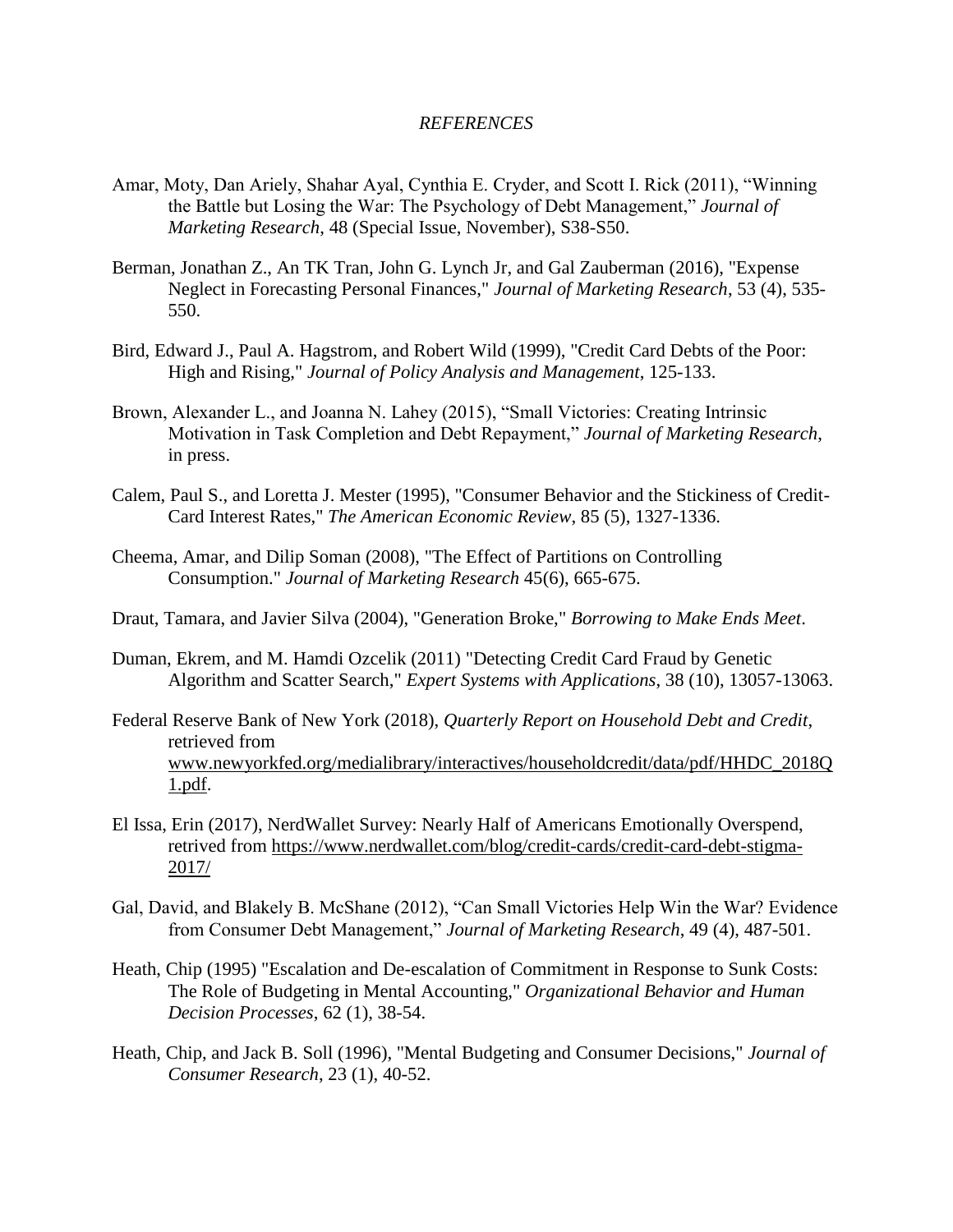- Henderson, Pamela W., and Robert A. Peterson (1992), "Mental Accounting and Categorization," *Organizational Behavior and Human Decision Processes*, 51 (1), 92- 117.
- Hirst, D. Eric, Edward J. Joyce, and Michael S. Schadewald (1994), "Mental Accounting and Outcome Contiguity in Consumer-Borrowing Decisions," *Organizational Behavior and Human Decision Processes*, 58 (1), 136-152.
- Homonoff, Tatiana, Rourke L. OBrien, and Abigail B. Sussman (2018), "Does Knowing Your FICO Score Change Financial Behavior? Evidence from a Field Experiment with Student Loan Borrowers." *SSRN* working paper.
- Johnson, Palmer O. and Leo C. Fay (1950), "The Johnson-Neyman technique, its theory and application," *Psychometrika*, 15(4), 349-367.
- Kaynak, Erdener, Orsay Kucukemiroglu, and Ahemt Ozmen (1995). "Correlates of Credit Card Acceptance and Usage in an Advanced Developing Middle Eastern Country," *Journal of Services Marketing*, 9 (4), 52-63.
- Kettle, Keri L., Remi Trudel, Simon J. Blanchard, and Gerald Häubl (2016), "Repayment Concentration and Consumer Motivation to Get Out of Debt," *Journal of Consumer Research*, 43 (3), 460-477.
- Lynch Jr, John G (2011), "Introduction to the Journal of Marketing Research Special Interdisciplinary Issue on Consumer Financial Decision Making." *Journal of Marketing Research* 48, no. SPL (2011): Siv-Sviii.
- Mazar, Nina, Daniel Mochon, and Dan Ariely (2018), "If You are Going to Pay Within the Next 24 Hours, Press 1: Automatic Planning Prompt Reduces Credit Card Delinquency," *Journal of Consumer Psychology*, in press.
- Milkman, Katherine L., and John Beshears (2009), "Mental Accounting and Small Windfalls: Evidence from an Online Grocer." *Journal of Economic Behavior & Organization*, 71(2), 384-394.
- Morse, Adair (2015), "Peer-To-Peer Crowdfunding: Information and The Potential for Disruption in Consumer Lending." *Annual Review of Financial Economics,* 7, 463-482.
- Ramsey, Dave (2003), The Total Money Makeover: A Proven Plan for Financial Fitness, Nashville, TN: Thomas Nelson.
- Shafir, Eldar, and Richard H. Thaler (2006), "Invest Now, Drink Later, Spend Never: On the Mental Accounting of Delayed Consumption." *Journal of Economic Psychology*. 27(5), 694-712.
- Salisbury, Linda Court (2014), "Minimum Payment Warnings and Information Disclosure Effects On Consumer Debt Repayment Decisions." *Journal of Public Policy & Marketing* 33, no. 1, 49-64.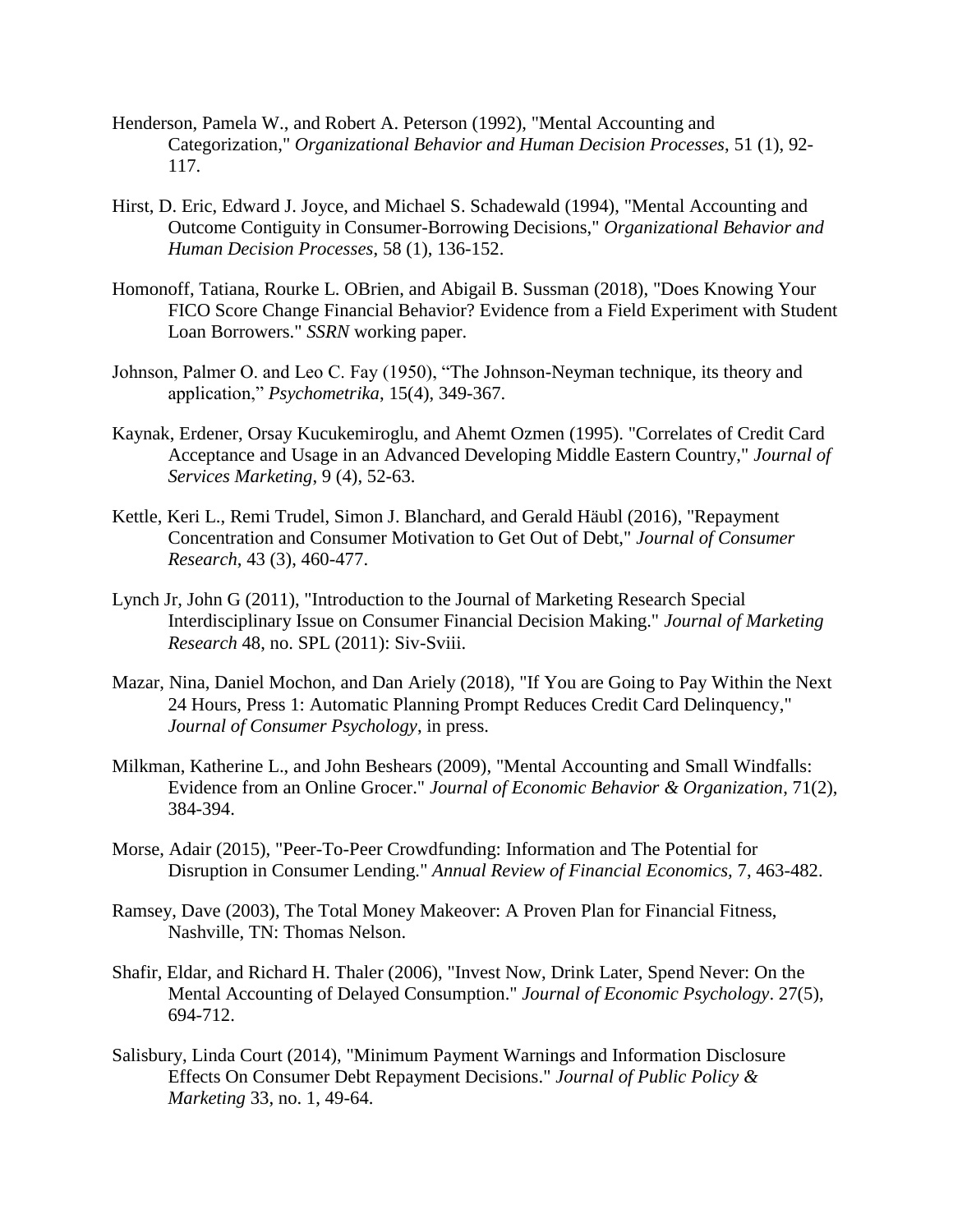- Soman, Dilip (2001). "The Mental Accounting of Sunk Time Costs: Why Time is Not Like Money," *Journal of Behavioral Decision Making*, 14 (3), 169-185.
- Spiller, Stephen A., Gavan J. Fitzsimons, John G. Lynch Jr, and Gary H. McClelland (2013), "Spotlights, floodlights, and the magic number zero: Simple effects tests in moderated regression," *Journal of Marketing Research,* 50(2), 277-288.
- Sussman, Abigail B., and Adam L. Alter (2012), "The Exception is the Rule: Underestimating and Overspending on Exceptional Expenses," *Journal of Consumer Research*, 39 (4), 800-814.
- Sussman, Abigail B., Eesha Sharma, and Adam L. Alter (2015), "Framing Charitable Donations as Exceptional Expenses Increases Giving," *Journal of Experimental Psychology: Applied*, 21 (2), 130-139.
- Thaler, Richard H. (1999), "Mental Accounting Matters," *Journal of Behavioral Decision Making*, 12 (12), 183-206.
- Thaler, Richard H., and Hersh M. Shefrin (1981), "An Economic Theory of Self-Control," *Journal of Political Economy*, 89 (2), 392-406.
- Tully, Stephanie, and Eesha Sharma (2016), "Discretionary Debt Decisions: Consumer Willingness to Borrow For Experiences and Material Goods," *ACR North American Advances*.
- Zhang, C. Yiwei, and Abigail B. Sussman (2017), "The Role of Mental Accounting in Household Spending and Investing Decisions," working paper.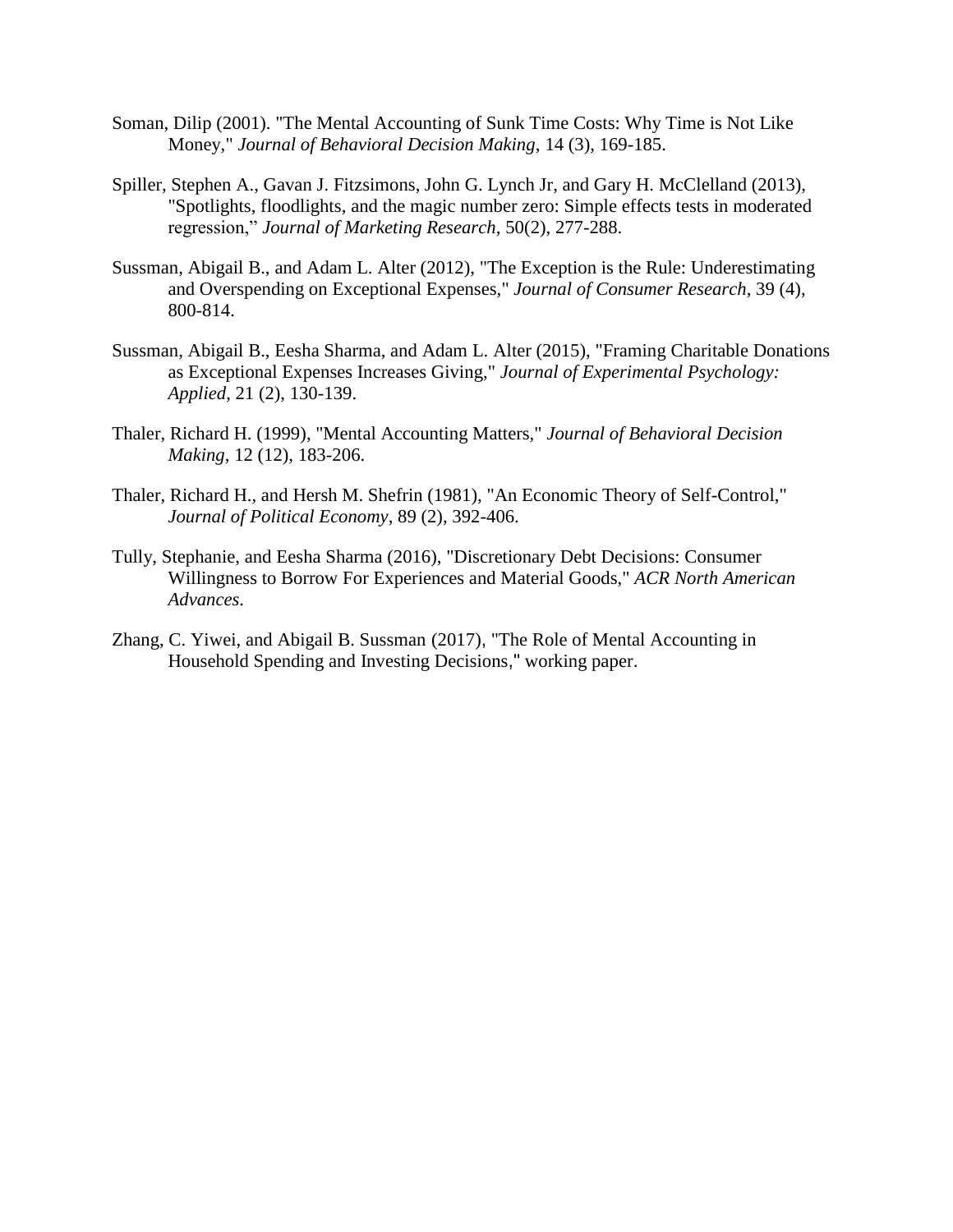#### *WEB APPENDIX:*

#### *ROBUSTNESS CHECKS FOR THE FIELD DATA ANALYSES*

In the manuscript, we provided evidence that when consumers have debt that is in majority ordinary, sending an unusual spending notification increases repayments. Whereas our fixed effect specification accounts for unobserved heterogeneity due to time invariant covariates, it is possible that certain time-variate covariates create concerns. In the present web appendix, we present several additional analyses to show the robustness of the effect. First, we show that the effects are unaffected by the inclusion and exclusion of the controls used in the manuscript. Second, we show that the effect is robust of our coding of the intervention as the sending of *any*  unusual spending notification (i.e.,  $1 + vs$  0, instead of the number of sent notifications). Third, we show that sending *any* notification (e.g., unrelated to the type of debt) does not similarly influence repayments.

In Table WA1, we include the model presented in the paper and a model which does not include lags for payments and total spending. The results are nearly identical, in that when there is no unusual spending notification sent we still do not find an effect of the proportion of spending that is exceptional/ordinary on repayments ( $\beta = -57.07$ ,  $p = .44$ ). However, we do find that sending unusual spending increases repayments when there is no unusual notification sent ( $\beta = 64.47$ ,  $p < .05$ ) – an effect which decreases as the proportion of spending that is exceptional increases ( $\beta = -317.41$ ,  $p < .01$ ). Then, we also estimated a model which used an indicator (bunusual<sub>it</sub>) set to one if at least one notification was sent, zero if not. The results are presented in Table WA2, and are very similar.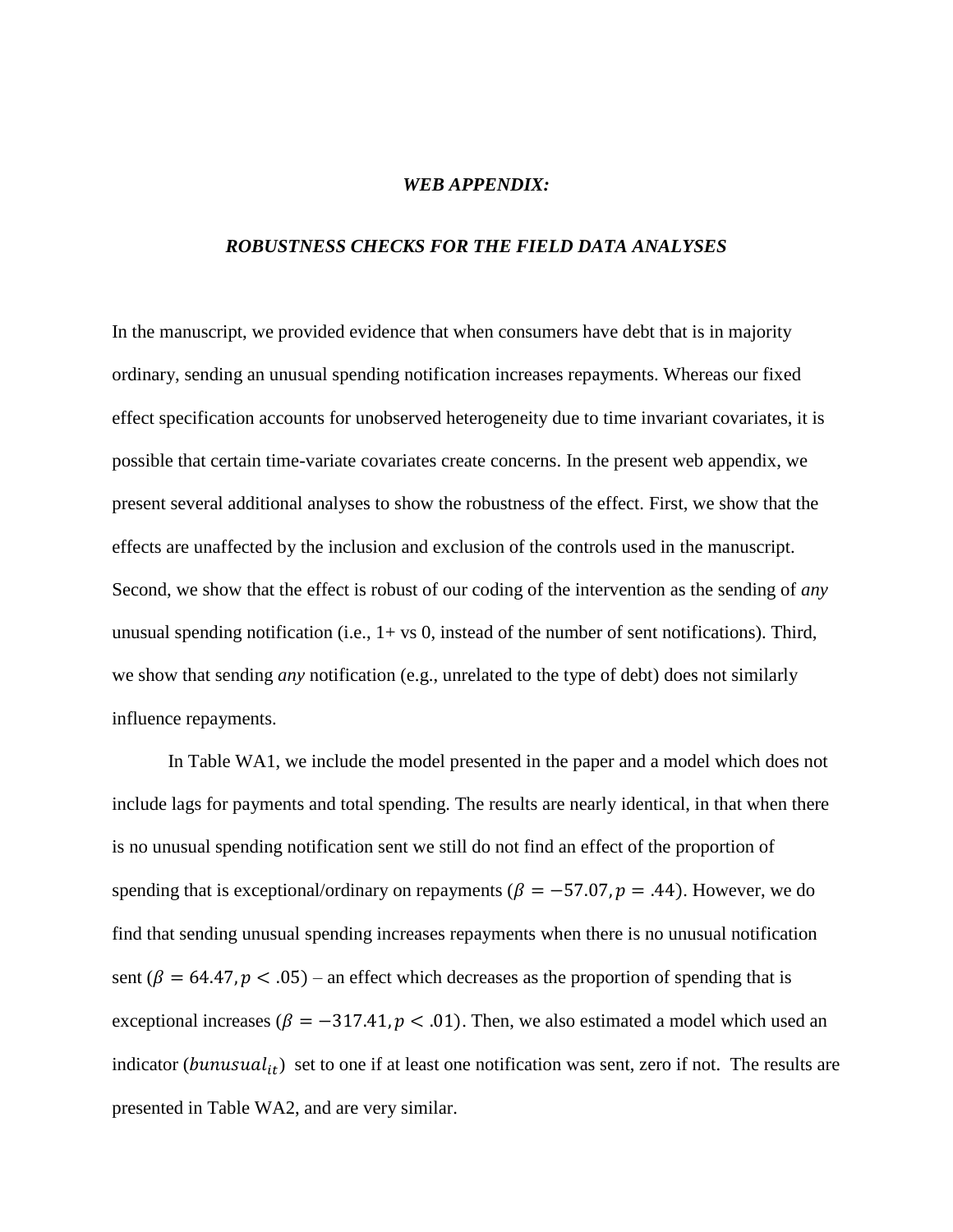|                                      | <b>Model 1 (in Table 2)</b> |      | Model 2 (without lags) |      |
|--------------------------------------|-----------------------------|------|------------------------|------|
| Dependent variable $pay_{it}$        | Coef. (Robust SE)           | Sig. | Coef. (Robust SE)      | Sig. |
| <b>Focal Interaction</b>             |                             |      |                        |      |
| $propexc_{it}$                       | 73.62 (0.90)                |      | $-57.07(73.83)$        |      |
| $n$ bunusual <sub>it</sub>           | 82.90 (2.39)                | $**$ | 64.47 (32.13)          | $**$ |
| $propexc_{it} \times nbunusual_{it}$ | $-283.45(-2.97)$            | ***  | $-317.41(88.14)$       | ***  |
| <b>Control Variables</b>             |                             |      |                        |      |
| $pay_{i(t-1)}$                       | $-0.05(0.02)$               | ***  |                        |      |
| totalspend <sub>it</sub>             | $-0.29(0.05)$               | ***  | $-.31(0.05)$           | ***  |
| totalspend <sub>i(t-1)</sub>         | $-0.28(0.04)$               | ***  |                        |      |
| revenue <sub>it</sub>                | 0.0076(0.01)                |      | 0.0091(0.01)           |      |
| $net cash_{it}$                      | $-0.0015(0.001)$            |      | $-0.0020(0.002)$       |      |
| totalnotifications $_{it}$           | 68.57 (5.84)                | ***  | 59.92 (10.77)          | ***  |
| <b>Intercept</b>                     | $-140.05(67.22)$            | **   | 136.63 (50.88)         | ***  |
| N (Consumers)                        | 31,125 (3777)               |      | 34831 (34831)          |      |
| $\mathbf{R}^2$                       | 0.0269                      |      | 0.0152                 |      |

*TABLE WA1 – EFFECT OF CHANGES IN NUMBER OF UNUSUAL SPENDING NOTIFICATIONS ON CREDIT CARD PAYMENTS AS A FUNCTION OF DEBT TYPE*

*TABLE WA2 – EFFECT OF CHANGES IN SENDING AT LEAST ONE UNUSUAL SPENDING NOTIFICATIONS ON CREDIT CARD PAYMENTS AS A FUNCTION OF DEBT TYPE*

|                                     | <b>Model 3</b>    |      |
|-------------------------------------|-------------------|------|
| Dependent variable $pay_{it}$       | Coef. (Robust SE) | Sig. |
| <b>Focal Interaction</b>            |                   |      |
| $propexc_{it}$                      | 104.15 (82.21)    |      |
| $b$ unusual <sub>it</sub>           | 143.65 (58.78)    | **   |
| $propexc_{it} \times bunusual_{it}$ | $-576.92(153.84)$ | ***  |
| <b>Control Variables</b>            |                   |      |
| $pay_{i(t-1)}$                      | $-0.06(0.02)$     | ***  |
| totalspend $_{it}$                  | $-0.28(0.04)$     | ***  |
| totalspend <sub>i(t-1)</sub>        | $-0.28(0.04)$     | ***  |
| revenue <sub>it</sub>               | 0.0076(0.01)      |      |
| $n$ etcas $h_{it}$                  | $-0.0015(0.001)$  |      |
| totalnotifications $_{it}$          | 68.57 (11.23)     | ***  |
| <b>Intercept</b>                    | $-149.30(67.83)$  | **   |
| N (Consumers)                       | 31,125 (3777)     |      |
| $\mathbf{R}^2$                      | 0.0269            |      |

Note: \* denotes p<.10, \*\* denotes p<.05, and \*\*\* denotes p<.01, based on robust clustered standard errors,